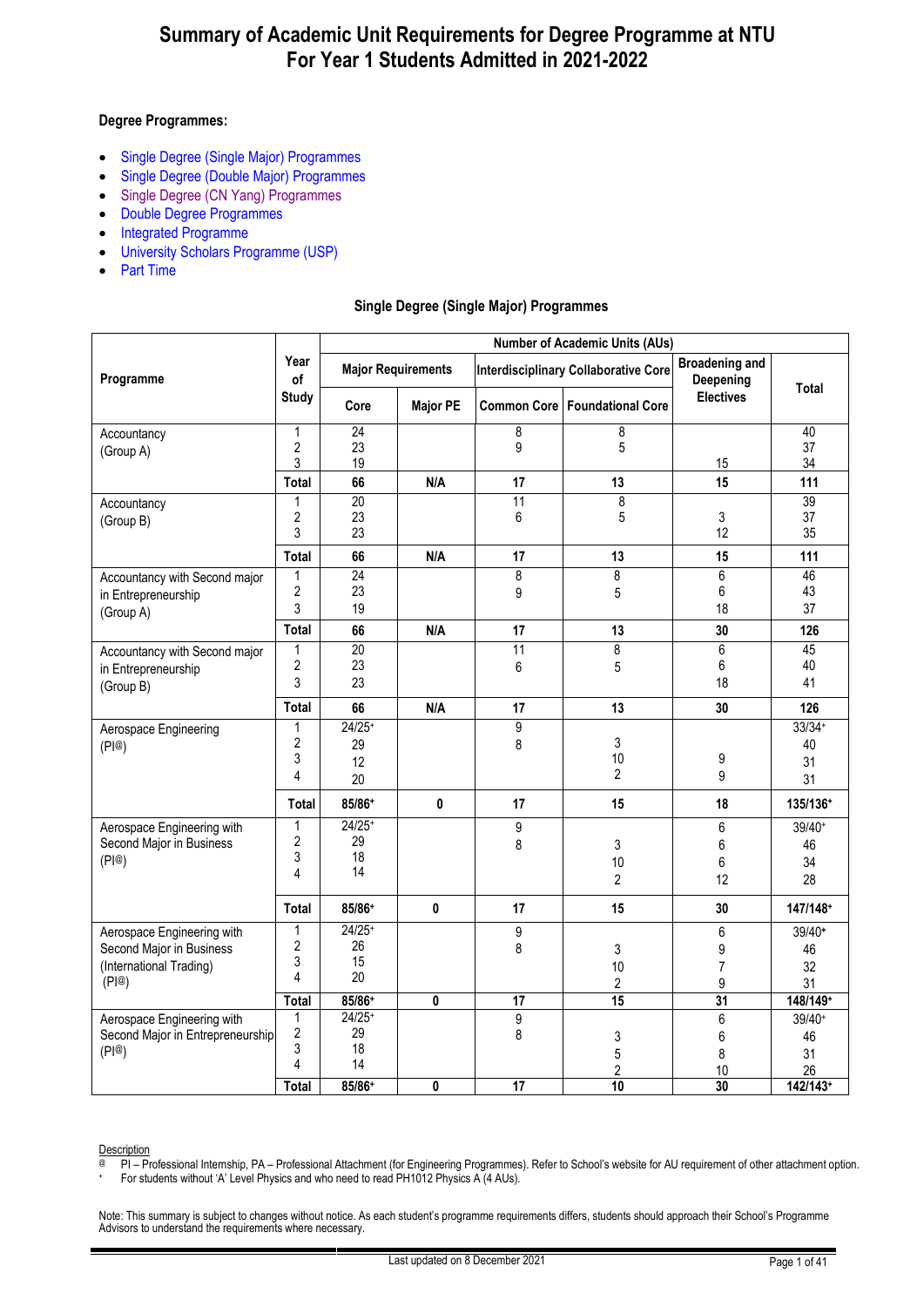|                               |                                |                           |                 |                    | <b>Number of Academic Units (AUs)</b>       |                                    |                 |
|-------------------------------|--------------------------------|---------------------------|-----------------|--------------------|---------------------------------------------|------------------------------------|-----------------|
| Programme                     | Year<br>of                     | <b>Major Requirements</b> |                 |                    | <b>Interdisciplinary Collaborative Core</b> | <b>Broadening and</b><br>Deepening | <b>Total</b>    |
|                               | <b>Study</b>                   | Core                      | <b>Major PE</b> | <b>Common Core</b> | <b>Foundational Core</b>                    | <b>Electives</b>                   |                 |
| Art, Design & Media           | 1                              | 27                        |                 | 9                  | 3                                           |                                    | 39              |
| (Design Art)                  | 2<br>3                         |                           | 18<br>18        | 8                  | 3<br>5                                      | 6<br>15                            | 35<br>38        |
|                               | 4                              | 12                        |                 |                    |                                             | 6                                  | 18              |
|                               | <b>Total</b>                   | 39                        | 36              | 17                 | $\overline{11}$                             | $\overline{27}$                    | 130             |
| Art, Design & Media           | 1                              | $\overline{27}$           |                 | 9                  | 3                                           |                                    | 39              |
| (Media Art)                   | $\overline{\mathbf{c}}$        |                           | 18              | 8                  | 3                                           | 6                                  | 35              |
|                               | 3<br>4                         | 12                        | 18              |                    | 5                                           | 15<br>6                            | 38<br>18        |
|                               | Total                          | 39                        | 36              | 17                 | 11                                          | $\overline{27}$                    | 130             |
| Art, Design & Media           | 1                              | 27                        |                 | 9                  | 3                                           |                                    | 39              |
| (Media Art) with Second Major | 2                              |                           | 18              | 8                  | 3                                           | 9                                  | 38              |
|                               | 3<br>4                         | 12                        | 18              |                    | 5                                           | 18<br>9                            | 41<br>21        |
|                               | <b>Total</b>                   | 39                        | 36              | 17                 | 11                                          | 36                                 | 139             |
| Art, Design & Media           | 1                              | $\overline{27}$           |                 | 9                  | 3                                           |                                    | 39              |
| (Media Art) with Second Major | $\boldsymbol{2}$               |                           | 18              | 8                  | 3                                           | 9                                  | 38              |
|                               | 3                              |                           | 18              |                    | 5                                           | 18                                 | 41              |
|                               |                                | 12<br>39                  | 36              | 17                 | 11                                          | 9<br>36                            | 21<br>139       |
| <b>Business</b>               | Total                          |                           |                 |                    |                                             |                                    |                 |
| • Actuarial Science           | 1                              | $\overline{22}$           |                 |                    |                                             |                                    | $\overline{38}$ |
|                               | $\boldsymbol{2}$               | 26                        |                 | 8<br>9             | 8<br>5                                      |                                    | 40              |
|                               | 3                              | 18                        |                 |                    |                                             | 15                                 | 33              |
|                               | Total                          | 66                        | 0               | 17                 | 13                                          | 15                                 | 111             |
| • Banking & Finance           | 1                              | $\overline{22}$           |                 | 8                  | 8                                           |                                    | $\overline{38}$ |
|                               | 2<br>3                         | 13<br>3                   | 9<br>9          | 9                  | 5                                           | 9<br>9                             | 45<br>21        |
|                               | Total                          | 38                        | 18              | 17                 | 13                                          | 18                                 | 104             |
| • International Trading       | 1                              | $\overline{22}$           |                 | 8                  | 8                                           |                                    | $\overline{38}$ |
|                               | 2                              | 19                        |                 | 9                  | 5                                           | 3                                  | 36              |
|                               | 3                              | 13                        |                 |                    |                                             | 15                                 | 28              |
|                               | Total                          | 54                        | $\pmb{0}$       | 17                 | 13                                          | 18                                 | 102             |
| • Business Analytics          | 1                              | 22                        |                 | 8                  | 8                                           |                                    | 38              |
|                               | 2<br>$\ensuremath{\mathsf{3}}$ | 21<br>$\mathfrak{S}$      | 3<br>6          | 9                  | 5                                           | 18                                 | 38<br>27        |
|                               | Total                          | 46                        | 9               | 17                 | 13                                          | 18                                 | 103             |
| • Human Resource Consulting   | 1                              | $\overline{22}$           |                 | 8                  | 8                                           |                                    | 38              |
|                               | $\overline{\mathbf{c}}$        | 9                         | 12              | 9                  | $\mathbf 5$                                 |                                    | $35\,$          |
|                               | $\mathfrak{S}$                 | $\mathfrak{Z}$            | 9               |                    |                                             | 18                                 | $30\,$          |
|                               | Total                          | 34                        | 21              | 17                 | 13                                          | 18                                 | 103             |
| • Marketing                   | 1                              | $\overline{22}$           |                 | 8                  | $\infty$                                    |                                    | 38              |
|                               | $\overline{\mathbf{c}}$<br>3   | 21<br>$\mathfrak{Z}$      | 9               | 9                  | $\mathbf 5$                                 | 18                                 | 35<br>30        |
|                               | <b>Total</b>                   | 46                        | 9               | 17                 | 13                                          | 18                                 | 103             |
| • Risk Analytics              | 1                              | $\overline{22}$           |                 | $\infty$           | 8                                           |                                    | 38              |
|                               | $\boldsymbol{2}$               | 21                        |                 | 9                  | 5                                           |                                    | 35              |
|                               | 3                              | 9                         | $\mathsf 3$     |                    |                                             | 18                                 | $30\,$          |
|                               | <b>Total</b>                   | $52\,$                    | 3               | 17                 | 13                                          | 18                                 | 103             |

Description

@ PI – Professional Internship, PA – Professional Attachment (for Engineering Programmes). Refer to School's website for AU requirement of other attachment option.

+ For students without 'A' Level Physics and who need to read PH1012 Physics A (4 AUs).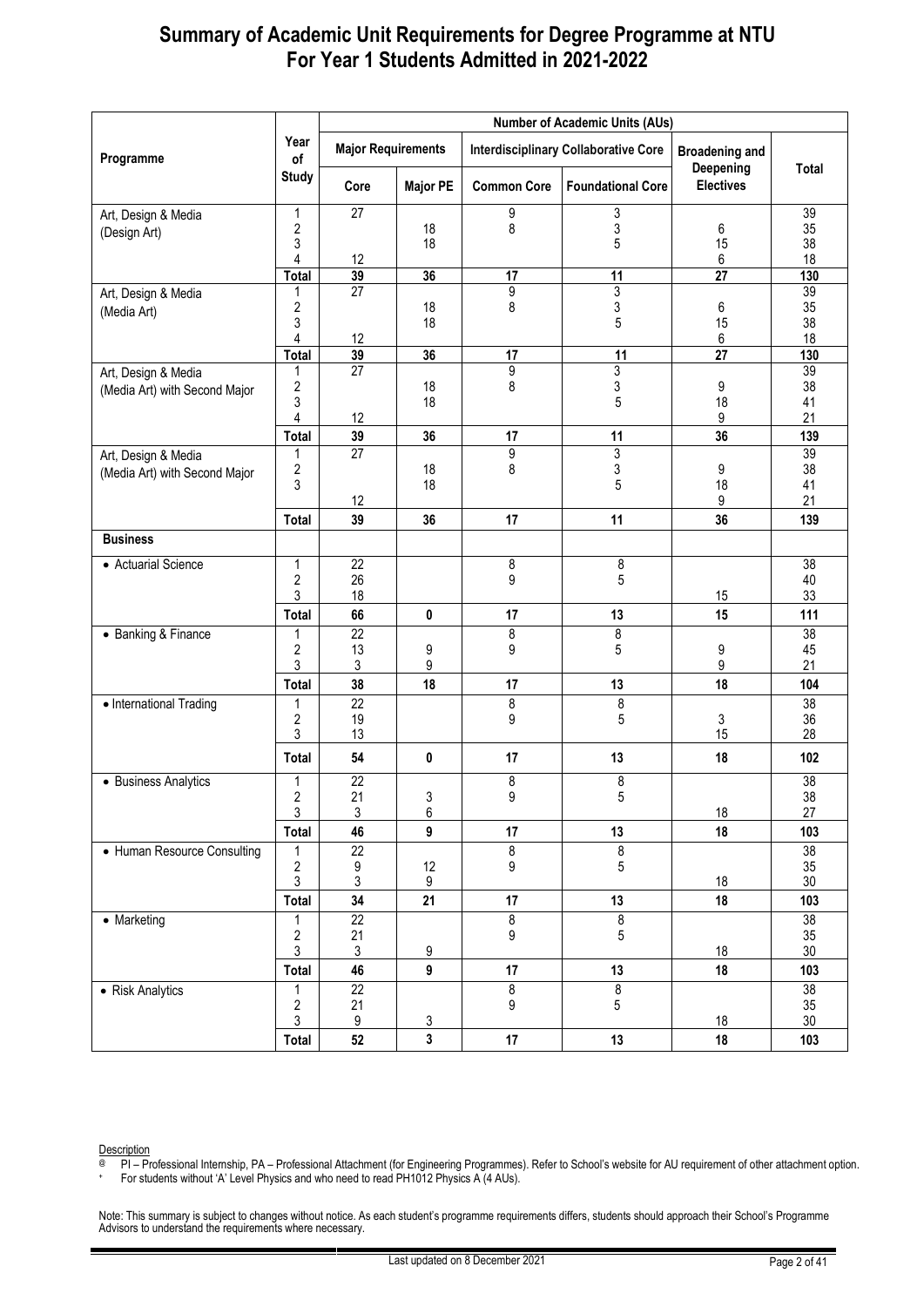|                                                                         |                       |                           | <b>Number of Academic Units (AUs)</b> |                    |                                             |                                    |                       |  |  |  |
|-------------------------------------------------------------------------|-----------------------|---------------------------|---------------------------------------|--------------------|---------------------------------------------|------------------------------------|-----------------------|--|--|--|
| Programme                                                               | Year<br>οf            | <b>Major Requirements</b> |                                       |                    | <b>Interdisciplinary Collaborative Core</b> | <b>Broadening and</b><br>Deepening | Total                 |  |  |  |
|                                                                         | <b>Study</b>          | Core                      | <b>Major PE</b>                       | <b>Common Core</b> | <b>Foundational Core</b>                    | <b>Electives</b>                   |                       |  |  |  |
| Business with Second major in                                           | 1                     | 22                        |                                       | 8                  | 8                                           | 6                                  | 44                    |  |  |  |
| Entrepreneurship                                                        | 2<br>3                | 26<br>18                  |                                       | 9                  | 5                                           | 6<br>18                            | 46<br>36              |  |  |  |
| (Actuarial Science)                                                     | Total                 | 66                        | 0                                     | 17                 | 13                                          | 30                                 | 126                   |  |  |  |
| Business with Second major in                                           | 1                     | 22                        |                                       | 8                  | 8                                           | 6                                  | 44                    |  |  |  |
| Entrepreneurship                                                        | 2<br>3                | 13<br>3                   | 9<br>9                                | 9                  | 5                                           | 6<br>18                            | 42<br>30              |  |  |  |
| (Banking & Finance)                                                     | <b>Total</b>          | 38                        | 18                                    | 17                 | 13                                          | 30                                 | 116                   |  |  |  |
| Business with Second major in                                           | 1                     | 22                        |                                       | 8                  | 8                                           | 6                                  | 44                    |  |  |  |
| Entrepreneurship                                                        | 2                     | 19                        |                                       | 9                  | 5                                           | 6                                  | 39                    |  |  |  |
| (International Trading)                                                 | 3<br><b>Total</b>     | 13<br>54                  | 0                                     | 17                 | 13                                          | 18<br>30                           | 31<br>114             |  |  |  |
| Business with Second major in                                           | 1                     | 22                        |                                       | 8                  | 8                                           | 6                                  | 44                    |  |  |  |
| Entrepreneurship                                                        | 2                     | 21                        | 3                                     | 9                  | 5                                           | 6                                  | 44                    |  |  |  |
| (Business Analytics)                                                    | 3<br>Total            | 3<br>46                   | 6<br>9                                | 17                 | 13                                          | 18<br>30                           | 27<br>115             |  |  |  |
| Business with Second major in                                           | 1                     | 22                        |                                       | 8                  | 8                                           | 6                                  | 44                    |  |  |  |
| Entrepreneurship                                                        | $\overline{c}$        | 9                         | 12                                    | 9                  | 5                                           | 6                                  | 41                    |  |  |  |
| (Human Resource Consulting)                                             | 3<br>Total            | 3<br>$\overline{34}$      | 9<br>$\overline{21}$                  | 17                 | 13                                          | 18<br>30                           | 30<br>115             |  |  |  |
| Business with Second major in                                           | 1                     | $\overline{22}$           |                                       | 8                  | $\overline{8}$                              | 6                                  | 44                    |  |  |  |
| Entrepreneurship                                                        | 2                     | 21                        |                                       | 9                  | 5                                           | 6                                  | 41                    |  |  |  |
| (Marketing)                                                             | 3<br>Total            | 3<br>46                   | 9<br>9                                | 17                 | 13                                          | 18<br>30                           | 30<br>115             |  |  |  |
| Business with Second major in                                           | 1                     | 22                        |                                       | 8                  | 8                                           | 6                                  | 44                    |  |  |  |
| Entrepreneurship                                                        | 2                     | 21                        |                                       | 9                  | 5                                           | 6                                  | 41                    |  |  |  |
| (Risk Analytics)                                                        | 3                     | 9<br>52                   | 3                                     |                    |                                             | 18                                 | 30                    |  |  |  |
| Bioengineering (PI@)                                                    | Total<br>1            | $21/22+$                  | 3                                     | 17<br>9            | 13                                          | 30<br>9                            | 115<br>39/40+         |  |  |  |
|                                                                         | 2                     | 26                        |                                       | 8                  | 3                                           |                                    | 37                    |  |  |  |
|                                                                         | 3<br>Δ                | 13<br>17                  | 6                                     |                    | 12                                          | 6<br>6                             | 31<br>29              |  |  |  |
|                                                                         | Total                 | $77/78+$                  | 6                                     | 17                 | 15                                          | 21                                 | 136/137+              |  |  |  |
| Bioengineering (PI@)                                                    | $\mathbf{1}$          | 21                        |                                       | 9                  |                                             | 9                                  | 39                    |  |  |  |
| (Accelerated)                                                           | 2<br>3                | 26<br>27                  | 3                                     | 8                  | 3<br>$\overline{7}$                         | 6                                  | 37<br>43              |  |  |  |
|                                                                         | 4                     | 3                         | 3                                     |                    |                                             | 11                                 | 17                    |  |  |  |
|                                                                         | <b>Total</b>          | 77                        | 6                                     | 17                 | 10                                          | 26                                 | 136                   |  |  |  |
| Bioengineering with Second Major<br>in Business (PI@)                   | 1<br>$\boldsymbol{2}$ | $21/22+$<br>26            |                                       | 9<br>8             | 3                                           | 6<br>6                             | $36/37+$<br>43        |  |  |  |
|                                                                         | 3                     | 13                        |                                       |                    | 12                                          | 6                                  | 31                    |  |  |  |
|                                                                         | 4                     | 17                        | 6                                     |                    |                                             | 12                                 | 35                    |  |  |  |
|                                                                         | Total<br>1            | $77/78+$<br>$21/22+$      | 6                                     | 17                 | 15                                          | 30<br>6                            | 145/146+<br>$36/37+$  |  |  |  |
| Bioengineering with Second Major<br>in Business (International Trading) | 2                     | 26                        |                                       | 9<br>8             | 3                                           | 9                                  | 46                    |  |  |  |
| (P @)                                                                   | 3                     | 13                        |                                       |                    | 12                                          | 7                                  | 32                    |  |  |  |
|                                                                         | 4<br>Total            | 17<br>$77/78+$            | 6<br>6                                | 17                 | 15                                          | 9<br>31                            | 32<br>146/147+        |  |  |  |
| Bioengineering with Second Major                                        | 1                     | $21/22$ <sup>+</sup>      |                                       | 9                  |                                             | 6                                  | 36/37+                |  |  |  |
| in Entrepreneurship                                                     | 2                     | 26                        |                                       | 8                  | 3                                           | 6                                  | 43                    |  |  |  |
| (P @)                                                                   | 3<br>4                | 13<br>17                  | 3<br>3                                |                    | 7                                           | 8<br>10                            | 31<br>30 <sup>°</sup> |  |  |  |
|                                                                         | Total                 | $77/78+$                  | 6                                     | 17                 | 10                                          | 30                                 | 140/141+              |  |  |  |
|                                                                         |                       |                           |                                       |                    |                                             |                                    |                       |  |  |  |

Description

@ PI – Professional Internship, PA – Professional Attachment (for Engineering Programmes). Refer to School's website for AU requirement of other attachment option.

+ For students without 'A' Level Physics and who need to read PH1012 Physics A (4 AUs).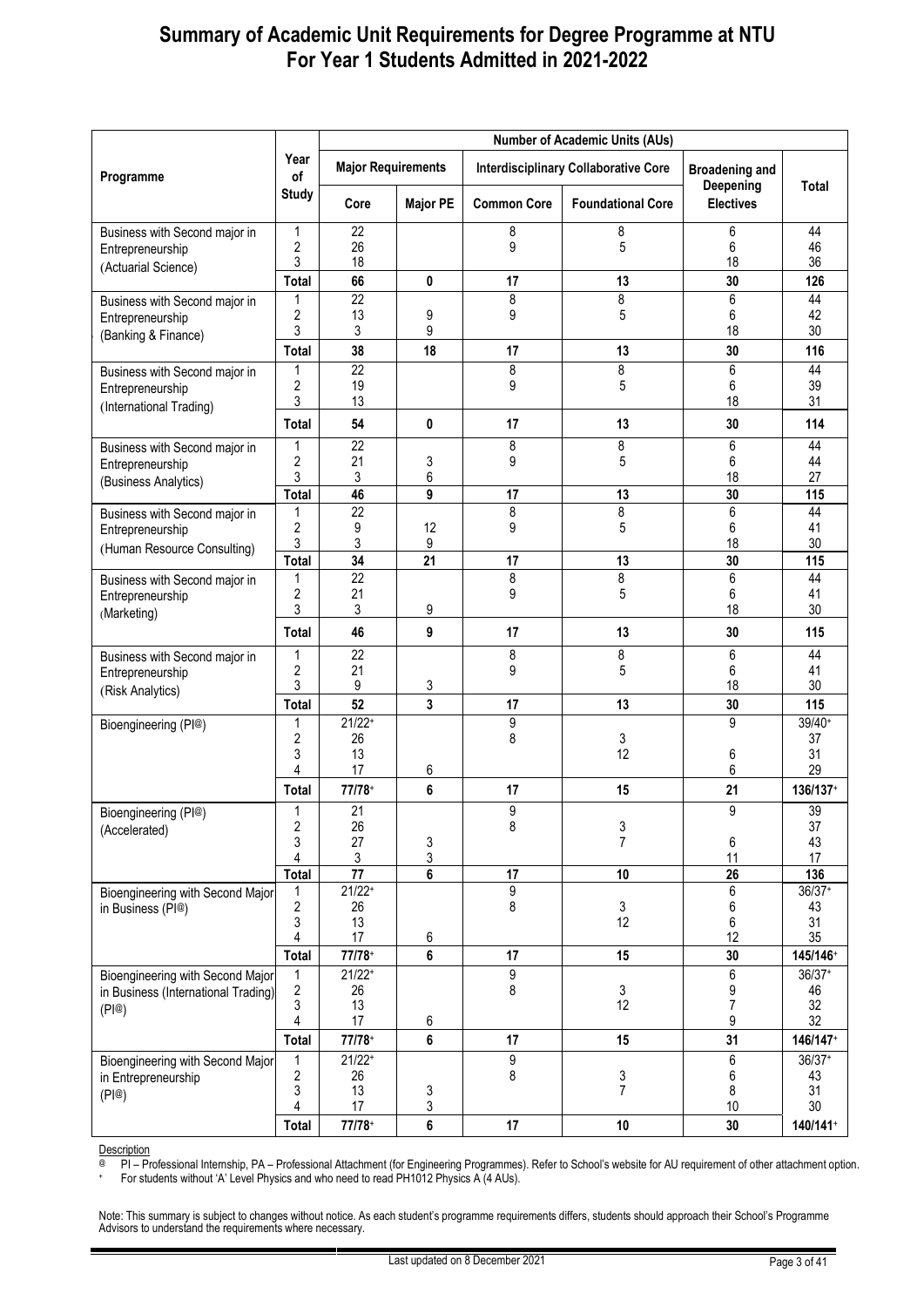|                                                                                                                 |                                        | <b>Number of Academic Units (AUs)</b>  |                 |                      |                                             |                               |                                        |  |  |
|-----------------------------------------------------------------------------------------------------------------|----------------------------------------|----------------------------------------|-----------------|----------------------|---------------------------------------------|-------------------------------|----------------------------------------|--|--|
|                                                                                                                 | Year                                   | <b>Major Requirements</b>              |                 |                      | <b>Interdisciplinary Collaborative Core</b> | <b>Broadening and</b>         |                                        |  |  |
| Programme                                                                                                       | of<br><b>Study</b>                     | Core                                   | <b>Major PE</b> | <b>Common Core</b>   | <b>Foundational Core</b>                    | Deepening<br><b>Electives</b> | Total                                  |  |  |
| <b>Bioengineering with Second</b><br>Major in Food Science and<br>Technology (PI@)                              | 1<br>2<br>3<br>4                       | $21/22+$<br>26<br>13<br>17             | 6               | 9<br>8               | 3<br>12                                     | 8<br>8<br>14                  | $30/31+$<br>45<br>33<br>37             |  |  |
|                                                                                                                 | <b>Total</b>                           | $77/78+$                               | 6               | 17                   | 15                                          | 30                            | 145/146+                               |  |  |
| <b>Bioengineering with Second</b><br>Major in Pharmaceutical<br>Engineering (PI®)                               | 1<br>2<br>3<br>4<br><b>Total</b>       | $21/22+$<br>26<br>13<br>17<br>$77/78+$ | 6<br>6          | 9<br>8<br>17         | 3<br>12<br>15                               | 3<br>6<br>6<br>15<br>30       | $33/34+$<br>43<br>31<br>38<br>145/146+ |  |  |
| <b>Biological Sciences</b>                                                                                      | 1                                      | 24                                     |                 | 9                    |                                             |                               | 33                                     |  |  |
|                                                                                                                 | $\overline{\mathbf{c}}$<br>3<br>4      | 9                                      | 6<br>9<br>24    | 8                    | 5<br>10                                     | 9<br>9<br>9                   | 37<br>28<br>33                         |  |  |
|                                                                                                                 | <b>Total</b>                           | 33                                     | 39              | 17                   | 15                                          | 27                            | 131                                    |  |  |
| <b>Biological Sciences</b><br>(Accelerated)                                                                     | 1<br>$\overline{\mathbf{c}}$<br>3<br>4 | $\overline{24}$<br>9                   | 12<br>15<br>12  | 9<br>8               | 5<br>10                                     | 9<br>9<br>9                   | 42<br>43<br>34<br>12                   |  |  |
|                                                                                                                 | Total                                  | 33                                     | 39              | 17                   | 15                                          | 27                            | 131                                    |  |  |
| <b>Biological Sciences with Second</b><br>Major in Biomedical Structural<br>Biology                             | 1<br>$\overline{\mathbf{c}}$<br>3<br>4 | 24<br>9                                | 3<br>12<br>24   | 9<br>8               | 5<br>10                                     | 7<br>12<br>9<br>9             | 40<br>37<br>28<br>33                   |  |  |
|                                                                                                                 | Total                                  | 33                                     | 39              | 17                   | 15                                          | 34                            | 138                                    |  |  |
| <b>Biological Sciences with Second</b><br>Major in Medicinal Chemistry<br>and Pharmacology                      | $\mathbf{1}$<br>2<br>3<br>4            | 24<br>9                                | 6<br>6<br>27    | $\overline{7}$<br>10 | 5<br>10                                     | 11<br>9<br>9<br>6             | 42<br>39<br>25<br>33                   |  |  |
|                                                                                                                 | Total                                  | 33                                     | 39              | 17                   | 15                                          | 35                            | 139                                    |  |  |
| <b>Biological Sciences with Second</b><br>Major in Food Science and<br>Technology                               | 1<br>2<br>3<br>4                       | 24<br>9                                | 6<br>12<br>21   | 9<br>8               | 5<br>10                                     | 3<br>11<br>8<br>11            | $\overline{36}$<br>39<br>30<br>32      |  |  |
|                                                                                                                 | <b>Total</b>                           | 33                                     | 39              | 17                   | 15                                          | 33                            | 137                                    |  |  |
| Chemical & Biomolecular<br>Engineering (PI@)                                                                    | 1<br>$\overline{\mathbf{c}}$<br>3<br>4 | $24/25+$<br>28<br>17<br>8              | 6               | q<br>8               | $\mathsf 3$<br>12                           | 6<br>15                       | 39/40+<br>39<br>29<br>29               |  |  |
|                                                                                                                 | Total                                  | $77/78+$                               | 6               | 17                   | 15                                          | 21                            | 136/137+                               |  |  |
| Chemical & Biomolecular<br>Engineering (PI@)<br>(Accelerated)                                                   | 1<br>2<br>3<br>4                       | 24<br>28<br>25                         | $\frac{3}{3}$   | 9<br>8               | 3<br>7                                      | 6<br>9<br>11                  | 39<br>39<br>44<br>14                   |  |  |
|                                                                                                                 | <b>Total</b>                           | 77                                     | 6               | 17                   | 10                                          | 26                            | 136                                    |  |  |
| Chemical & Biomolecular<br>Engineering with Second Major in<br>Business (PI@)                                   | 1<br>$\boldsymbol{2}$<br>3<br>4        | $24/25+$<br>28<br>17<br>8              | 6               | 9<br>8               | 3<br>12                                     | 6<br>6<br>6<br>12             | 39<br>45<br>35<br>26                   |  |  |
|                                                                                                                 | Total                                  | 77<br>$24/25+$                         | 6               | 17                   | 15                                          | 30                            | 145<br>39                              |  |  |
| Chemical & Biomolecular<br>Engineering with Second Major in<br><b>Business (International Trading)</b><br>(PI@) | 1<br>$\sqrt{2}$<br>3<br>4              | 28<br>17<br>8                          | 6               | 9<br>8               | $\mathfrak{Z}$<br>12                        | 6<br>9<br>$\overline{7}$<br>9 | 48<br>36<br>23                         |  |  |
|                                                                                                                 | <b>Total</b>                           | 77                                     | 6               | 17                   | 15                                          | 31                            | 146                                    |  |  |

Description

@ PI – Professional Internship, PA – Professional Attachment (for Engineering Programmes). Refer to School's website for AU requirement of other attachment option.

+ For students without 'A' Level Physics and who need to read PH1012 Physics A (4 AUs).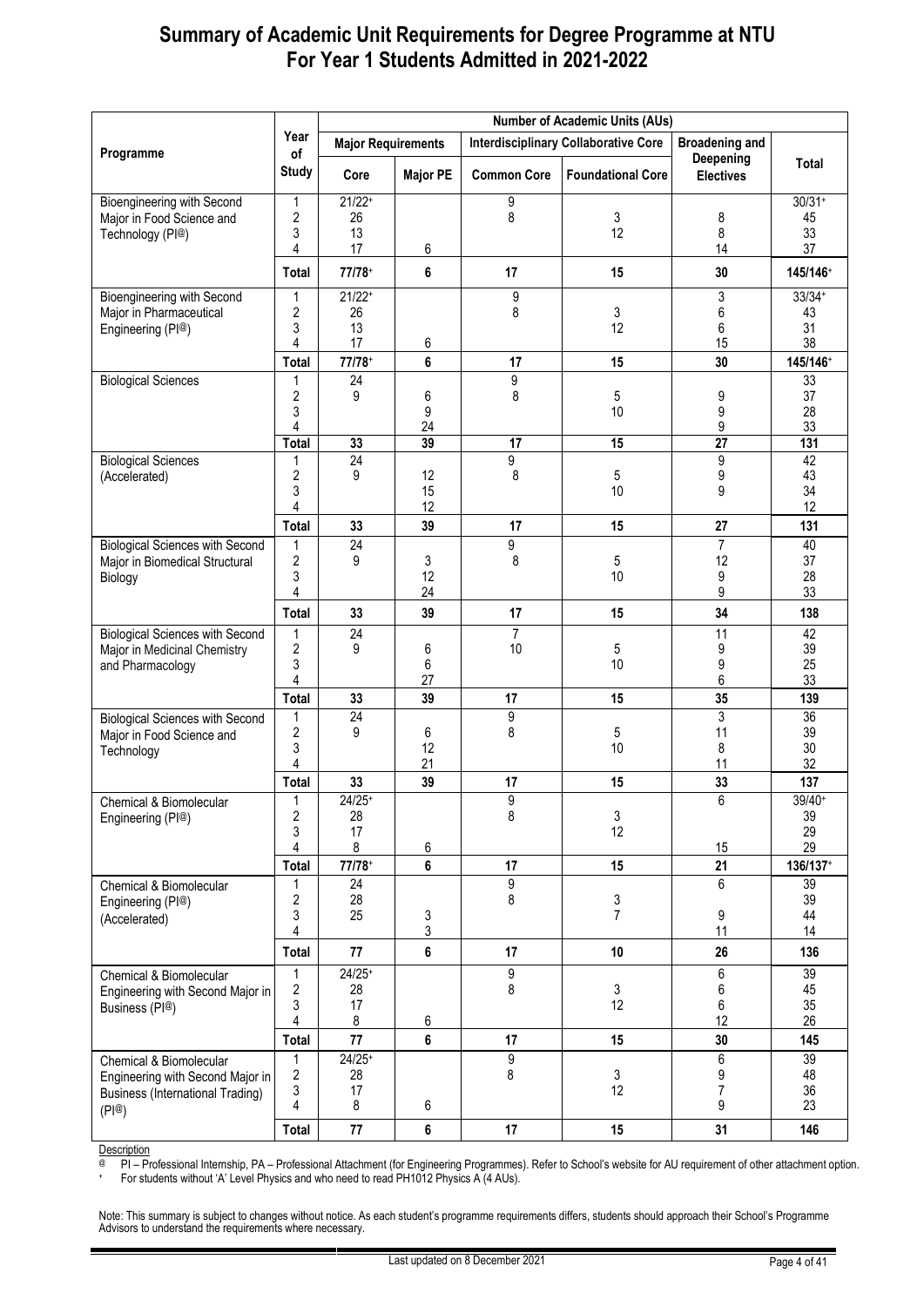|                                                                                                         |                                                                 | <b>Number of Academic Units (AUs)</b>            |                          |                           |                                             |                                      |                                                    |  |  |
|---------------------------------------------------------------------------------------------------------|-----------------------------------------------------------------|--------------------------------------------------|--------------------------|---------------------------|---------------------------------------------|--------------------------------------|----------------------------------------------------|--|--|
| Programme                                                                                               | Year<br>of                                                      | <b>Major Requirements</b>                        |                          |                           | <b>Interdisciplinary Collaborative Core</b> | <b>Broadening and</b><br>Deepening   | Total                                              |  |  |
|                                                                                                         | <b>Study</b>                                                    | Core                                             | <b>Major PE</b>          | <b>Common Core</b>        | <b>Foundational Core</b>                    | <b>Electives</b>                     |                                                    |  |  |
| Chemical & Biomolecular<br>Engineering with Second Major in<br>Entrepreneurship                         | 1<br>$\boldsymbol{2}$<br>3<br>4                                 | $24/25+$<br>28<br>17<br>8                        | 6                        | 9<br>8                    | 3<br>$\overline{7}$                         | 6<br>6<br>5<br>13                    | 39<br>45<br>29<br>27                               |  |  |
| (PI@)                                                                                                   | <b>Total</b>                                                    | 77                                               | 6                        | 17                        | 10                                          | 30                                   | 140                                                |  |  |
| Chemical & Biomolecular<br>Engineering with Second Major in<br>Food Science and Technology<br>(PI@)     | 1<br>2<br>3<br>4<br><b>Total</b>                                | $24/25+$<br>28<br>17<br>8<br>77/78+              | 6<br>6                   | 9<br>8<br>17              | 3<br>12<br>15                               | 8<br>5<br>17<br>30                   | $33/34+$<br>47<br>34<br>31<br>145/146+             |  |  |
| <b>Chemistry &amp; Biological Chemistry</b>                                                             | 1<br>$\boldsymbol{2}$<br>3<br>4<br><b>Total</b>                 | 24<br>21<br>18<br>63                             | 22<br>22                 | 9<br>8<br>17              | 3<br>$\overline{7}$<br>10                   | 3<br>6<br>9<br>9<br>27               | $\overline{36}$<br>38<br>34<br>31<br>139           |  |  |
| Chemistry & Biological<br>Chemistry<br>(Co-operative Education)                                         | 1<br>2<br>3<br>4                                                | 24<br>21<br>18                                   | 22                       | 9<br>8                    | 3<br>$\overline{7}$                         | 3<br>6<br>9<br>9                     | 36<br>38<br>34<br>31                               |  |  |
| <b>Chemistry &amp; Biological Chemistry</b><br>with Second Major in Business<br>(International Trading) | <b>Total</b><br>1<br>2<br>3<br>4                                | 63<br>24<br>21<br>18                             | $\overline{22}$<br>22    | 17<br>6<br>11             | 10<br>3<br>7                                | $\overline{27}$<br>12<br>9<br>8<br>6 | 139<br>42<br>44<br>33<br>28                        |  |  |
| Chemistry & Biological Chemistry<br>with Second Major in<br><b>Environmental Science</b>                | <b>Total</b><br>1<br>$\overline{c}$<br>3<br>4                   | 63<br>$\overline{24}$<br>21<br>18                | 22<br>22                 | 17<br>$\overline{9}$<br>8 | 10<br>3<br>7                                | 35<br>8<br>6<br>18<br>2              | 147<br>$\overline{41}$<br>38<br>43<br>24           |  |  |
| Chemistry & Biological Chemistry<br>with Second Major in Food<br>Science and Technology                 | <b>Total</b><br>1<br>$\boldsymbol{2}$<br>3<br>4                 | 63<br>24<br>21<br>18                             | 22<br>22                 | 17<br>11<br>6             | 10<br>3<br>7                                | 34<br>8<br>18<br>8                   | 146<br>35<br>38<br>43<br>30                        |  |  |
| Chinese                                                                                                 | <b>Total</b><br>1<br>$\boldsymbol{2}$<br>3<br>4                 | 63<br>15<br>9<br>3                               | 22<br>3<br>9<br>14<br>16 | 17<br>9<br>8              | 10<br>3<br>$\overline{2}$<br>5              | 34<br>3<br>6<br>18<br>5              | 146<br>33<br>34<br>35<br>26                        |  |  |
| Civil Engineering<br>(PI@)                                                                              | <b>Total</b><br>1<br>$\boldsymbol{2}$<br>3<br>4                 | 27<br>28/29+<br>24<br>11<br>17                   | 42<br>3                  | 17<br>9<br>8              | 10<br>3<br>12                               | 32<br>6<br>15                        | 128<br>$37/38+$<br>35<br>29<br>35                  |  |  |
| Civil Engineering with Second<br>Major in Business<br>(PI@)                                             | <b>Total</b><br>1<br>$\boldsymbol{2}$<br>3<br>4<br><b>Total</b> | $80/81+$<br>28/29+<br>24<br>11<br>17<br>$80/81+$ | 3<br>3<br>3              | 17<br>9<br>8<br>17        | 15<br>3<br>12<br>15                         | 21<br>6<br>6<br>6<br>12<br>30        | 136/137+<br>$43/44+$<br>41<br>29<br>32<br>145/146+ |  |  |
| Civil Engineering with Second<br>Major in Business (International<br>Trading)<br>(PI@)                  | 1<br>2<br>3<br>4<br>Total                                       | 28/29+<br>24<br>11<br>17<br>$80/81+$             | 3<br>3                   | 9<br>8<br>17              | 15<br>15                                    | 6<br>9<br>$\overline{7}$<br>9<br>31  | $43/44+$<br>41<br>33<br>29<br>146/147+             |  |  |

Description

@ PI – Professional Internship, PA – Professional Attachment (for Engineering Programmes). Refer to School's website for AU requirement of other attachment option.

+ For students without 'A' Level Physics and who need to read PH1012 Physics A (4 AUs).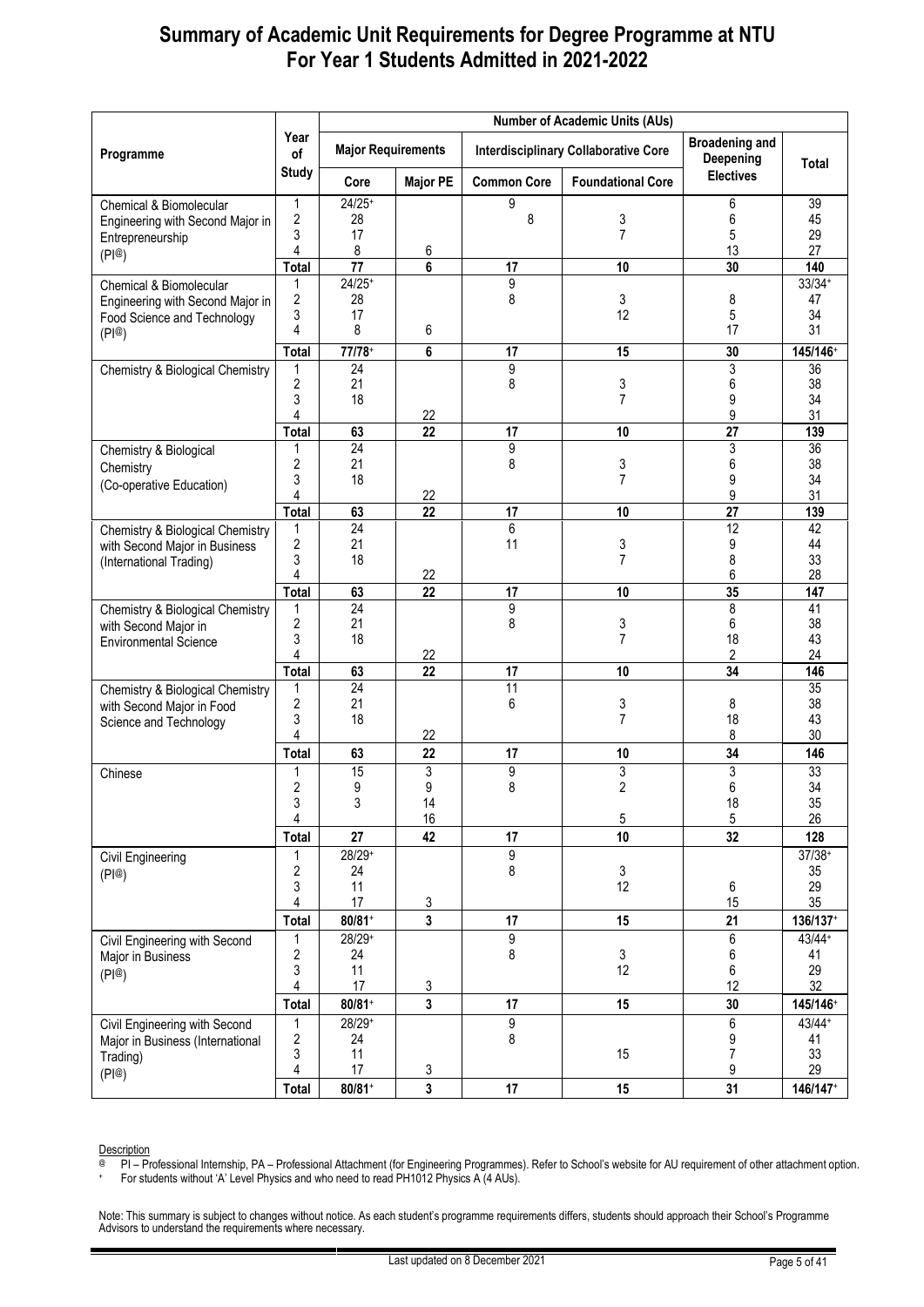|                                                       |                              | <b>Number of Academic Units (AUs)</b> |                 |                    |                                             |                                    |           |  |  |  |
|-------------------------------------------------------|------------------------------|---------------------------------------|-----------------|--------------------|---------------------------------------------|------------------------------------|-----------|--|--|--|
| Programme                                             | Year<br>of                   | <b>Major Requirements</b>             |                 |                    | <b>Interdisciplinary Collaborative Core</b> | <b>Broadening and</b><br>Deepening | Total     |  |  |  |
|                                                       | <b>Study</b>                 | Core                                  | <b>Major PE</b> | <b>Common Core</b> | <b>Foundational Core</b>                    | <b>Electives</b>                   |           |  |  |  |
| Civil Engineering with Second                         | 1                            | $28/29+$                              |                 | 9                  |                                             | 6                                  | $43/44+$  |  |  |  |
| Major in Entrepreneurship                             | 2<br>3                       | 24<br>11                              |                 | 8                  | 3<br>$\overline{7}$                         | 6<br>8                             | 41<br>26  |  |  |  |
| Systems (PI@)                                         | 4                            | 17                                    | 3               |                    |                                             | 10                                 | 30        |  |  |  |
|                                                       | Total                        | $80/81+$                              | 3               | 17                 | 10                                          | 30                                 | 140/141+  |  |  |  |
| Civil Engineering with Second                         | 1                            | $25/26+$                              |                 | 9                  |                                             | 6                                  | $40/41+$  |  |  |  |
| Major in Society and Urban                            | 2<br>3                       | 24<br>11                              |                 | 8                  | 3<br>12                                     | 6<br>6                             | 41<br>29  |  |  |  |
| Systems<br>(P @)                                      | $\overline{4}$               | 20                                    | 3               |                    |                                             | 12                                 | 35        |  |  |  |
|                                                       | <b>Total</b>                 | $80/81+$                              | 3               | 17                 | 15                                          | 30                                 | 145/146+  |  |  |  |
| <b>Communication Studies</b>                          | 1                            | $\overline{12}$                       | 3               | 12                 | 6                                           |                                    | 33        |  |  |  |
|                                                       | $\overline{2}$<br>3          |                                       | 14<br>12        | 5                  | 11                                          | 13<br>8                            | 32<br>31  |  |  |  |
|                                                       | 4                            | 8                                     | 12              |                    |                                             | 11                                 | 31        |  |  |  |
|                                                       | <b>Total</b>                 | 20                                    | 41              | 17                 | 17                                          | 32                                 | 127       |  |  |  |
| <b>Communication Studies with</b>                     | 1                            | 12                                    |                 | 12                 | 3                                           | 12                                 | 39        |  |  |  |
| Second Major in Business                              | 2<br>3                       |                                       | 15<br>14        | 5                  | 3<br>11                                     | 9<br>6                             | 32<br>31  |  |  |  |
|                                                       | 4                            | 8                                     | 12              |                    |                                             | 5                                  | 25        |  |  |  |
|                                                       | <b>Total</b>                 | 20                                    | 41              | 17                 | 17                                          | 32                                 | 127       |  |  |  |
| <b>Communication Studies with</b><br>Second Major     | 1<br>2                       | 12                                    | 3<br>17         | 12<br>5            | 6                                           | 13                                 | 33<br>35  |  |  |  |
| (Offered by CoHass)                                   | 3                            |                                       | 12              |                    | 11                                          | 11                                 | 34        |  |  |  |
|                                                       | 4                            | 8                                     | 9               |                    |                                             | 17                                 | 34        |  |  |  |
|                                                       | Total                        | $\overline{20}$                       | $\overline{41}$ | 17                 | 17                                          | 41                                 | 136       |  |  |  |
| <b>Computer Engineering</b>                           | 1<br>2                       | 25<br>27                              |                 | 9<br>8             | 3                                           | 3                                  | 37<br>38  |  |  |  |
| (PI@)                                                 | 3                            | 10                                    |                 |                    | 12                                          | 6                                  | 28        |  |  |  |
|                                                       | 4                            | 8                                     | 12              |                    |                                             | 12                                 | 32        |  |  |  |
|                                                       | Total                        | $70$<br>19                            | $\overline{12}$ | 17<br>9            | 15<br>3                                     | 21<br>6                            | 135<br>37 |  |  |  |
| Computer Engineering with<br>Second Major in Business | 1<br>2                       | 24                                    |                 | 8                  |                                             | 6                                  | 38        |  |  |  |
| (PI@)                                                 | 3                            | 13                                    |                 |                    | 12                                          | 6                                  | 31        |  |  |  |
|                                                       | 4                            | 14                                    | 12              |                    |                                             | 12                                 | 38        |  |  |  |
|                                                       | Total                        | 70                                    | 12              | 17                 | 15                                          | 30                                 | 144       |  |  |  |
| Computer Engineering with                             | $\boldsymbol{2}$             | 19<br>21                              |                 | 9<br>8             | 3                                           | 6<br>9                             | 37<br>38  |  |  |  |
| Second Major in Business<br>(International Trading)   | 3                            | 10                                    |                 |                    | 12                                          | $\overline{7}$                     | 29        |  |  |  |
| (PI@)                                                 | 4                            | 20                                    | 12              |                    |                                             | 9                                  | 41        |  |  |  |
|                                                       | <b>Total</b>                 | 70                                    | 12              | 17                 | 15                                          | 31                                 | 145       |  |  |  |
| Computer Engineering with                             | 1                            | 19                                    |                 | 9<br>8             | 3                                           | 6                                  | 37        |  |  |  |
| Second Major in Entrepreneurship                      | $\overline{\mathbf{c}}$<br>3 | 21<br>$10$                            |                 |                    | 12                                          | 6<br>3                             | 35<br>25  |  |  |  |
| (PI@)                                                 | $\overline{\mathbf{4}}$      | 20                                    | 12              |                    |                                             | 10                                 | 42        |  |  |  |
|                                                       | <b>Total</b>                 | $70\,$                                | 12              | 17                 | 15                                          | 25                                 | 139       |  |  |  |
| <b>Computer Science</b>                               | 1<br>$\overline{\mathbf{c}}$ | $\overline{25}$<br>21                 | 3               | 9<br>8             | 3                                           | $\,6\,$                            | 37<br>38  |  |  |  |
| (PI@)                                                 | 3                            | 4                                     | 9               |                    | 12                                          | 3                                  | 28        |  |  |  |
|                                                       | 4                            | 8                                     | 12              |                    |                                             | 12                                 | 32        |  |  |  |
|                                                       | <b>Total</b>                 | 58                                    | 24              | 17                 | 15                                          | 21                                 | 135       |  |  |  |
| Computer Science with Second                          | 1                            | 19<br>24                              |                 | 9<br>8             | 3                                           | 6                                  | 37        |  |  |  |
| Major in Business<br>(PI@)                            | $\boldsymbol{2}$             | $\boldsymbol{7}$                      | 6               |                    | 12                                          | 6                                  | 38        |  |  |  |
|                                                       | 3<br>4                       | 8                                     | 18              |                    |                                             | 6<br>12                            | 31<br>38  |  |  |  |
|                                                       | Total                        | 58                                    | $\overline{24}$ | 17                 | 15                                          | 30                                 | 144       |  |  |  |
|                                                       |                              |                                       |                 |                    |                                             |                                    |           |  |  |  |

Description

@ PI – Professional Internship, PA – Professional Attachment (for Engineering Programmes). Refer to School's website for AU requirement of other attachment option.

+ For students without 'A' Level Physics and who need to read PH1012 Physics A (4 AUs).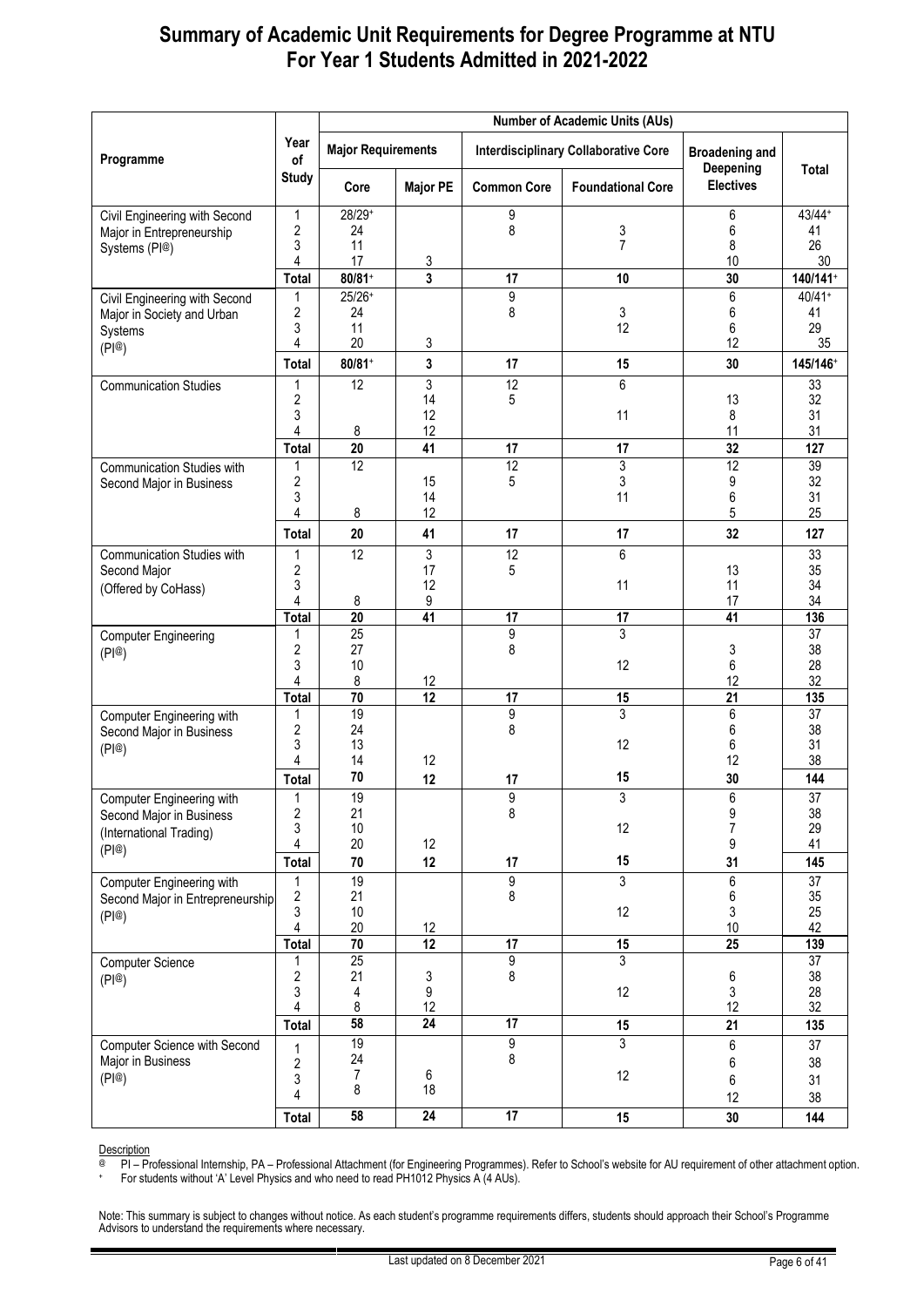|                                                                      |                     |                           | <b>Number of Academic Units (AUs)</b> |                      |                                             |                                                        |                      |  |  |
|----------------------------------------------------------------------|---------------------|---------------------------|---------------------------------------|----------------------|---------------------------------------------|--------------------------------------------------------|----------------------|--|--|
|                                                                      | Year                | <b>Major Requirements</b> |                                       |                      | <b>Interdisciplinary Collaborative Core</b> |                                                        |                      |  |  |
| Programme                                                            | of<br><b>Study</b>  | Core                      | <b>Major PE</b>                       | <b>Common Core</b>   | <b>Foundational Core</b>                    | <b>Broadening and</b><br>Deepening<br><b>Electives</b> | Total                |  |  |
| Computer Science with Second                                         | 1                   | 19                        |                                       | 9                    | $\overline{3}$                              | 6                                                      | $\overline{37}$      |  |  |
| Major in Business                                                    | $\sqrt{2}$<br>3     | 21<br>10                  |                                       | 8                    | 12                                          | 9<br>7                                                 | 38<br>29             |  |  |
| (International Trading)<br>(PI@)                                     | 4                   | 8                         | <u>24</u>                             |                      |                                             | 9                                                      | 41                   |  |  |
|                                                                      | Total               | 58                        | $\overline{24}$                       | 17                   | 15                                          | 31                                                     | 145                  |  |  |
| Computer Science with Second                                         | 1                   | 19                        |                                       | 9                    | 3                                           | 6                                                      | 37                   |  |  |
| Major in Entrepreneurship                                            | 2                   | 24                        |                                       | 8                    |                                             | 6                                                      | 38<br>28             |  |  |
| (PI@)                                                                | 3<br>4              | $\overline{7}$<br>8       | 6<br>18                               |                      | 12                                          | 3<br>10                                                | 36                   |  |  |
|                                                                      | <b>Total</b>        | 58                        | $\overline{24}$                       | 17                   | 15                                          | 25                                                     | 139                  |  |  |
| Data Science and Artificial                                          | 1                   | 19                        |                                       | 9                    | 3                                           | 3                                                      | $\overline{34}$      |  |  |
| Intelligence                                                         | 2<br>3              | 27<br>6                   | 6                                     | 8                    | 12                                          | 3<br>3                                                 | 38<br>27             |  |  |
|                                                                      | 4                   | 8                         | 12                                    |                      |                                             | 12                                                     | 32                   |  |  |
|                                                                      | Total               | 60                        | $\overline{18}$                       | 17                   | 15                                          | $\overline{21}$                                        | $\overline{131}$     |  |  |
| Economics                                                            | 1                   | 15<br>12                  | 3<br>6                                | 9<br>8               | $\mathbf 5$                                 | 6<br>3                                                 | 33<br>34             |  |  |
|                                                                      | 2<br>3              |                           | 15                                    |                      | 5                                           | 15                                                     | 35                   |  |  |
|                                                                      | 4                   |                           | 17                                    |                      |                                             | 6                                                      | 23                   |  |  |
|                                                                      | <b>Total</b>        | 27                        | $\overline{41}$                       | 17                   | 10                                          | 30                                                     | 125                  |  |  |
| Economics with Second Major in<br><b>Business</b>                    | 1<br>$\overline{2}$ | 15<br>12                  | 3<br>3                                | 9<br>8               | $\mathbf 5$                                 | 6<br>6                                                 | 33<br>34             |  |  |
|                                                                      | 3                   |                           | 17                                    |                      | 5                                           | 15                                                     | 37                   |  |  |
|                                                                      | 4                   |                           | 18<br>41                              |                      |                                             | 13<br>40                                               | 31                   |  |  |
| <b>Economics and Data Sciences</b>                                   | <b>Total</b><br>1   | 27<br>28                  |                                       | 17<br>9              | 10<br>3                                     |                                                        | 135<br>40            |  |  |
|                                                                      | $\boldsymbol{2}$    | 23                        | 3                                     | 8                    | 7                                           |                                                        | 41                   |  |  |
|                                                                      | 3<br>4              | 6                         | 26<br>16                              |                      | 5                                           | 3<br>3                                                 | 40<br>19             |  |  |
|                                                                      | Total               | $\overline{57}$           | 45                                    | 17                   | 15                                          | 6                                                      | 140                  |  |  |
| <b>Electrical and Electronic</b>                                     | 1                   | $22/23+$                  |                                       | 9                    |                                             | 3                                                      | $34/35+$             |  |  |
| Engineering (PI@)                                                    | 2<br>3              | 26<br>6                   | 6                                     | 8                    | 3<br>12                                     | 3<br>6                                                 | 40<br>30             |  |  |
|                                                                      | 4                   | 8                         | 15                                    |                      |                                             | 9                                                      | 32                   |  |  |
|                                                                      | <b>Total</b>        | $62/63+$                  | $\overline{21}$                       | 17                   | 15                                          | 12                                                     | 136/137+             |  |  |
| Electrical and Electronic                                            | T.<br>2             | $22/23+$<br>23            |                                       | 9<br>8               | 3                                           | 6<br>6                                                 | $37/38 +$<br>40      |  |  |
| Engineering with Second Major in<br>Business (PI@)                   | 3                   | 9                         | 6                                     |                      | 10                                          | 6                                                      | 31                   |  |  |
|                                                                      | 4                   | 8                         | 15                                    |                      | 2                                           | 12                                                     | 37                   |  |  |
|                                                                      | <b>Total</b><br>1   | $62/63+$<br>$22/23+$      | 21                                    | 17<br>$\overline{9}$ | 15                                          | 30<br>6                                                | 145/146+<br>$37/38+$ |  |  |
| <b>Electrical and Electronic</b><br>Engineering with Second Major in | $\sqrt{2}$          | 23                        |                                       | 8                    | 3                                           | 9                                                      | 43                   |  |  |
| <b>Business (International Trading)</b>                              | 3                   | 9                         | 6                                     |                      | 10                                          | 7                                                      | 32                   |  |  |
| (PI@)                                                                | 4<br><b>Total</b>   | 8<br>$62/63+$             | 15<br>21                              | 17                   | 2<br>15                                     | 9<br>31                                                | 34<br>146/147+       |  |  |
| <b>Electrical and Electronic</b>                                     | 1                   | $22/23+$                  |                                       | 9                    |                                             | 6                                                      | $37/38+$             |  |  |
| Engineering with Second Major in                                     | $\boldsymbol{2}$    | 23                        |                                       | 8                    | 3                                           | 6                                                      | 40                   |  |  |
| Entrepreneurship                                                     | 3<br>4              | 9<br>8                    | 6<br>15                               |                      | 5<br>$\overline{2}$                         | 8<br>10                                                | 28<br>35             |  |  |
| (PI@)                                                                | <b>Total</b>        | $62/63+$                  | 21                                    | 17                   | 10                                          | 30                                                     | 140/141+             |  |  |
| <b>Electrical and Electronic</b>                                     | 1                   | $22/23+$                  |                                       | 9                    |                                             | 6                                                      | $37/38+$             |  |  |
| Engineering with Second Major in                                     | $\sqrt{2}$          | 23                        |                                       | 8                    | 3                                           | 6                                                      | 40                   |  |  |
| Society & Urban Systems (PI@)                                        | 3<br>4              | 9<br>8                    | 6<br>15                               |                      | $10$<br>$\overline{c}$                      | 6<br>12                                                | 31<br>37             |  |  |
|                                                                      | <b>Total</b>        | 62/63+                    | 21                                    | 17                   | 15                                          | 30                                                     | 145/146+             |  |  |

Description

@ PI – Professional Internship, PA – Professional Attachment (for Engineering Programmes). Refer to School's website for AU requirement of other attachment option.

+ For students without 'A' Level Physics and who need to read PH1012 Physics A (4 AUs).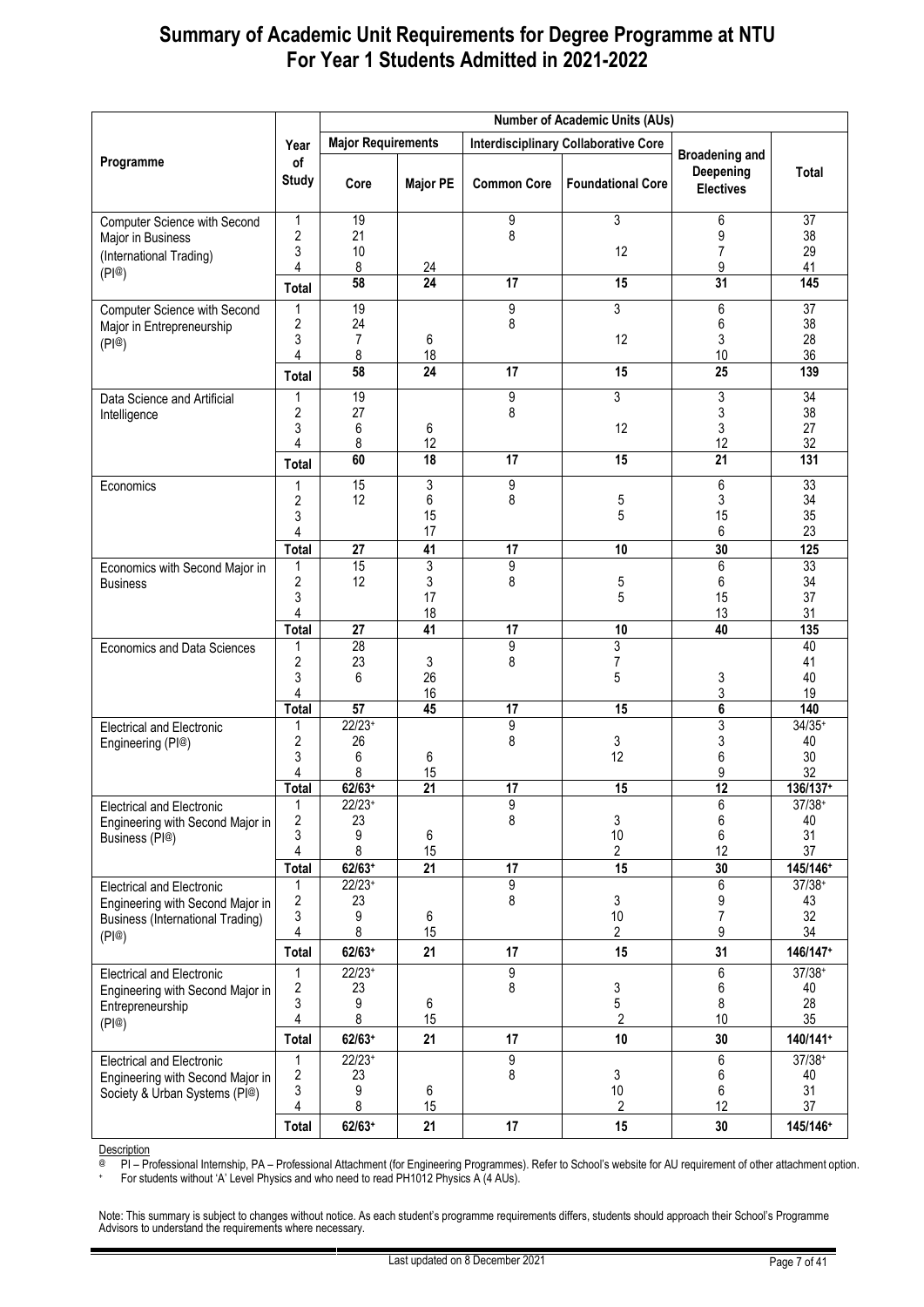|                                           |                         |                           |                      |                      | <b>Number of Academic Units (AUs)</b>       |                               |                      |
|-------------------------------------------|-------------------------|---------------------------|----------------------|----------------------|---------------------------------------------|-------------------------------|----------------------|
|                                           | Year                    | <b>Major Requirements</b> |                      |                      | <b>Interdisciplinary Collaborative Core</b> | <b>Broadening and</b>         |                      |
| Programme                                 | of<br><b>Study</b>      | Core                      | <b>Major PE</b>      | <b>Common Core</b>   | <b>Foundational Core</b>                    | Deepening<br><b>Electives</b> | Total                |
| English                                   | 1                       | 15                        |                      | 9                    | 3                                           | 6                             | 33                   |
|                                           | 2                       | 3                         | 15                   | 8                    | $\overline{\mathbf{c}}$                     | 6                             | 34                   |
|                                           | 3<br>4                  |                           | 16<br>20             |                      | 5                                           | 17                            | 33<br>25             |
|                                           | <b>Total</b>            | 18                        | 51                   | $\overline{17}$      | 10                                          | $\overline{29}$               | 125                  |
| <b>Environmental Earth Systems</b>        | 1                       | 25                        | 4                    | $\overline{9}$       |                                             |                               | $\overline{38}$      |
| Science (Ecology)                         | $\overline{\mathbf{c}}$ | 27                        | 3                    | 8                    |                                             |                               | 38                   |
|                                           | 3<br>4                  | 8<br>3                    | 10<br>4              |                      | 5<br>5                                      | 10<br>14                      | 33<br>26             |
|                                           | <b>Total</b>            | 63                        | $\overline{21}$      | 17                   | $\overline{10}$                             | $\overline{24}$               | 135                  |
| <b>Environmental Earth Systems</b>        | 1                       | $\overline{18}$           | $\overline{11}$      | $\overline{9}$       |                                             |                               | 38                   |
| Science (Geosciences)                     | 2                       | 20                        | 8                    | 8                    |                                             |                               | 36                   |
|                                           | 3<br>4                  | 12<br>5                   | 3<br>$\overline{7}$  |                      | 5<br>5                                      | 10<br>14                      | 30<br>31             |
|                                           | Total                   | 55                        | $\overline{29}$      | $\overline{17}$      | $\overline{10}$                             | $\overline{24}$               | 135                  |
| <b>Environmental Earth Systems</b>        | 1                       | $\overline{21}$           | 10                   | $\overline{9}$       |                                             |                               | 40                   |
| Science (Society and the Earth            | 2                       | 26                        | 3                    | 8                    |                                             |                               | 37                   |
| System)                                   | 3                       | 10                        | 7                    |                      | 5                                           | 10                            | 32                   |
|                                           | 4<br><b>Total</b>       | $\overline{57}$           | 7<br>$\overline{27}$ | 17                   | 5<br>$\overline{10}$                        | 14<br>24                      | 26<br>135            |
| <b>Environmental Engineering</b>          | 1                       | $26/27+$                  |                      | $\overline{9}$       |                                             |                               | $35/36+$             |
| (PI@)                                     | 2                       | 23                        |                      | 8                    | 3                                           | 6                             | 40                   |
|                                           | 3                       | 12                        |                      |                      | 12                                          | 6                             | 30                   |
|                                           | 4<br>Total              | 19<br>$80/81+$            | 3<br>3               | 17                   | 15                                          | 9<br>$\overline{21}$          | 31<br>136/137+       |
| Environmental Engineering with            | 1                       | $26/27+$                  |                      | 9                    |                                             | 6                             | $41/42+$             |
| Second Major in Business                  | $\overline{\mathbf{c}}$ | 23                        |                      | 8                    |                                             | 6                             | 37                   |
| (PI@)                                     | 3                       | 12                        |                      |                      | 15                                          | 6                             | 33                   |
|                                           | 4                       | 19                        | 3<br>$\overline{3}$  |                      |                                             | 12                            | 34                   |
| Environmental Engineering with            | Total<br>1              | $80/81+$<br>$26/27+$      |                      | 17<br>$\overline{9}$ | 15                                          | 30<br>6                       | 145/146+<br>$41/42+$ |
| Second Major in Business                  | 2                       | 20                        |                      | 8                    | 3                                           | 9                             | 40                   |
| (International Trading)                   | 3                       | 15                        |                      |                      | 12                                          | 7                             | 34                   |
| (PA@)                                     | 4                       | 19                        | 3                    |                      |                                             | 9                             | 31                   |
|                                           | <b>Total</b>            | $80/81+$                  | $\overline{3}$       | 17                   | 15                                          | 31                            | 146/147+             |
| Environmental Engineering with            | 1<br>2                  | $26/27+$<br>23            |                      | 9<br>8               |                                             | 6<br>6                        | $41/42+$<br>37       |
| Second Major in Entrepreneurship<br>(PA@) | 3                       | 12                        |                      |                      | 10                                          | 8                             | 30                   |
|                                           | 4                       | $19$                      | 3                    |                      |                                             | $10\,$                        | 32                   |
|                                           | <b>Total</b>            | $80/81+$                  | 3                    | 17                   | 10                                          | 30                            | 140/141+             |
| Environmental Engineering with            | 1                       | $26/27+$                  |                      | $\overline{9}$       |                                             | 6                             | $41/42+$             |
| Second Major in Society and               | 2<br>3                  | 23<br>12                  |                      | 8                    | 15                                          | 12<br>3                       | 43<br>$30\,$         |
| Urban Systems (PI@)                       | 4                       | 19                        | 3                    |                      |                                             | 9                             | 31                   |
|                                           | Total                   | $80/81+$                  | 3                    | 17                   | 15                                          | 30                            | 145/146+             |
| History                                   | 1                       | 9                         | $\overline{6}$       | 9                    | 3                                           | 6                             | 33                   |
|                                           | $\overline{\mathbf{c}}$ | 3                         | 15                   | 8                    | 2                                           | 6                             | 34                   |
|                                           | 3<br>4                  | 3                         | 13<br>20             |                      | 5                                           | 17                            | 33<br>25             |
|                                           | <b>Total</b>            | 15                        | 54                   | $\overline{17}$      | 10                                          | 29                            | 125                  |
| Information Engineering & Media           | 1                       | $26/27+$                  |                      | $\boldsymbol{9}$     |                                             | 3                             | $38/39+$             |
| (PI@)                                     | $\overline{\mathbf{c}}$ | 23                        |                      | 8                    | 3                                           | 6                             | 40                   |
|                                           | 3                       | 3                         | 9                    |                      | 12                                          | 3                             | 27                   |
|                                           | 4                       | 11                        | 15                   |                      |                                             | 6                             | 32                   |
|                                           | <b>Total</b>            | $63/64+$                  | 24                   | 17                   | 15                                          | 18                            | 137/138+             |

Description

@ PI – Professional Internship, PA – Professional Attachment (for Engineering Programmes). Refer to School's website for AU requirement of other attachment option.

+ For students without 'A' Level Physics and who need to read PH1012 Physics A (4 AUs).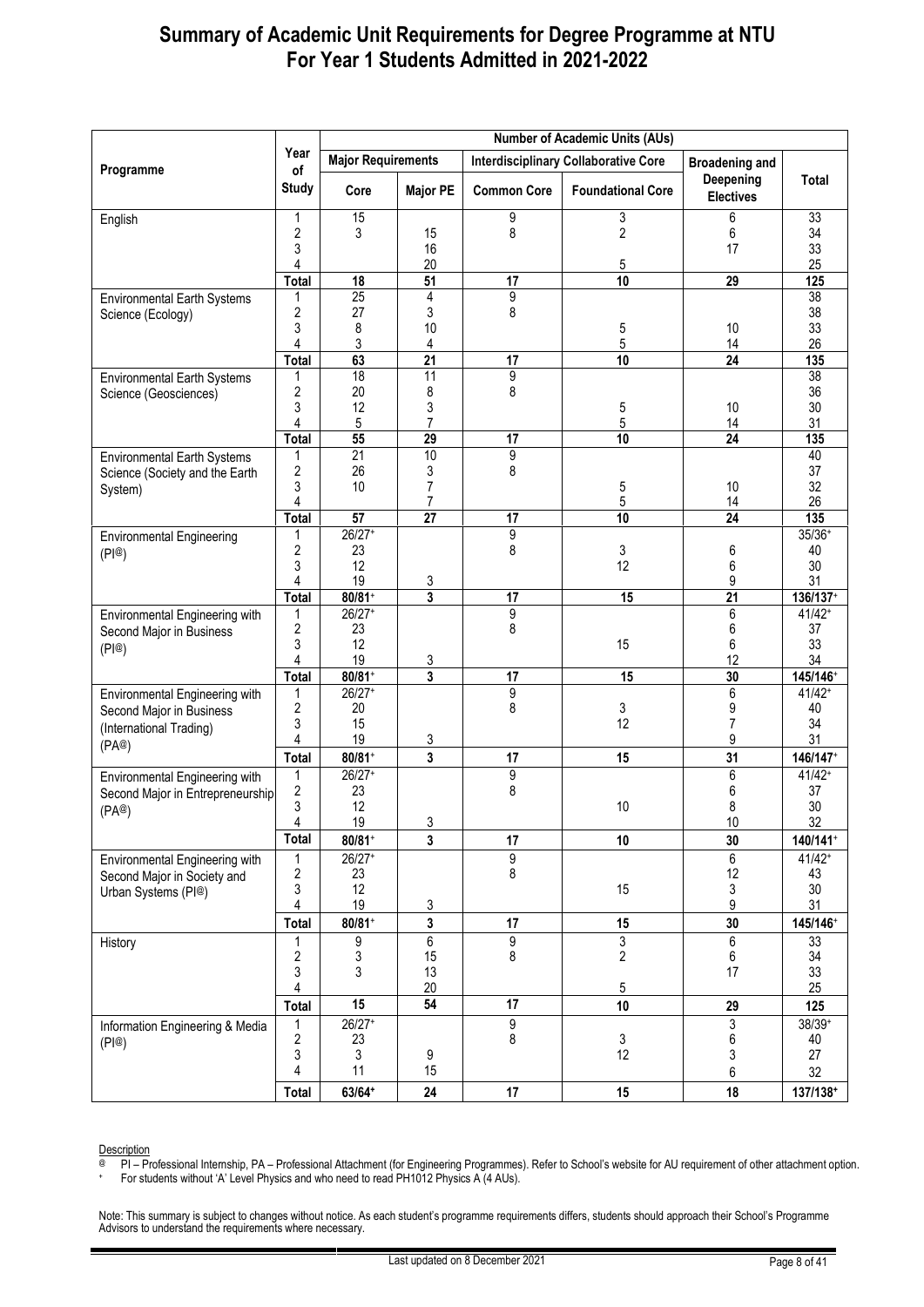|                                                        |                    |                           |                 |                    | <b>Number of Academic Units (AUs)</b>       |                               |                      |
|--------------------------------------------------------|--------------------|---------------------------|-----------------|--------------------|---------------------------------------------|-------------------------------|----------------------|
|                                                        | Year               | <b>Major Requirements</b> |                 |                    | <b>Interdisciplinary Collaborative Core</b> | <b>Broadening and</b>         |                      |
| Programme                                              | of<br><b>Study</b> | Core                      | <b>Major PE</b> | <b>Common Core</b> | <b>Foundational Core</b>                    | Deepening<br><b>Electives</b> | Total                |
| Information Engineering & Media                        | 1                  | $23/24+$                  |                 | 9                  |                                             | 6                             | 38/39+               |
| with Second Major in Business                          | 2<br>3             | 23<br>6                   | 9               | 8                  | 3<br>10                                     | 6<br>6                        | 40<br>31             |
| (PI@)                                                  | 4                  | 11                        | 15              |                    | 2                                           | 12                            | 40                   |
|                                                        | Total              | $63/64+$                  | $\overline{24}$ | 17                 | $\overline{15}$                             | 30                            | 149/150+             |
| Information Engineering & Media                        | 1                  | $23/24+$                  |                 | $\overline{9}$     |                                             | 6                             | 38/39+               |
| with Second Major in Business                          | 2                  | 23                        |                 | 8                  | 3                                           | 9                             | 43                   |
| (International Trading)                                | 3<br>4             | 6<br>11                   | 9<br>15         |                    | 10                                          | $\overline{7}$<br>9           | 32<br>37             |
| (PI@)                                                  | <b>Total</b>       | $63/64+$                  | 24              | 17                 | 2<br>15                                     | 31                            | 150/151+             |
| Information Engineering & Media                        | 1                  | $23/24+$                  |                 | 9                  |                                             | 6                             | $38/39+$             |
| with Second Major in                                   | 2                  | 23                        |                 | 8                  | 3                                           | 6                             | 40                   |
| Entrepreneurship                                       | 3                  | 6                         | 9               |                    | 5                                           | 8                             | 28                   |
| (PI@)                                                  | 4<br><b>Total</b>  | 11<br>$63/64+$            | 15<br>24        | 17                 | 2<br>10                                     | 10<br>30                      | 38<br>144/145+       |
| Linguistics & Multilingual Studies                     | 1                  | 15                        | 3               | 9                  | 3                                           | 3                             | 33                   |
|                                                        | $\overline{2}$     | 6                         | 12              | 8                  | $\overline{c}$                              | 6                             | 34                   |
|                                                        | 3                  |                           | 17              |                    |                                             | 18                            | 35                   |
|                                                        | 4                  |                           | 16              |                    | 5                                           | 5                             | 26                   |
|                                                        | <b>Total</b>       | 21<br>$\overline{28}$     | 48              | 17<br>9            | 10                                          | 32<br>3                       | 128<br>40            |
| Maritime Studies                                       | 2                  | 23                        |                 | 8                  | 5                                           | 3                             | 39                   |
|                                                        | 3                  | 12                        | 3               |                    | 10                                          |                               | 25                   |
|                                                        | 4                  | 14                        | 3               |                    |                                             | 15                            | 32                   |
|                                                        | <b>Total</b>       | 77                        | 6               | 17                 | 15                                          | 21                            | 136                  |
| Maritime Studies with                                  | 1<br>2             | $\overline{28}$<br>29     |                 | 9<br>8             | 5                                           | 3                             | 40<br>42             |
| Specialisation in International<br>Trading             | 3                  | 12                        | 3               |                    | 10                                          |                               | 25                   |
|                                                        | 4                  | 20                        | 3               |                    |                                             | 6                             | 29                   |
|                                                        | Total              | 89                        | 6               | 17                 | 15                                          | 9                             | 136                  |
| Maritime Studies with Second                           | 1                  | 16                        |                 | 9                  |                                             | 15                            | 40                   |
| Major in Business                                      | 2                  | 29                        |                 | 8                  | 5                                           | 6                             | 42                   |
|                                                        | 3<br>4             | 12<br>14                  | 3<br>3          |                    | 10                                          | 18                            | 25<br>35             |
|                                                        | Total              | 65                        | 6               | 17                 | 15                                          | 39                            | 142                  |
| Maritime Studies with Second                           | 1                  | 16                        |                 | 9                  |                                             | 15                            | 40                   |
| Major in Business (International                       | 2                  | 23                        |                 | 8                  | 5                                           | 6                             | 42                   |
| Trading)                                               | 3                  | 12                        | 3               |                    | 10                                          |                               | 25                   |
|                                                        | 4                  | 14                        | 3               |                    |                                             | 18                            | 35                   |
|                                                        | <b>Total</b>       | 65                        | 6               | 17                 | 15                                          | 39                            | 142                  |
| Materials Engineering                                  | 2                  | $25/26+$<br>20            |                 | 9<br>8             | 3                                           | 3<br>9                        | $37/38+$<br>40       |
| (PI@)                                                  | 3                  | 15                        |                 |                    | 12                                          | 3                             | 30                   |
|                                                        | 4                  | 15                        | 11              |                    |                                             | 3                             | 29                   |
|                                                        | <b>Total</b>       | 75/76+                    | 11              | 17                 | 15                                          | 18                            | 136/137+             |
| Materials Engineering with                             | 1                  | $25/26+$                  |                 | 9                  |                                             | 6                             | $40/41+$             |
| Second Major in Business                               | 2                  | 23                        |                 | 8                  | 3                                           | 6                             | 40                   |
| (PI@)                                                  | 3<br>4             | 12<br>15                  | 9               |                    | 12                                          | 6<br>12                       | 30                   |
|                                                        |                    |                           |                 |                    |                                             |                               | 36                   |
|                                                        | <b>Total</b>       | 75/76+<br>$25/26+$        | 9               | 17<br>9            | 15                                          | 30<br>6                       | 146/147+<br>$40/41+$ |
| Materials Engineering with<br>Second Major in Business | 1<br>2             | 20                        |                 | 8                  | 3                                           | 9                             | 40                   |
| (International Trading)                                | 3                  | 12                        |                 |                    | 12                                          | $\overline{7}$                | 31                   |
| (PI@)                                                  | 4                  | 18                        | 9               |                    |                                             | 9                             | 36                   |
|                                                        | Total              | 75/76+                    | 9               | 17                 | 15                                          | 31                            | 147/148+             |

Description

@ PI – Professional Internship, PA – Professional Attachment (for Engineering Programmes). Refer to School's website for AU requirement of other attachment option.

+ For students without 'A' Level Physics and who need to read PH1012 Physics A (4 AUs).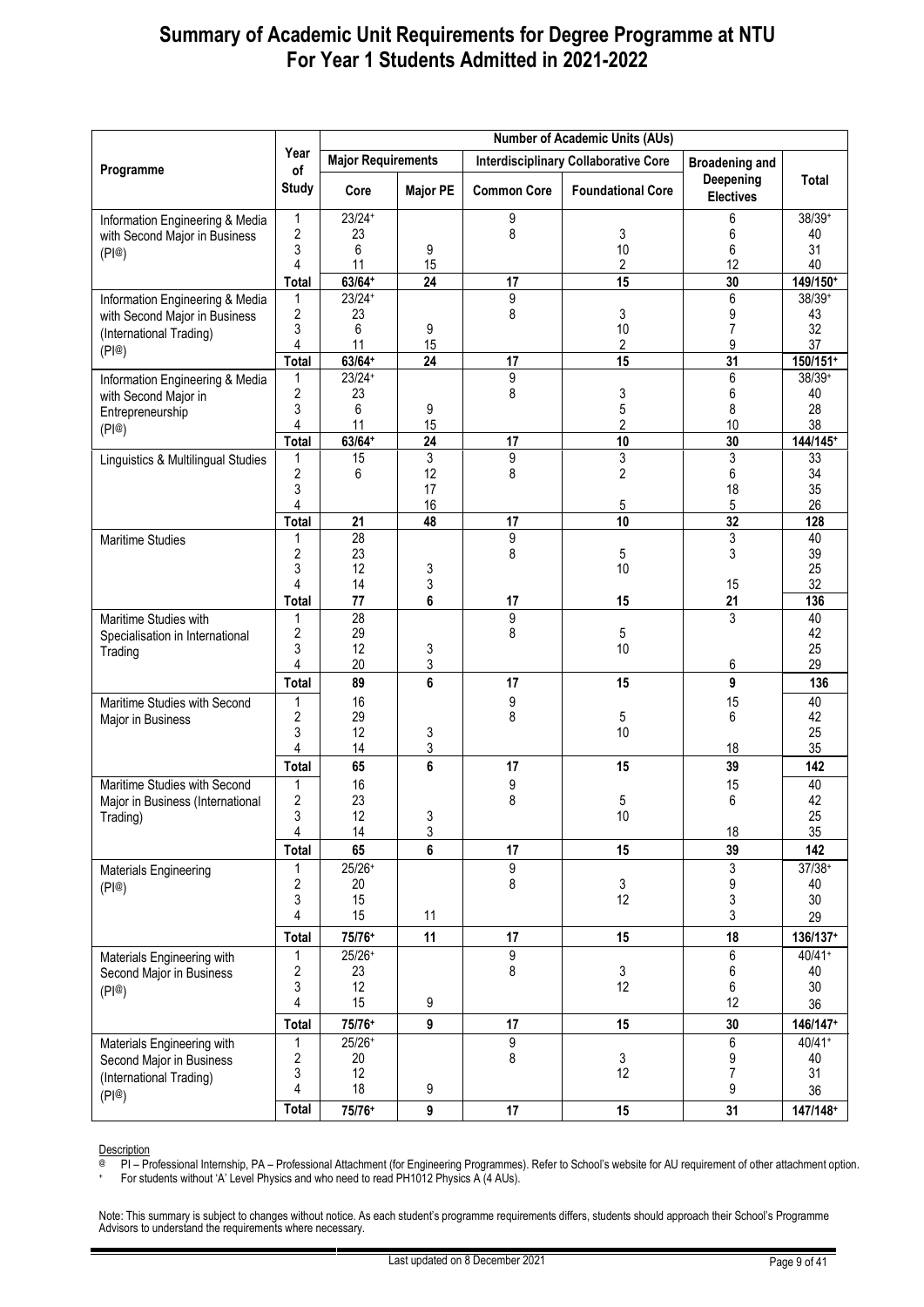|                                                                                      |                                        |                            |                 |                       | <b>Number of Academic Units (AUs)</b>       |                                 |                            |
|--------------------------------------------------------------------------------------|----------------------------------------|----------------------------|-----------------|-----------------------|---------------------------------------------|---------------------------------|----------------------------|
|                                                                                      | Year                                   | <b>Major Requirements</b>  |                 |                       | <b>Interdisciplinary Collaborative Core</b> | <b>Broadening and</b>           |                            |
| Programme                                                                            | of<br><b>Study</b>                     | Core                       | <b>Major PE</b> | <b>Common Core</b>    | <b>Foundational Core</b>                    | Deepening<br><b>Electives</b>   | <b>Total</b>               |
| Materials Engineering with<br>Second Major in<br>Entrepreneurship<br>(PI@)           | 1<br>2<br>3<br>4                       | $25/26+$<br>20<br>15<br>15 | 9               | 9<br>8                | 3<br>$\overline{7}$                         | 6<br>9<br>8<br>7                | $40/41+$<br>40<br>30<br>31 |
|                                                                                      | <b>Total</b>                           | 75/76+                     | 9               | 17                    | 10                                          | 30                              | 141/142+                   |
| Materials Engineering with<br>Second Major in Medical Biology<br>(PI@)               | 1<br>$\overline{2}$<br>3<br>4          | $22/23+$<br>19<br>16<br>18 | 9               | 9<br>8                | 3<br>12                                     | $\boldsymbol{9}$<br>9<br>3<br>9 | $40/41+$<br>39<br>31<br>36 |
|                                                                                      | <b>Total</b>                           | 75/76+<br>25/26*           | 9               | 17<br>9               | 15                                          | 30<br>3                         | 146/147+<br>37/38*         |
| Materials Engineering with<br>Second Major in Pharmaceutical<br>Engineering<br>(PI@) | 1<br>$\overline{\mathbf{c}}$<br>3<br>4 | 20<br>15<br>15             | 9               | 8                     | 3<br>12                                     | 9<br>6<br>12                    | 40<br>33<br>36             |
|                                                                                      | <b>Total</b>                           | 75/76*                     | 9               | 17                    | 15                                          | 30                              | 146/147*                   |
| Mathematical Sciences -<br><b>Applied Mathematics</b>                                | 1<br>2<br>3<br>4                       | 29<br>20<br>3              | 16<br>8         | 9<br>8                | 3<br>$\overline{7}$                         | 3<br>15<br>8                    | 38<br>34<br>41<br>16       |
|                                                                                      | <b>Total</b>                           | 52                         | 24              | 17                    | 10                                          | 26                              | 129                        |
| Mathematical Sciences-<br><b>Applied Mathematics</b><br>(Co-operative Education)     | 1<br>2<br>3<br>4                       | 29<br>20<br>3              | 16<br>8         | 9<br>8                | 3<br>$\overline{7}$                         | 3<br>15<br>8                    | 38<br>34<br>41<br>16       |
|                                                                                      | <b>Total</b>                           | $\overline{52}$            | 24              | 17                    | 10                                          | 26                              | 129                        |
| Mathematical Sciences-<br><b>Business Analytics</b>                                  | 1<br>2<br>3<br>4                       | 29<br>21                   | 18<br>8         | 9<br>8                | 3<br>$\overline{7}$                         | 3<br>15<br>8                    | 38<br>35<br>40<br>16       |
|                                                                                      | <b>Total</b>                           | 50                         | 26              | 17                    | 10                                          | 26                              | 129                        |
| Mathematical Sciences-<br><b>Business Analytics</b><br>(Co-operative Education)      | 1<br>2<br>3<br>4                       | 29<br>21                   | 18<br>8         | 9<br>8                | 3<br>$\overline{7}$                         | 3<br>15<br>8                    | 38<br>35<br>40<br>16       |
|                                                                                      | <b>Total</b>                           | ${\bf 50}$                 | 26              | 17                    | 10                                          | 26                              | 129                        |
| Mathematical Sciences-<br><b>Pure Mathematics</b>                                    | 1<br>2<br>3<br>4                       | 29<br>19<br>4              | 4<br>12<br>8    | 9<br>8                | 3<br>$\overline{7}$                         | 3<br>15<br>8                    | 38<br>37<br>38<br>16       |
|                                                                                      | Total                                  | 52                         | 24              | 17                    | 10                                          | 26                              | 129                        |
| Mathematical Sciences -<br><b>Pure Mathematics</b><br>(Co-operative Education)       | 1<br>2<br>3<br>4                       | 29<br>19<br>4              | 4<br>12<br>8    | $9\,$<br>8            | 3<br>$\overline{7}$                         | 3<br>15<br>8                    | 38<br>37<br>38<br>16       |
|                                                                                      | <b>Total</b>                           | 52                         | 24              | 17                    | 10                                          | 26                              | 129                        |
| Mathematical Sciences-<br><b>Statistics</b>                                          | 1<br>2<br>3<br>4                       | 29<br>$20\,$<br>4          | 15<br>8         | $\boldsymbol{9}$<br>8 | 3<br>$\overline{7}$                         | 3<br>15<br>8                    | 38<br>34<br>41<br>16       |
|                                                                                      | <b>Total</b>                           | 53                         | 23              | 17                    | 10                                          | 26                              | 129                        |

Description

@ PI – Professional Internship, PA – Professional Attachment (for Engineering Programmes). Refer to School's website for AU requirement of other attachment option.

+ For students without 'A' Level Physics and who need to read PH1012 Physics A (4 AUs).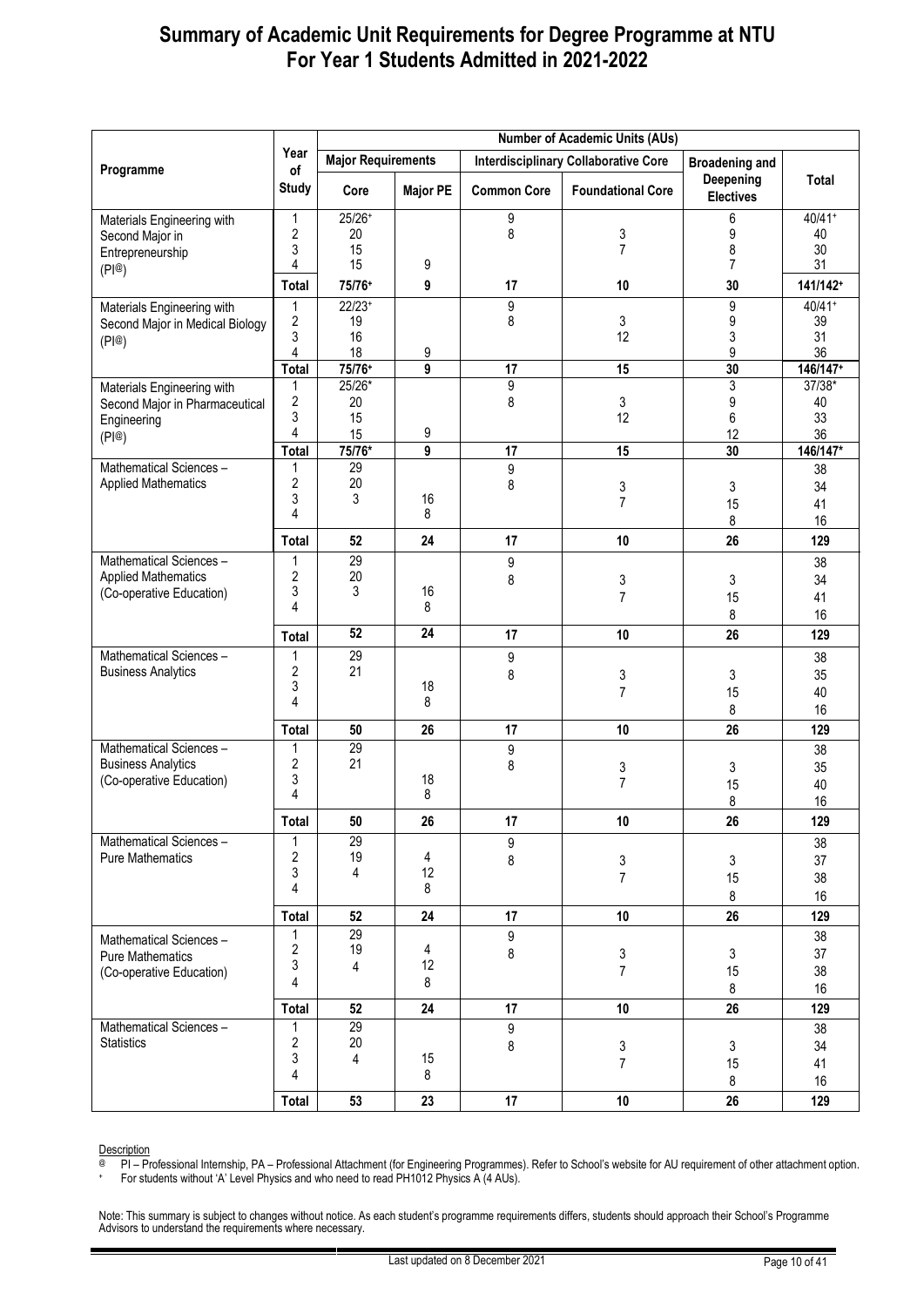|                                                                                             |                                                                | <b>Number of Academic Units (AUs)</b> |                 |                       |                                             |                               |                                      |  |  |  |
|---------------------------------------------------------------------------------------------|----------------------------------------------------------------|---------------------------------------|-----------------|-----------------------|---------------------------------------------|-------------------------------|--------------------------------------|--|--|--|
|                                                                                             | Year                                                           | <b>Major Requirements</b>             |                 |                       | <b>Interdisciplinary Collaborative Core</b> | <b>Broadening and</b>         |                                      |  |  |  |
| Programme                                                                                   | of<br><b>Study</b>                                             | Core                                  | <b>Major PE</b> | <b>Common Core</b>    | <b>Foundational Core</b>                    | Deepening<br><b>Electives</b> | Total                                |  |  |  |
| Mathematical Sciences-<br><b>Statistics</b><br>(Co-operative Education)                     | 1<br>$\overline{\mathbf{c}}$<br>3                              | 29<br>20<br>4                         | 15              | 9<br>8                | 3<br>$\overline{7}$                         | 3<br>15                       | 38<br>34<br>41                       |  |  |  |
|                                                                                             | 4                                                              |                                       | 8               |                       |                                             | 8                             | 16                                   |  |  |  |
|                                                                                             | <b>Total</b><br>1                                              | 53<br>$24/25+$                        | 23              | 17<br>$\overline{9}$  | 10                                          | 26                            | 129<br>$33/34+$                      |  |  |  |
| Mechanical Engineering<br>(P @)                                                             | $\overline{2}$<br>3<br>4                                       | 27<br>16<br>12                        | 6               | 8                     | 3<br>10<br>2                                | 6<br>12                       | 38<br>32<br>32                       |  |  |  |
|                                                                                             | <b>Total</b>                                                   | 79/80+                                | 6               | 17                    | 15                                          | $\overline{18}$               | 135/136+                             |  |  |  |
| Mechanical Engineering with<br>Second Major in Business<br>(P @)                            | 1<br>$\overline{\mathbf{c}}$<br>3<br>4                         | $24/25+$<br>27<br>16<br>12            | 6               | 9<br>8                | 3<br>10<br>2                                | 6<br>6<br>6<br>12             | $39/40+$<br>44<br>32<br>32           |  |  |  |
|                                                                                             | Total                                                          | 79/80+                                | 6               | 17                    | 15                                          | 30                            | 147/148+                             |  |  |  |
| Mechanical Engineering with<br>Second Major in Business<br>(International Trading)<br>(P @) | 1<br>$\overline{\mathbf{c}}$<br>3<br>4                         | $24/25+$<br>27<br>16<br>12            | 6               | 9<br>8                | 3<br>10<br>$\overline{2}$                   | 6<br>9<br>7<br>9              | 39/40+<br>47<br>33<br>29             |  |  |  |
|                                                                                             | Total                                                          | 79/80+                                | 6               | 17                    | 15                                          | 31                            | 148/149+                             |  |  |  |
| Mechanical Engineering with<br>Second Major in Society & Urban<br>Systems<br>(P @)          | 1<br>$\overline{\mathbf{c}}$<br>3<br>$\overline{4}$            | $24/25+$<br>27<br>16<br>12<br>79/80+  | 6<br>6          | 9<br>8<br>17          | 3<br>10<br>$\overline{c}$<br>15             | 6<br>6<br>6<br>12<br>30       | 39/40+<br>44<br>32<br>32<br>147/148+ |  |  |  |
| Mechanical Engineering with                                                                 | Total                                                          | $24/25+$                              |                 | 9                     |                                             | 6                             | 39/40+                               |  |  |  |
| Second Major in Entrepreneurship<br>(PI@)                                                   | 1<br>$\overline{2}$<br>3<br>$\overline{4}$                     | 27<br>16<br>12                        | 6               | 8                     | 3<br>5<br>$\overline{2}$                    | 6<br>8<br>10                  | 44<br>29<br>30                       |  |  |  |
|                                                                                             | Total                                                          | 79/80+                                | 6               | 17                    | 10                                          | 30                            | 142/143+                             |  |  |  |
| Philosophy                                                                                  | 1<br>$\overline{\mathbf{c}}$<br>3<br>4                         | 12<br>9                               | 9<br>20<br>16   | 9<br>8                | 3<br>$\mathbf{2}$<br>5                      | 9<br>6<br>15<br>5             | 33<br>34<br>35<br>26                 |  |  |  |
|                                                                                             | <b>Total</b>                                                   | 21                                    | 45              | 17                    | 10                                          | 35                            | 128                                  |  |  |  |
| Physics & Applied Physics -<br>Pure Physics                                                 | 1<br>$\overline{\mathbf{c}}$<br>3<br>4                         | $\overline{21}$<br>23<br>17           | 13              | 9<br>8                | 3<br>$\overline{7}$                         | 3<br>15<br>12                 | 33<br>34<br>39<br>25                 |  |  |  |
|                                                                                             | <b>Total</b>                                                   | 61                                    | 13              | 17                    | 10                                          | 30                            | 131                                  |  |  |  |
| Physics & Applied Physics -<br>Pure Physics<br>(Co-operative Education)                     | 1<br>$\boldsymbol{2}$<br>3<br>$\overline{\mathbf{r}}$<br>Total | $\overline{21}$<br>23<br>17<br>61     | 13<br>13        | 9<br>8<br>17          | 3<br>$\overline{7}$<br>10                   | 3<br>15<br>12<br>30           | 33<br>34<br>39<br>25<br>131          |  |  |  |
| Physics & Applied Physics -<br><b>Applied Physics</b>                                       | 1<br>$\overline{\mathbf{c}}$<br>3<br>$\overline{\mathbf{r}}$   | 21<br>23<br>17                        | 13              | $\boldsymbol{9}$<br>8 | 3<br>$\overline{7}$                         | 3<br>15<br>12                 | 33<br>34<br>39<br>25                 |  |  |  |
|                                                                                             | Total                                                          | 61                                    | 13              | 17                    | 10                                          | 30                            | 131                                  |  |  |  |

Description

@ PI – Professional Internship, PA – Professional Attachment (for Engineering Programmes). Refer to School's website for AU requirement of other attachment option.

+ For students without 'A' Level Physics and who need to read PH1012 Physics A (4 AUs).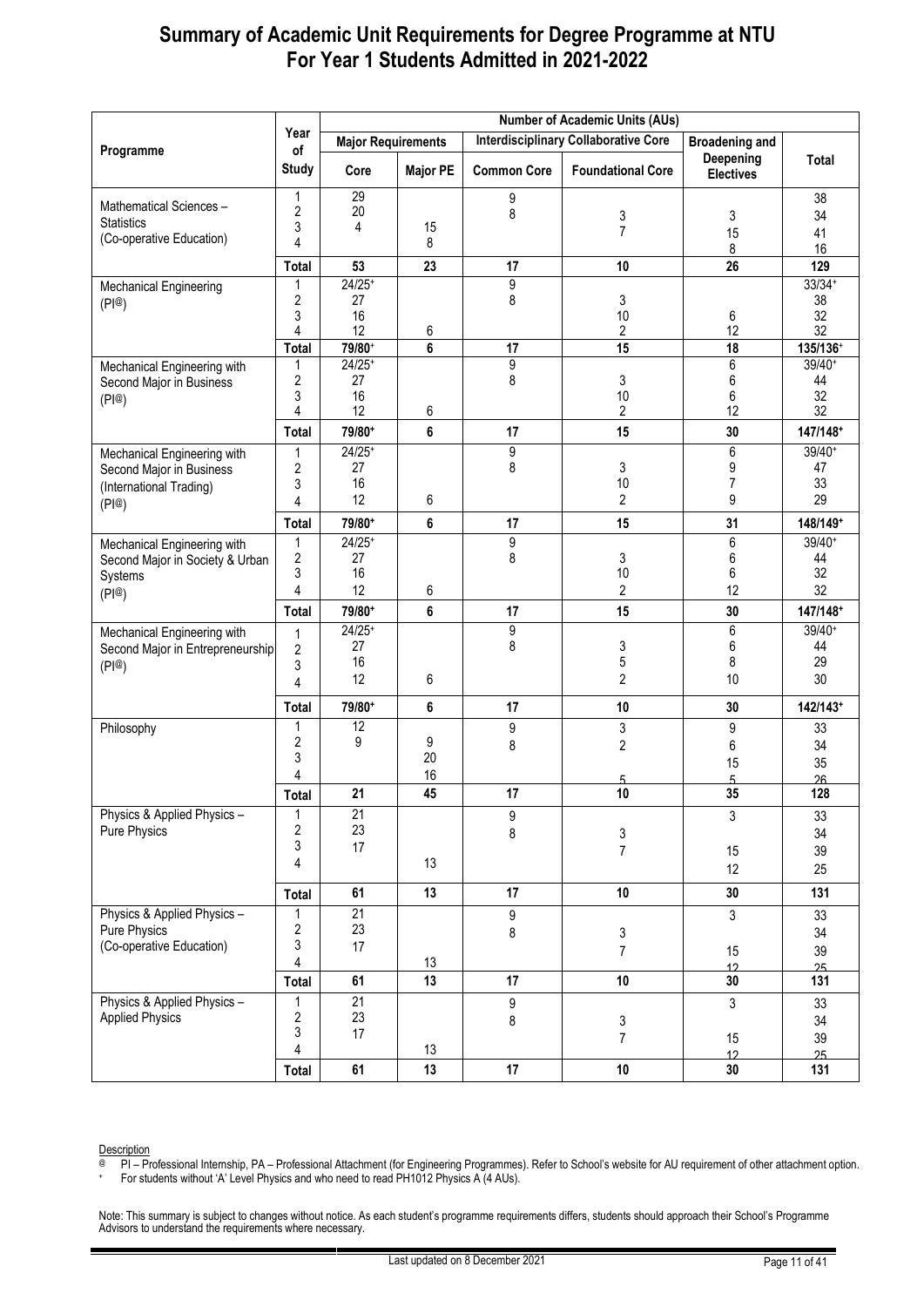| Programme                        | Year                    | <b>Number of Academic Units (AUs)</b> |                 |                    |                                             |                               |              |  |  |
|----------------------------------|-------------------------|---------------------------------------|-----------------|--------------------|---------------------------------------------|-------------------------------|--------------|--|--|
|                                  | of                      | <b>Major Requirements</b>             |                 |                    | <b>Interdisciplinary Collaborative Core</b> | <b>Broadening and</b>         |              |  |  |
|                                  | <b>Stud</b>             | Core                                  | <b>Major PE</b> | <b>Common Core</b> | <b>Foundational Core</b>                    | Deepening<br><b>Electives</b> | <b>Total</b> |  |  |
| Physics & Applied Physics -      | $\mathbf{1}$            | 21                                    |                 | 9                  |                                             | 3                             | 33           |  |  |
| <b>Applied Physics</b>           | $\overline{\mathbf{c}}$ | 23                                    |                 | 8                  | 3                                           |                               | 34           |  |  |
| (Co-operative Education)         | 3                       | 17                                    |                 |                    | $\overline{7}$                              | 15                            | 39           |  |  |
|                                  | 4                       |                                       | 13              |                    |                                             | 12                            | 25           |  |  |
|                                  | Total                   | 61                                    | 13              | 17                 | 10                                          | 30                            | 131          |  |  |
| Applied Physics with Second      | 1                       | $\overline{24}$                       |                 | 9                  | 3                                           | 3                             | 39           |  |  |
| Major in Microelectronics        | $\overline{\mathbf{c}}$ | 20                                    |                 | 8                  |                                             | 6                             | 34           |  |  |
| Engineering                      | 3                       | 11                                    |                 |                    | 7                                           | 21                            | 39           |  |  |
|                                  | 4                       | 2                                     | 13              |                    |                                             | 13                            | 28           |  |  |
|                                  | Total                   | $\overline{57}$                       | $\overline{13}$ | $\overline{17}$    | 10                                          | 43                            | 140          |  |  |
| Psychology                       | 1                       | 15                                    |                 | 9                  |                                             | 6                             | 30           |  |  |
|                                  | $\overline{\mathbf{c}}$ | 12                                    | 6               | 8                  | $\frac{5}{5}$                               | 3                             | 34           |  |  |
|                                  | 3                       |                                       | 16              |                    |                                             | 14                            | 35           |  |  |
|                                  | 4                       |                                       | 20              |                    |                                             | 9                             | 29           |  |  |
|                                  | Total                   | 27                                    | 42              | 17                 | 10                                          | 32                            | 128          |  |  |
| Psychology with Second Major     | 1                       | 15                                    |                 | 9                  |                                             | 9                             | 33           |  |  |
| in Biological Sciences           | $\overline{c}$          | 12                                    | 3               | 8                  | 5                                           | 9                             | 37           |  |  |
|                                  | 3                       |                                       | 14              |                    | 5                                           | 18                            | 37           |  |  |
|                                  | 4                       |                                       | 19              |                    |                                             | 12                            | 31           |  |  |
|                                  | Total                   | 27                                    | 36              | 17                 | 10                                          | 48                            | 138          |  |  |
| Public Policy and Global Affairs | 1                       | 15                                    | 3               | 9                  |                                             |                               | 27           |  |  |
|                                  | $\overline{c}$          |                                       | 12              | 8                  | 5                                           | 9                             | 34           |  |  |
|                                  | 3<br>4                  |                                       | 18              |                    | 5                                           | 15                            | 38           |  |  |
|                                  |                         |                                       | 12              |                    |                                             | 14                            | 26           |  |  |
|                                  | <b>Total</b>            | 15                                    | 45              | 17                 | 10                                          | 38                            | 125          |  |  |
| Sociology                        | 1                       | 6                                     | 9               | $\overline{9}$     |                                             | 6                             | 30           |  |  |
|                                  | $\overline{c}$          | 6<br>7                                | 9               | 8                  | 5<br>5                                      | 6                             | 34<br>37     |  |  |
|                                  | 3<br>4                  |                                       | 16<br>16        |                    |                                             | 9<br>8                        | 24           |  |  |
|                                  |                         |                                       |                 |                    |                                             |                               |              |  |  |
|                                  | Total                   | 19                                    | 50              | 17                 | 10                                          | 29                            | 125          |  |  |

Description

@ PI – Professional Internship, PA – Professional Attachment (for Engineering Programmes). Refer to School's website for AU requirement of other attachment option.

+ For students without 'A' Level Physics and who need to read PH1012 Physics A (4 AUs).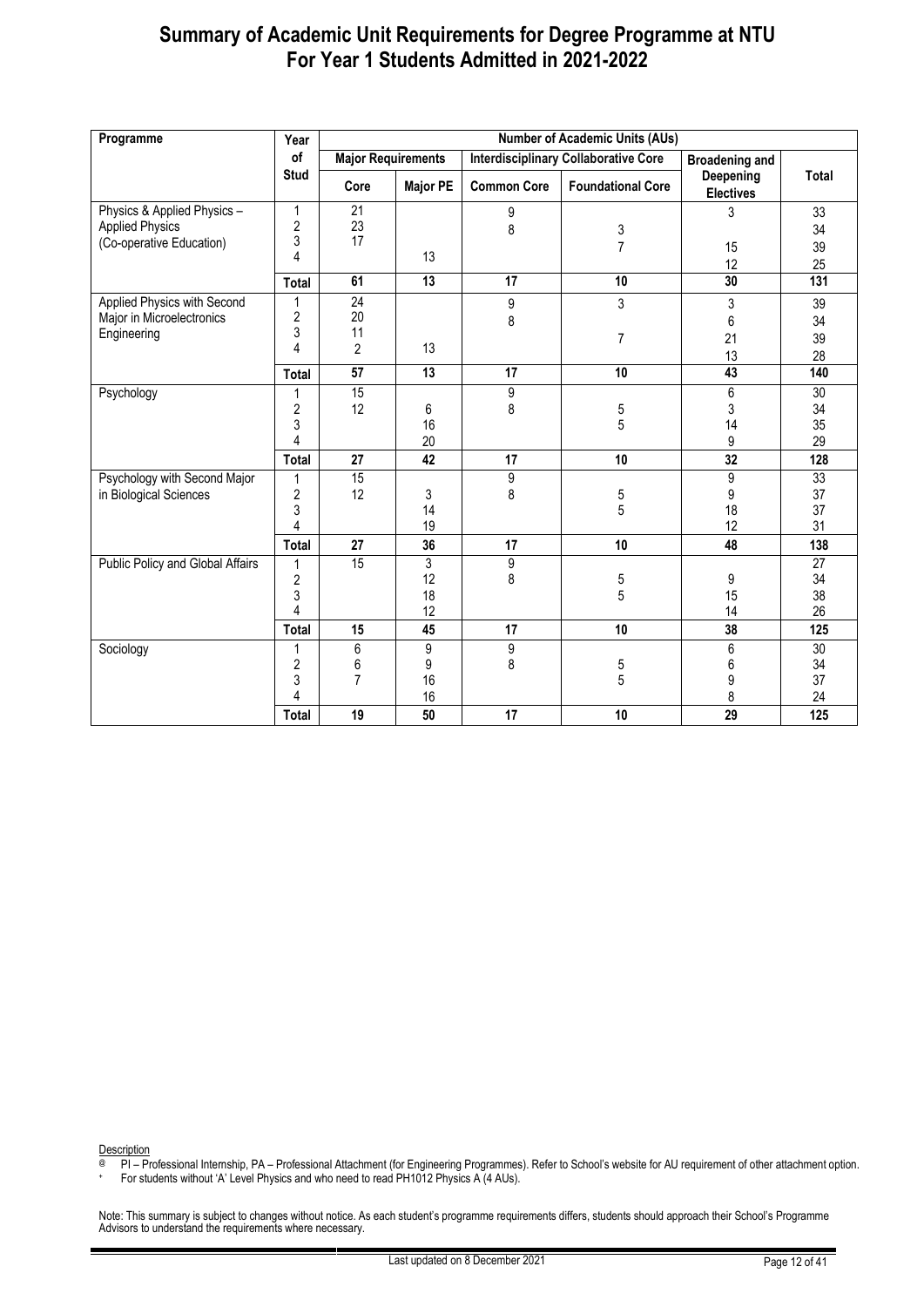|                                              | Year                |                           |                 |                    | <b>Number of Academic Units (AUs)</b>       |                               |              |  |  |  |
|----------------------------------------------|---------------------|---------------------------|-----------------|--------------------|---------------------------------------------|-------------------------------|--------------|--|--|--|
| Programme                                    | of                  | <b>Major Requirements</b> |                 |                    | <b>Interdisciplinary Collaborative Core</b> | <b>Broadening and</b>         |              |  |  |  |
|                                              | <b>Study</b>        | Core                      | <b>Major PE</b> | <b>Common Core</b> | <b>Foundational Core</b>                    | Deepening<br><b>Electives</b> | <b>Total</b> |  |  |  |
| <b>Biomedical Sciences and</b>               | 1                   | 21                        |                 | 9                  |                                             | 3                             | 33           |  |  |  |
| <b>Biobusiness</b>                           | $\mathbf{2}$        | 24                        |                 | 8                  | $5\,$                                       | 3                             | 40           |  |  |  |
|                                              | 3                   | 10                        | 9               |                    | 10                                          | 6                             | 35           |  |  |  |
|                                              | 4                   | 32                        | 9               |                    | 15                                          | 12                            | 32           |  |  |  |
|                                              | <b>Total</b>        | 87<br>33                  |                 | 17                 |                                             |                               | 140<br>42    |  |  |  |
| <b>Biological Sciences and</b><br>Psychology | 1<br>$\overline{2}$ | 18                        | 9               | 9<br>8             | 5                                           |                               | 40           |  |  |  |
|                                              | 3                   |                           | 15              |                    | 10                                          | 3                             | 28           |  |  |  |
|                                              | 4                   |                           | 27              |                    |                                             | 3                             | 30           |  |  |  |
|                                              | Total               | 51                        | 51              | 17                 | 15                                          | 6                             | 140          |  |  |  |
| Chinese and English                          | 1                   | $\overline{18}$           |                 | $\overline{9}$     | $\overline{3}$                              | $\overline{3}$                | 33           |  |  |  |
|                                              | $\overline{2}$<br>3 | 6                         | 15<br>29        | 8                  | $\overline{2}$                              | 3                             | $34\,$<br>35 |  |  |  |
|                                              | 4                   |                           | 24              |                    | $5\phantom{.0}$                             | 6<br>$\overline{7}$           | 36           |  |  |  |
|                                              |                     |                           |                 |                    |                                             |                               |              |  |  |  |
|                                              | <b>Total</b>        | 24                        | 68              | 17                 | $10\,$                                      | 19                            | 138          |  |  |  |
| Chinese and Linguistics &                    | 1                   | 15                        | 3               | 9                  | $\mathfrak{Z}$                              | 3                             | 33           |  |  |  |
| <b>Multilingual Studies</b>                  | 2<br>3              | 9                         | 12<br>29        | 8                  | $\overline{2}$                              | 3<br>6                        | 34<br>35     |  |  |  |
|                                              | 4                   |                           | 24              |                    | 5                                           | $\overline{7}$                | 36           |  |  |  |
|                                              | <b>Total</b>        | 24                        | 68              | 17                 | 10                                          | 19                            | 138          |  |  |  |
| Economics and Media Analytics                | 1                   | $\overline{18}$           | 6               | $\overline{9}$     |                                             |                               | 33           |  |  |  |
|                                              | $\overline{2}$      | 6                         | 15              | 8                  | 5                                           |                               | 34           |  |  |  |
|                                              | 3                   |                           | 19              |                    |                                             | 12                            | 31           |  |  |  |
|                                              | 4<br><b>Total</b>   | 24                        | 28<br>68        | 17                 | $5\phantom{.0}$<br>10                       | $\overline{7}$<br>19          | 40<br>138    |  |  |  |
| Economics and Psychology                     | 1                   | 21                        | 6               | $\overline{9}$     |                                             |                               | 36           |  |  |  |
|                                              | 2                   | 3                         | 18              | 8                  | 5                                           |                               | 34           |  |  |  |
|                                              | 3                   |                           | 25              |                    |                                             | 9                             | 34           |  |  |  |
|                                              | $\overline{4}$      |                           | 19              |                    | $5\phantom{.0}$                             | 10                            | 34           |  |  |  |
|                                              | <b>Total</b>        | 24                        | 68              | 17                 | 10                                          | 19                            | 138          |  |  |  |
| Economics and Public Policy &                | 1                   | $\overline{21}$           | 6               | $\overline{9}$     |                                             |                               | 36           |  |  |  |
| <b>Global Affairs</b>                        | $\overline{c}$<br>3 | 3                         | 18<br>20        | 8                  | $5\,$                                       | 12                            | 34<br>32     |  |  |  |
|                                              | $\overline{4}$      |                           | 24              |                    | 5                                           | 7                             | 36           |  |  |  |
|                                              | <b>Total</b>        | 24                        | 68              | 17                 | $10\,$                                      | 19                            | 138          |  |  |  |
| English and History                          | 1                   | 21                        |                 | 9<br>8             | $\frac{3}{2}$                               |                               | 33           |  |  |  |
|                                              | 2                   |                           | 15              |                    |                                             | 9                             | 34           |  |  |  |
|                                              | 3<br>4              | 3                         | 29<br>24        |                    | 5                                           | $\mathfrak{S}$<br>7           | 35<br>36     |  |  |  |
|                                              | <b>Total</b>        | 24                        | 68              | 17                 | $10\,$                                      | 19                            | 138          |  |  |  |
| English and Philosophy                       | 1                   | 21                        |                 | $\overline{9}$     | $\mathfrak{S}$                              |                               | 33           |  |  |  |
|                                              | 2                   | 3                         | 15              | 8                  | $\overline{2}$                              | 6                             | $34\,$       |  |  |  |
|                                              | 3                   |                           | 29              |                    |                                             | 6                             | 35           |  |  |  |
|                                              | 4                   |                           | 24              |                    | $5\phantom{.0}$                             | $\overline{7}$                | 36           |  |  |  |
|                                              | <b>Total</b>        | 24                        | 68              | 17                 | $10\,$                                      | 19                            | 138<br>33    |  |  |  |
| English Literature and Art History           | 1<br>2              | 21<br>3                   | 15              | 9<br>8             | $\overline{3}$<br>$\overline{2}$            | 6                             | 34           |  |  |  |
|                                              | 3                   |                           | 25              |                    |                                             | $\,6$                         | 31           |  |  |  |
|                                              | 4                   |                           | 28              |                    | $5\,$                                       | $\overline{7}$                | 40           |  |  |  |
|                                              | <b>Total</b>        | 24                        | 68              | 17                 | $10\,$                                      | 19                            | 138          |  |  |  |

#### <span id="page-12-0"></span>**Single Degree (Double Major) Programmes**

@ PI – Professional Internship, PA – Professional Attachment (for Engineering Programmes). Refer to School's website for AU requirement of other attachment option.

+ For students without 'A' Level Physics and who need to read PH1012 Physics A (4 AUs).

**Description**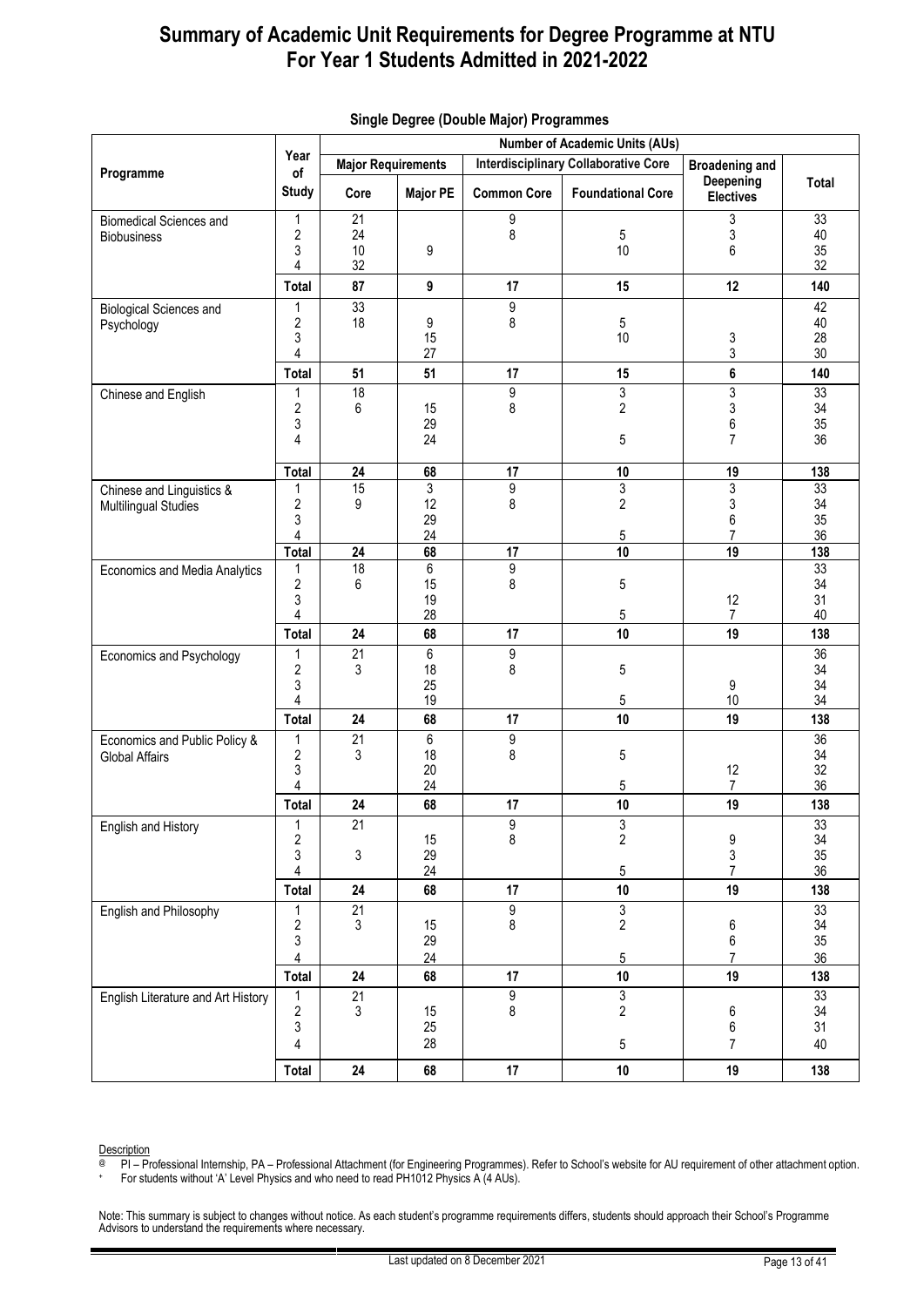|                                    |                              |                           |                 |                    | <b>Number of Academic Units (AUs)</b>       |                               |          |
|------------------------------------|------------------------------|---------------------------|-----------------|--------------------|---------------------------------------------|-------------------------------|----------|
| Programme                          | Year<br>of                   | <b>Major Requirements</b> |                 |                    | <b>Interdisciplinary Collaborative Core</b> | <b>Broadening and</b>         |          |
|                                    | <b>Study</b>                 | Core                      | <b>Major PE</b> | <b>Common Core</b> | <b>Foundational Core</b>                    | Deepening<br><b>Electives</b> | Total    |
| <b>Environmental Earth Systems</b> | 1                            | 30                        |                 | 9                  |                                             |                               | 39       |
| Science and Public Policy &        | $\overline{2}$<br>3          | 26<br>10                  | 6<br>23         | 8                  | $\mathbf 5$                                 |                               | 40<br>38 |
| Global Affairs                     | 4                            |                           | 23              |                    | $5\,$                                       | 3                             | 31       |
|                                    | <b>Total</b>                 | 66                        | 52              | 17                 | 10                                          | $\overline{3}$                | 148      |
| History and Chinese                | 1                            | 18                        |                 | 9                  | 3                                           | 3                             | 33       |
|                                    | $\overline{c}$<br>3          | 3<br>3                    | 15<br>29        | 8                  | $\overline{c}$                              | 6<br>3                        | 34<br>35 |
|                                    | 4                            |                           | 24              |                    | 5                                           | 7                             | 36       |
|                                    | <b>Total</b>                 | 24                        | 68              | 17                 | 10                                          | 19                            | 138      |
| History and Linguistics &          | 1                            | 18                        | $\overline{0}$  | 9                  | $\overline{3}$                              | $\overline{3}$                | 33       |
| <b>Multilingual Studies</b>        | 2<br>3                       | 3<br>3                    | 15<br>29        | 8<br>0             | $\sqrt{2}$<br>$\pmb{0}$                     | 3<br>6                        | 34<br>35 |
|                                    | 4                            | 0                         | 24              | 0                  | 5                                           | $\overline{7}$                | 36       |
|                                    | <b>Total</b>                 | 24                        | 68              | 17                 | 10                                          | 19                            | 138      |
| Linguistics & Multilingual Studies | 1                            | 21                        |                 | 9                  | 3                                           |                               | 33       |
| and English                        | $\overline{c}$<br>3          | 3                         | 15<br>29        | 8                  | $\overline{2}$                              | 6<br>6                        | 34<br>35 |
|                                    | 4                            |                           | 24              |                    | 5                                           | 7                             | 36       |
|                                    | Total                        | 24                        | 68              | 17                 | $10$                                        | 19                            | 138      |
| Linguistics & Multilingual Studies | 1                            | 18                        |                 | 9                  | 3                                           | 3                             | 33       |
| and Philosophy                     | 2<br>3                       | 6                         | 15<br>29        | 8                  | $\overline{c}$                              | 3<br>6                        | 34<br>35 |
|                                    | 4                            |                           | 24              |                    | 5                                           | $\overline{7}$                | 36       |
|                                    | <b>Total</b>                 | 24                        | 68              | 17                 | 10                                          | $\overline{19}$               | 138      |
| Mathematical and Computer          | 1<br>$\overline{c}$          | 35<br>26                  |                 | 9                  |                                             |                               | 44<br>40 |
| Sciences                           | 3                            |                           | 6               | 8                  | 3<br>12                                     | 3<br>9                        | 27       |
|                                    | 4                            | 8                         | 24              |                    |                                             |                               | 32       |
|                                    | <b>Total</b>                 | 69                        | 30              | 17                 | 15                                          | 12                            | 143      |
| Mathematical Sciences and          | 1                            | 35                        |                 | 9                  |                                             |                               | 44       |
| Economics - Applied Mathematics    | $\overline{\mathbf{c}}$<br>3 | 24<br>9                   | 6<br>18         | 8                  | 10                                          |                               | 38<br>37 |
|                                    | 4                            | 8                         | 14              |                    |                                             | 6                             | 28       |
|                                    | <b>Total</b>                 | 76                        | 38              | 17                 | 10                                          | 6                             | 147      |
| Mathematical Sciences and          |                              | 35                        |                 | 9                  |                                             |                               | 44       |
| Economics - Pure Mathematics       | 2<br>3                       | 24<br>9                   | 6<br>18         | 8                  | $10\,$                                      |                               | 38<br>37 |
|                                    | $\overline{4}$               | 8                         | 14              |                    |                                             | 6                             | 28       |
|                                    | <b>Total</b>                 | $\overline{76}$           | 38              | 17                 | 10                                          | $\bf 6$                       | 147      |
| Mathematical Sciences and          | 1                            | 35                        |                 | $\overline{9}$     |                                             |                               | 44       |
| Economics - Business Analytics     | 2<br>3                       | 24<br>9                   | 6<br>18         | 8                  | 10                                          |                               | 38<br>37 |
|                                    | $\overline{4}$               | 8                         | 14              |                    |                                             | 6                             | 28       |
|                                    | <b>Total</b>                 | 76                        | 38              | 17                 | 10                                          | $\bf 6$                       | 147      |
| Mathematical Sciences and          |                              | 35                        |                 | $\overline{9}$     |                                             |                               | 44       |
| Economics - Statistics             | 2<br>3                       | 25<br>9                   | $\,6\,$<br>17   | 8                  | 10                                          |                               | 39<br>36 |
|                                    | $\overline{4}$               | 8                         | 14              |                    |                                             | 6                             | 28       |
|                                    | <b>Total</b>                 | 77                        | 37              | 17                 | 10                                          | $\bf 6$                       | 147      |
| Philosophy and Chinese             | 1<br>2                       | 15<br>9                   | 0<br>15         | 9<br>8             | 3<br>$\overline{\mathbf{c}}$                | $6\overline{6}$<br>$\pmb{0}$  | 33<br>34 |
|                                    | 3                            | 0                         | 29              | 0                  | 0                                           | 6                             | 35       |
|                                    | 4                            | 0                         | 24              | 0                  | 5                                           | $\overline{7}$                | 36       |
|                                    | Total                        | 24                        | 68              | 17                 | 10                                          | 19                            | 138      |

Description

@ PI – Professional Internship, PA – Professional Attachment (for Engineering Programmes). Refer to School's website for AU requirement of other attachment option.

+ For students without 'A' Level Physics and who need to read PH1012 Physics A (4 AUs).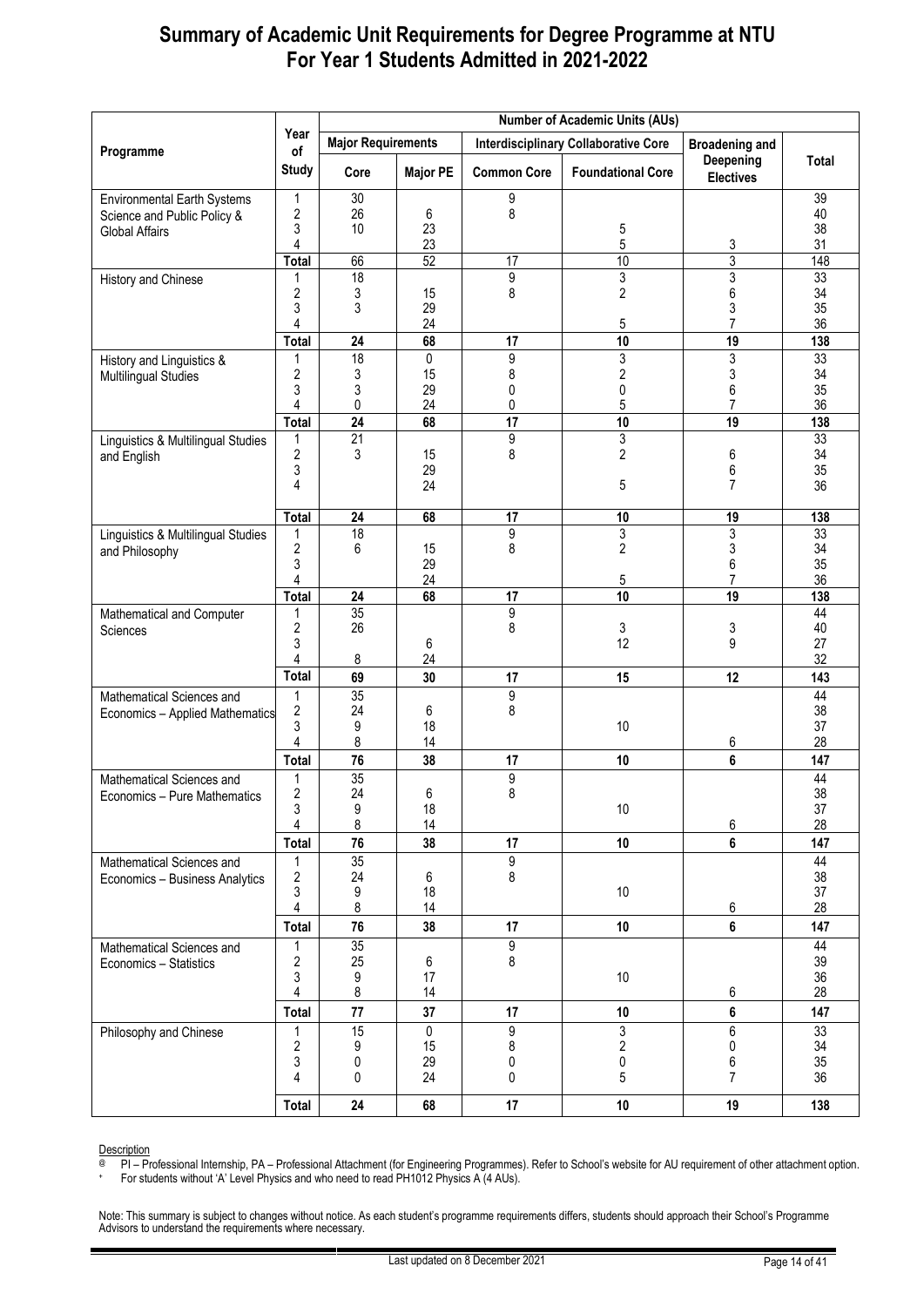|                                |                | <b>Number of Academic Units (AUs)</b> |                 |                    |                                             |                               |       |  |  |  |
|--------------------------------|----------------|---------------------------------------|-----------------|--------------------|---------------------------------------------|-------------------------------|-------|--|--|--|
| Programme                      | Year<br>of     | <b>Major Requirements</b>             |                 |                    | <b>Interdisciplinary Collaborative Core</b> | <b>Broadening and</b>         |       |  |  |  |
|                                | <b>Study</b>   | Core                                  | <b>Major PE</b> | <b>Common Core</b> | <b>Foundational Core</b>                    | Deepening<br><b>Electives</b> | Total |  |  |  |
| Philosophy and History         |                | 18                                    | 0               | 9                  | 3                                           | 3                             | 33    |  |  |  |
|                                | $\overline{c}$ | 3                                     | 15              | 8                  |                                             | 6                             | 34    |  |  |  |
|                                | 3              | 3                                     | 29              |                    |                                             | 3                             | 35    |  |  |  |
|                                | 4              | 0                                     | 24              | 0                  | 5                                           |                               | 36    |  |  |  |
|                                | Total          | 24                                    | 68              | 17                 | 10                                          | 19                            | 138   |  |  |  |
| Physics and Mathematical       |                | 28                                    |                 | 9                  |                                             |                               | 37    |  |  |  |
| <b>Sciences</b>                | 2              | 27                                    |                 | 8                  | 3                                           |                               | 38    |  |  |  |
|                                | 3              | 29                                    |                 |                    | $\overline{7}$                              |                               | 43    |  |  |  |
|                                | 4              | $\mathfrak{p}$                        | 16              |                    |                                             | 8                             | 26    |  |  |  |
|                                | <b>Total</b>   | 86                                    | 23              | 17                 | 10                                          | 8                             | 144   |  |  |  |
| Psychology and Linguistics &   |                | 21                                    |                 | 9                  | 3                                           |                               | 33    |  |  |  |
| <b>Multilingual Studies</b>    | $\overline{c}$ | 3                                     | 15              | 8                  | $\overline{2}$                              | 6                             | 34    |  |  |  |
|                                | 3              |                                       | 24              |                    |                                             | 6                             | 30    |  |  |  |
|                                | 4              |                                       | 29              |                    | 5                                           |                               | 41    |  |  |  |
|                                |                |                                       |                 |                    |                                             |                               |       |  |  |  |
|                                | Total          | 24                                    | 68              | 17                 | 10                                          | 19                            | 138   |  |  |  |
| Psychology and Media Analytics |                | 18                                    | 3               | 9                  | 3                                           |                               | 33    |  |  |  |
|                                | $\overline{c}$ | 6                                     | 12              | 8                  | $\overline{2}$                              | 6                             | 34    |  |  |  |
|                                | 3              |                                       | 26              |                    |                                             | 6                             | 32    |  |  |  |
|                                | 4              |                                       | 27              |                    | 5                                           |                               | 39    |  |  |  |
|                                | Total          | 24                                    | 68              | 17                 | 10                                          | 19                            | 138   |  |  |  |

Description

@ PI – Professional Internship, PA – Professional Attachment (for Engineering Programmes). Refer to School's website for AU requirement of other attachment option.

+ For students without 'A' Level Physics and who need to read PH1012 Physics A (4 AUs).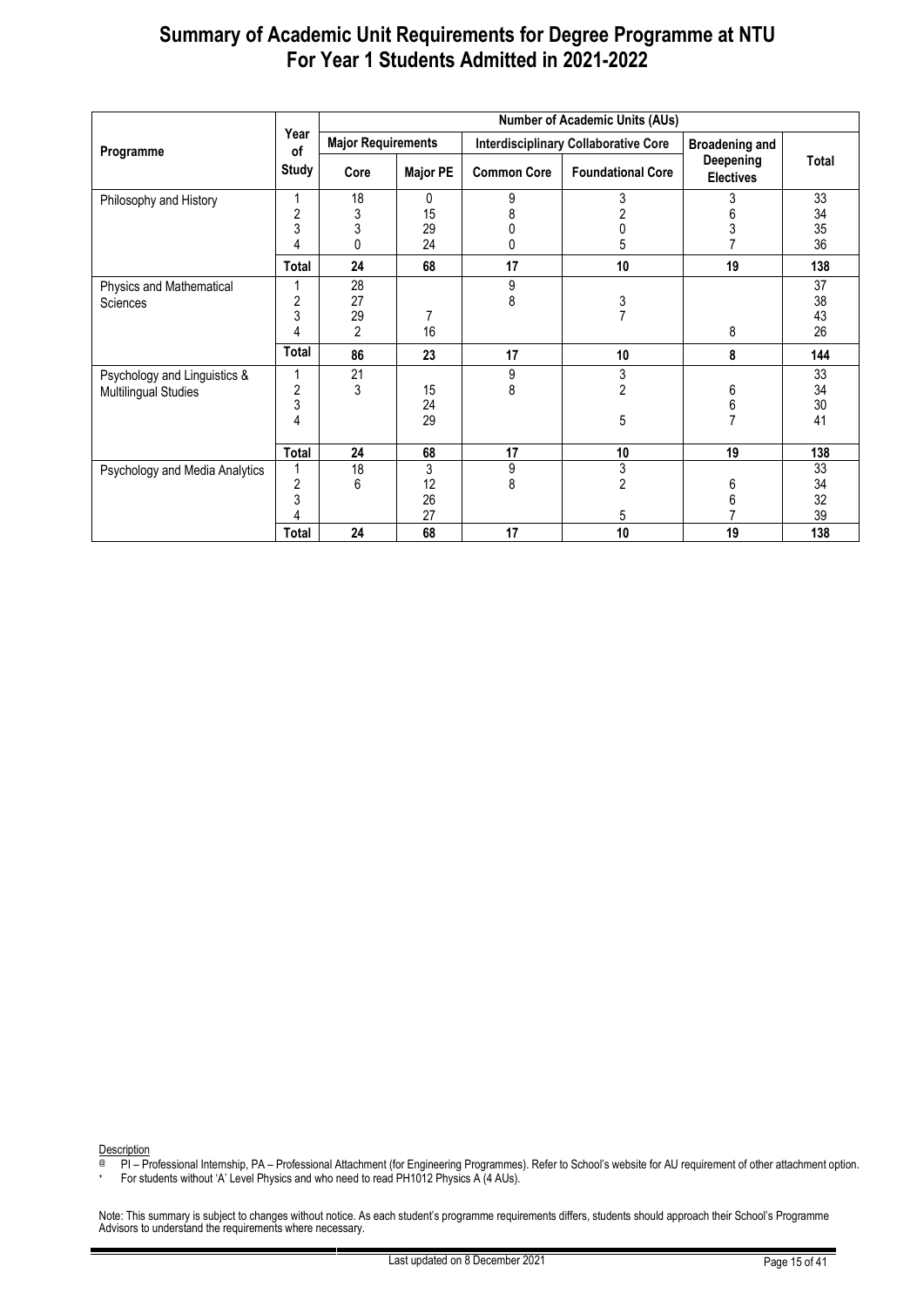|                                                          |                                        |                           |                         |                          | <b>Number of Academic Units (AUs)</b>       |                               |                                   |
|----------------------------------------------------------|----------------------------------------|---------------------------|-------------------------|--------------------------|---------------------------------------------|-------------------------------|-----------------------------------|
|                                                          | Year<br>of                             | <b>Major Requirements</b> |                         |                          | <b>Interdisciplinary Collaborative Core</b> | <b>Broadening and</b>         |                                   |
| Programme                                                | <b>Study</b>                           | Core                      | <b>Major PE</b>         | <b>Common Core</b>       | <b>Foundational Core</b>                    | Deepening<br><b>Electives</b> | Total                             |
| Aerospace Engineering<br>(PA@)                           | 1<br>$\overline{\mathbf{c}}$<br>3<br>4 | 39<br>$30\,$<br>27<br>17  |                         | 5<br>8                   | 8                                           | 3                             | 44<br>41<br>35<br>17              |
|                                                          | <b>Total</b>                           | $\frac{1}{113}$           | 0                       | 13                       | 8                                           | 3                             | 137                               |
| <b>Biological Sciences</b>                               | 1<br>$\overline{2}$<br>3<br>4          | 39<br>22<br>12            | 3<br>9<br>9             | $\overline{3}$<br>10     | 3<br>10                                     | 3<br>8<br>3                   | 42<br>41<br>27<br>24              |
|                                                          | <b>Total</b>                           | 73                        | $\overline{21}$         | 13                       | $\overline{13}$                             | $\overline{14}$               | 134                               |
| Bioengineering<br>(PA@)                                  | 1<br>$\overline{2}$<br>3<br>4          | 33<br>36<br>21<br>9       | 6                       | $\overline{5}$<br>8      | 3<br>5                                      | 3<br>9                        | 38<br>47<br>29<br>24              |
|                                                          | <b>Total</b>                           | 99<br>39                  | 6                       | 13                       | 8                                           | $\overline{12}$               | 138                               |
| Chemical & Biomolecular<br>Engineering<br>(PA@)          | 1<br>2<br>3<br>4                       | 36<br>25<br>8             | 6                       | $\overline{5}$<br>8      | 3<br>5                                      | 3                             | 44<br>47<br>30<br>17              |
|                                                          | <b>Total</b>                           | 108                       | 6                       | 13                       | 8                                           | 3                             | 138                               |
| Chemistry and Biological<br>Chemistry                    | 1<br>$\overline{\mathbf{c}}$<br>3<br>4 | 33<br>28<br>18<br>12      | 12                      | $\overline{5}$<br>8      | 3<br>10                                     | 3<br>$\overline{2}$           | $\overline{38}$<br>42<br>32<br>22 |
|                                                          | <b>Total</b>                           | $\overline{91}$           | $\overline{12}$         | 13                       | $\overline{13}$                             | 5                             | 134                               |
| Civil Engineering<br>(PA@)                               | 1<br>$\sqrt{2}$<br>3<br>4              | 40<br>30<br>22<br>12      | 3                       | 5<br>5<br>3              | 3<br>5                                      | 3<br>5                        | 45<br>41<br>30<br>20              |
|                                                          | <b>Total</b>                           | 104                       | 3                       | 13                       | 8                                           | 8                             | 136                               |
| <b>Computer Engineering</b><br>(PA@)                     | 1<br>$\boldsymbol{2}$<br>3             | 33<br>31<br>27            |                         | $\overline{5}$<br>8      | 3<br>5                                      | 3                             | 41<br>42<br>32                    |
|                                                          | 4<br><b>Total</b>                      | 8<br>99                   | 12<br>12                | 13                       | 8                                           | 3<br>6                        | 23<br>138                         |
| <b>Computer Science</b><br>(PA@)                         | 1<br>$\overline{\mathbf{c}}$<br>3      | 33<br>31<br>15            | 12                      | 5<br>8                   | 3<br>5                                      | 3                             | 41<br>42<br>32                    |
|                                                          | 4                                      | 8                         | 12                      |                          |                                             | 3                             | 23                                |
|                                                          | <b>Total</b>                           | 87                        | 24                      | 13                       | 8                                           | 6                             | 138                               |
| <b>Electrical and Electronic</b><br>Engineering<br>(PA@) | 1<br>$\overline{\mathbf{c}}$<br>3<br>4 | 36<br>25<br>17<br>8       | 9<br>12                 | $\overline{5}$<br>8      | 8                                           | 3<br>3<br>3                   | 41<br>36<br>37<br>23              |
|                                                          | <b>Total</b>                           | 86                        | 21                      | 13                       | 8                                           | $\boldsymbol{9}$              | 137                               |
| <b>Environmental Engineering</b><br>(PA@)                | 1<br>$\sqrt{2}$<br>3<br>4              | 40<br>$30\,$<br>23<br>11  | 3                       | $\overline{5}$<br>5<br>3 | 3<br>5                                      | 3<br>$5\,$                    | 45<br>41<br>31<br>19              |
|                                                          | <b>Total</b>                           | 104                       | $\overline{\mathbf{3}}$ | 13                       | 8                                           | 8                             | 136                               |
| <b>Environmental Earth Systems</b><br>Science (Ecology)  | 1<br>$\boldsymbol{2}$<br>3<br>4        | 43<br>28<br>6<br>15       |                         | $\overline{5}$<br>8      | $\mathsf 3$<br>$10\,$                       | $\mathfrak{Z}$<br>13          | 48<br>39<br>22<br>25              |
|                                                          | <b>Total</b>                           | 92                        | $\pmb{0}$               | 13                       | 13                                          | 16                            | 134                               |

#### <span id="page-15-0"></span>**Single Degree (CN Yang) Programmes**

Description

@ PI – Professional Internship, PA – Professional Attachment (for Engineering Programmes). Refer to School's website for AU requirement of other attachment option.

+ For students without 'A' Level Physics and who need to read PH1012 Physics A (4 AUs).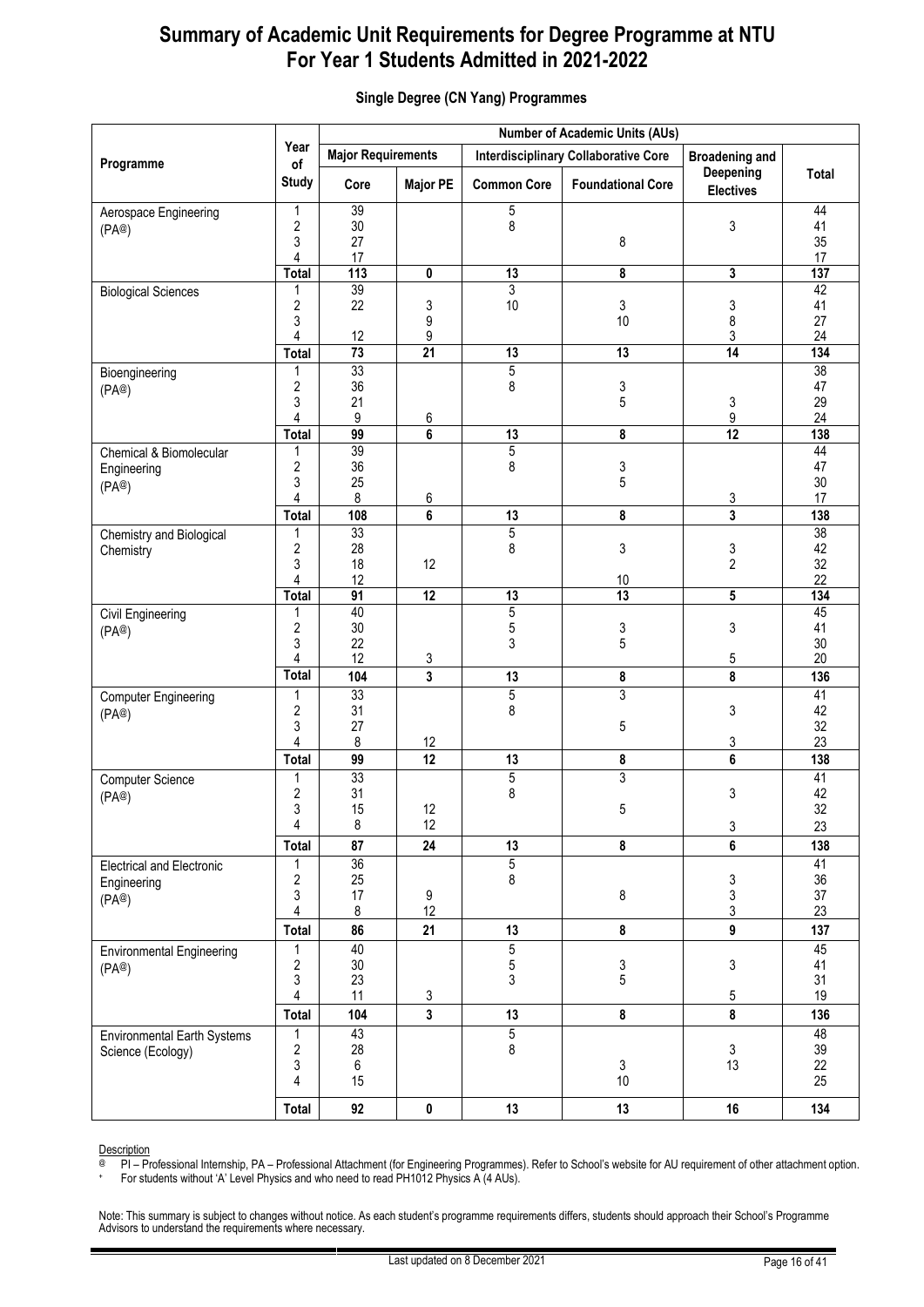|                                    |                |                           |                 |                    | <b>Number of Academic Units (AUs)</b>       |                               |                 |
|------------------------------------|----------------|---------------------------|-----------------|--------------------|---------------------------------------------|-------------------------------|-----------------|
| Programme                          | Year<br>of     | <b>Major Requirements</b> |                 |                    | <b>Interdisciplinary Collaborative Core</b> | <b>Broadening and</b>         |                 |
|                                    | <b>Study</b>   | Core                      | <b>Major PE</b> | <b>Common Core</b> | <b>Foundational Core</b>                    | Deepening<br><b>Electives</b> | Total           |
| <b>Environmental Earth Systems</b> | 1              | 43                        |                 | 5                  |                                             |                               | 48              |
| Science (Geosciences)              | $\overline{2}$ | 26                        |                 | 8                  |                                             | 3                             | 37              |
|                                    | 3              | 9                         |                 |                    | 3                                           | 10                            | 22              |
|                                    | $\overline{4}$ | 17                        |                 |                    | 10                                          |                               | 27              |
|                                    | Total          | 95                        | 0               | 13                 | 13                                          | 13                            | 134             |
| <b>Environmental Earth Systems</b> | 1              | 43                        |                 | $\overline{5}$     |                                             |                               | 48              |
| Science (Society and the Earth     | $\overline{2}$ | 26                        |                 | 8                  |                                             | 3                             | 37              |
| System)                            | 3              | 13                        |                 |                    | 3                                           | 11                            | 27              |
|                                    | 4              | 12                        |                 |                    | $10$                                        |                               | 22              |
|                                    | <b>Total</b>   | 94                        | 0               | 13                 | 13                                          | 14                            | 134             |
| Information Engineering & Media    | 1              | 38                        |                 | $\overline{5}$     |                                             |                               | 43              |
| (PA@)                              | $\overline{2}$ | 27                        |                 | 8                  |                                             | 3                             | 38              |
|                                    | 3              | 18                        | 12              |                    | 8                                           |                               | 38              |
|                                    | 4              | 8                         | 12              |                    |                                             |                               | 20              |
|                                    | <b>Total</b>   | $\overline{91}$           | $\overline{24}$ | 13                 | 8                                           | 3                             | 139             |
| Materials Engineering              | 1              | $\overline{34}$           |                 | $\overline{5}$     |                                             | $\overline{3}$                | 42              |
| (PA@)                              | $\overline{c}$ | 24                        |                 | 8                  |                                             | 3                             | 35              |
|                                    | 3              | 28                        |                 |                    | 8                                           |                               | 36              |
|                                    | 4              | 15                        | 9               |                    |                                             |                               | 24              |
|                                    | Total          | 101                       | 9               | 13                 | 8                                           | 6                             | 137             |
| <b>Mathematics Sciences</b>        | 1              | $\overline{36}$           |                 | 5                  |                                             |                               | $\overline{41}$ |
|                                    | $\overline{2}$ | 26                        |                 | 8                  | 3                                           | 3                             | 40              |
|                                    | 3              |                           | 19              |                    |                                             | 12                            | 31              |
|                                    | $\overline{4}$ | 12                        |                 |                    | $10$                                        |                               | 22              |
|                                    | <b>Total</b>   | $\overline{74}$           | 19              | 13                 | $\overline{13}$                             | 15                            | 134             |
| <b>Mechanical Engineering</b>      | 1              | 38                        |                 | $\overline{5}$     |                                             |                               | 43              |
| (PA@)                              | $\overline{c}$ | 28                        |                 | 8                  |                                             | 3                             | 39              |
|                                    | 3              | 25                        |                 |                    | 8                                           |                               | 33              |
|                                    | 4              | 15                        | 6               |                    |                                             |                               | 21              |
|                                    | <b>Total</b>   | 106                       | 6               | 13                 | 8                                           | $\mathbf{3}$                  | 136             |
| Physics & Applied Physics          | 1              | $\overline{30}$           |                 | 5                  |                                             |                               | 35              |
|                                    | $\overline{2}$ | 28                        |                 | 8                  | 3                                           | 3                             | 42              |
|                                    | 3              | 13                        | 9               |                    |                                             | 13                            | 35              |
|                                    | 4              | 12                        |                 |                    | 10                                          |                               | 22              |
|                                    | Total          | 83                        | 9               | $\overline{13}$    | 13                                          | 16                            | 134             |

<span id="page-16-0"></span>Description

@ PI – Professional Internship, PA – Professional Attachment (for Engineering Programmes). Refer to School's website for AU requirement of other attachment option.

+ For students without 'A' Level Physics and who need to read PH1012 Physics A (4 AUs).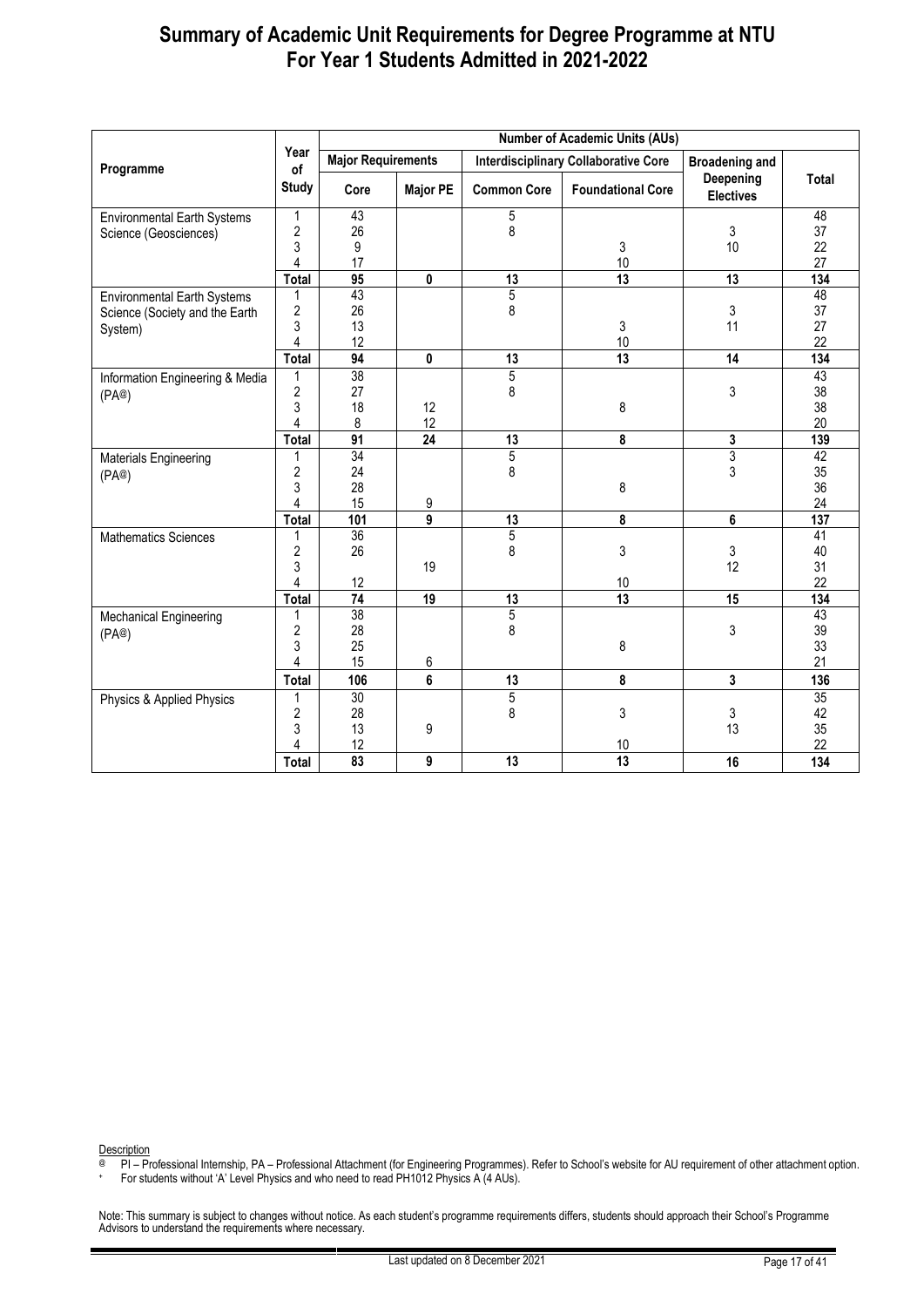|                                                     |                                               | <b>Number of Academic Units (AUs)</b>   |                                           |                            |                                             |                                    |                                          |  |  |  |
|-----------------------------------------------------|-----------------------------------------------|-----------------------------------------|-------------------------------------------|----------------------------|---------------------------------------------|------------------------------------|------------------------------------------|--|--|--|
| Programme                                           | Year<br>of                                    |                                         | <b>Major Requirements</b>                 |                            | <b>Interdisciplinary Collaborative Core</b> | <b>Broadening and</b><br>Deepening |                                          |  |  |  |
|                                                     | <b>Study</b>                                  | Core                                    | <b>Major PE</b>                           |                            | Common Core   Foundational Core             | <b>Electives</b>                   | Total                                    |  |  |  |
| Double Degree in Accountancy and Business (Group A) |                                               |                                         |                                           |                            |                                             |                                    |                                          |  |  |  |
| • Actuarial Science                                 | 1<br>$\overline{2}$<br>3<br>4                 | 27<br>32<br>22<br>23                    |                                           | 6<br>8<br>3                | 8<br>1<br>4                                 | $\,6\,$<br>9                       | 41<br>41<br>35<br>32                     |  |  |  |
|                                                     | Total                                         | 104                                     | $\mathbf 0$                               | 17                         | 13                                          | 15                                 | 149                                      |  |  |  |
| • Banking & Finance                                 | $\mathbf{1}$<br>$\overline{2}$<br>3<br>4      | $\overline{27}$<br>16<br>22<br>11       | 3<br>6<br>9                               | $\overline{6}$<br>11       | $\overline{8}$<br>5                         | 3<br>6<br>9                        | 41<br>38<br>34<br>29                     |  |  |  |
|                                                     | <b>Total</b>                                  | 76                                      | 18                                        | 17                         | 13                                          | 18                                 | 142                                      |  |  |  |
| • International Trading                             | 1<br>2<br>3<br>4                              | $\overline{27}$<br>22<br>28<br>15       |                                           | $\overline{6}$<br>11       | $\overline{8}$<br>5                         | $\,6\,$<br>12                      | 41<br>38<br>34<br>27                     |  |  |  |
|                                                     | <b>Total</b>                                  | 92                                      | $\pmb{0}$                                 | 17                         | 13                                          | 18                                 | 140                                      |  |  |  |
| • Business Analytics                                | $\mathbf{1}$<br>$\overline{2}$<br>3<br>4      | $\overline{27}$<br>24<br>22<br>11       | 3<br>$\,6$                                | 6<br>11                    | $\overline{8}$<br>5                         | 9<br>9                             | 41<br>40<br>34<br>26                     |  |  |  |
|                                                     | <b>Total</b>                                  | 84                                      | $\boldsymbol{9}$                          | 17                         | 13                                          | 18                                 | 141                                      |  |  |  |
| • Human Resource Consulting                         | 1<br>$\overline{2}$<br>3<br>$\overline{4}$    | $\overline{27}$<br>12<br>22<br>11       | 9<br>6<br>6                               | $\overline{6}$<br>11       | 8<br>5                                      | 6<br>12                            | 41<br>37<br>34<br>29                     |  |  |  |
|                                                     | Total                                         | 72                                      | 21                                        | 17                         | 13                                          | 18                                 | 141                                      |  |  |  |
| • Marketing                                         | 1<br>$\sqrt{2}$<br>3<br>$\overline{4}$        | $\overline{27}$<br>18<br>25<br>14       | 3<br>3<br>3                               | 6<br>11                    | 8<br>5                                      | 6<br>12                            | 41<br>37<br>34<br>29                     |  |  |  |
|                                                     | Total                                         | 84                                      | $\boldsymbol{9}$                          | 17                         | 13                                          | 18                                 | 141                                      |  |  |  |
| • Risk Analytics                                    | 1<br>$\overline{2}$<br>3<br>4<br><b>Total</b> | 27<br>24<br>25<br>14<br>$\overline{90}$ | $\overline{3}$<br>$\overline{\mathbf{3}}$ | 6<br>11<br>$\overline{17}$ | 8<br>5<br>13                                | 9<br>9<br>$\overline{18}$          | 41<br>40<br>37<br>23<br>$\overline{141}$ |  |  |  |

#### **Double Degree Programmes**

Description

PI – Professional Internship, PA – Professional Attachment (for Engineering Programmes). Refer to School's website for AU requirement of other attachment option.

+ For students without 'A' Level Physics and who need to read PH1012 Physics A (4 AUs).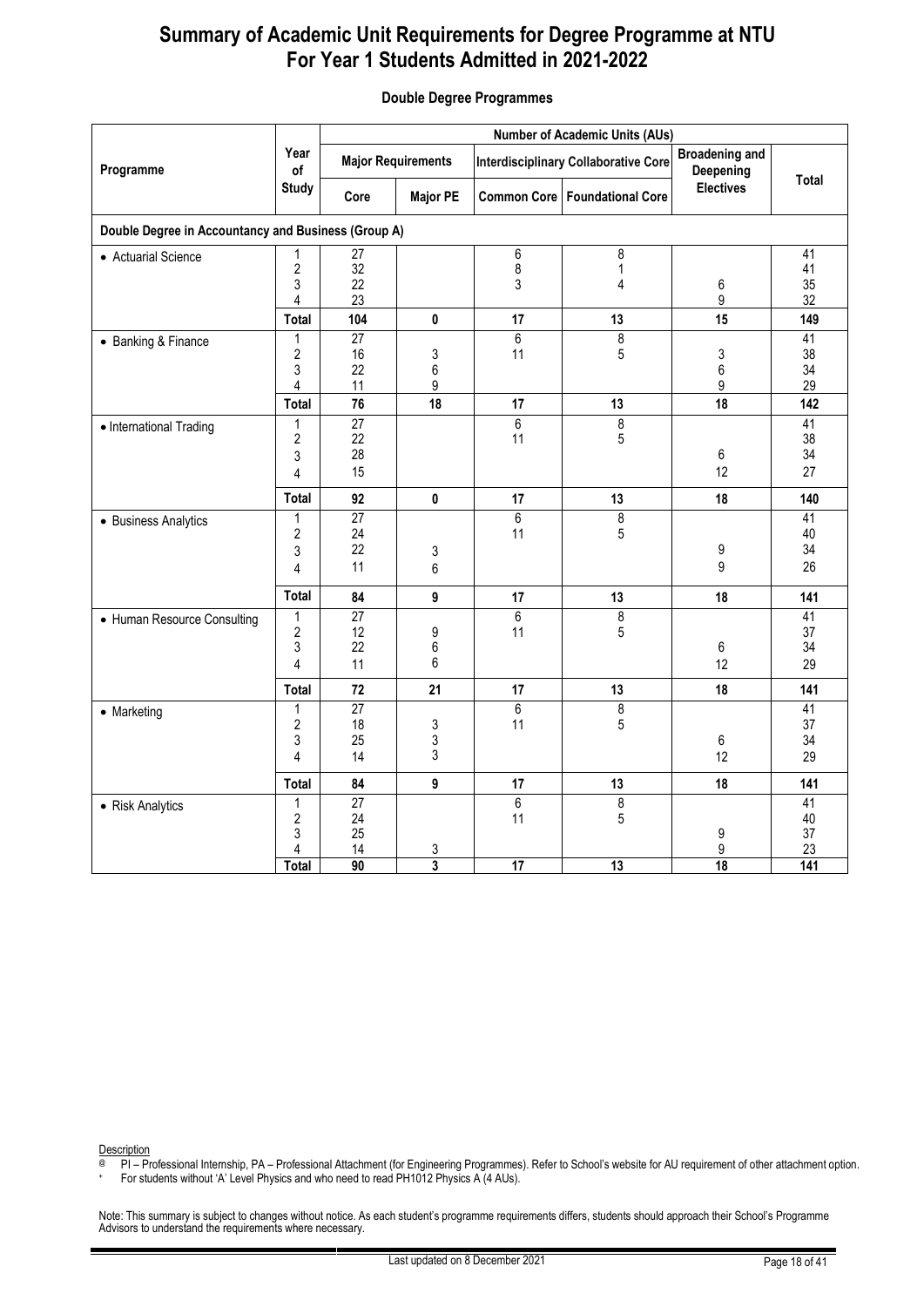| Year<br><b>Broadening and</b><br><b>Major Requirements</b><br><b>Interdisciplinary Collaborative Core</b><br>Programme<br>Deepening<br>of<br>Total<br><b>Electives</b><br><b>Study</b><br>Common Core   Foundational Core<br><b>Major PE</b><br>Core<br><b>Individual Degree Requirements</b><br>$\overline{24}$<br>8<br>$\overline{38}$<br>1<br>6<br>Accountancy (Group A)<br>$\overline{c}$<br>12<br>8<br>21<br>1<br>3<br>32<br>3<br>19<br>4<br>6<br>9<br>20<br>4<br>11<br>13<br>111<br>66<br><b>NA</b><br>17<br>15<br>Total<br>27<br>6<br>8<br>41<br>1<br>• Actuarial Science<br>$\sqrt{2}$<br>8<br>20<br>29<br>1<br>3<br>19<br>3<br>6<br>4<br>6<br>9<br>24<br>15<br>4<br>68<br>$\pmb{0}$<br>13<br>15<br>113<br><b>Total</b><br>17<br>6<br>8<br>41<br>27<br>1<br>• Banking & Finance<br>2<br>3<br>3<br>26<br>4<br>5<br>11<br>3<br>6<br>$\boldsymbol{6}$<br>6<br>18<br>3<br>21<br>4<br>9<br>9<br>Total<br>40<br>18<br>18<br>106<br>17<br>13<br>$\overline{6}$<br>$\bf 8$<br>$\overline{27}$<br>41<br>1<br>• International Trading<br>$\overline{\mathbf{c}}$<br>26<br>10<br>11<br>5<br>3<br>6<br>12<br>18<br>12<br>4<br>$\overline{7}$<br>19<br>104<br>Total<br>56<br>$\pmb{0}$<br>13<br>18<br>17<br>$\overline{27}$<br>6<br>$\overline{\mathbf{8}}$<br>41<br>1<br>• Business Analytics<br>$\overline{\mathbf{c}}$<br>28<br>12<br>11<br>5<br>3<br>6<br>18<br>3<br>9<br>4<br>6<br>3<br>18<br>9<br>9<br>Total<br>48<br>13<br>18<br>105<br>17<br>$\overline{6}$<br>$\bf 8$<br>$\overline{27}$<br>41<br>1<br>• Human Resource Consulting<br>$\overline{\mathbf{c}}$<br>9<br>11<br>5<br>25<br>$6\phantom{a}$<br>3<br>18<br>6<br>6<br>21<br>3<br>6<br>12<br>4<br>36<br>$\overline{21}$<br>$\overline{18}$<br>105<br><b>Total</b><br>17<br>13<br>6<br>8<br>27<br>41<br>1<br>• Marketing<br>2<br>3<br>5<br>25<br>6<br>11<br>3<br>$\begin{array}{c} 9 \\ 6 \end{array}$<br>$\frac{3}{3}$<br>$\,6\,$<br>18<br>$\overline{4}$<br>12<br>21<br>$\overline{9}$<br>18<br>48<br>105<br><b>Total</b><br>$\overline{17}$<br>13<br>$\bf 8$<br>$\overline{27}$<br>$\overline{6}$<br>41<br>1<br>• Risk Analytics<br>$\overline{\mathbf{c}}$<br>5<br>28<br>12<br>11<br>3<br>$\boldsymbol{9}$<br>18<br>9<br>$\boldsymbol{9}$<br>6<br>18<br>4<br>$\overline{3}$ |                 |       | <b>Number of Academic Units (AUs)</b> |                         |    |    |    |     |  |  |
|-------------------------------------------------------------------------------------------------------------------------------------------------------------------------------------------------------------------------------------------------------------------------------------------------------------------------------------------------------------------------------------------------------------------------------------------------------------------------------------------------------------------------------------------------------------------------------------------------------------------------------------------------------------------------------------------------------------------------------------------------------------------------------------------------------------------------------------------------------------------------------------------------------------------------------------------------------------------------------------------------------------------------------------------------------------------------------------------------------------------------------------------------------------------------------------------------------------------------------------------------------------------------------------------------------------------------------------------------------------------------------------------------------------------------------------------------------------------------------------------------------------------------------------------------------------------------------------------------------------------------------------------------------------------------------------------------------------------------------------------------------------------------------------------------------------------------------------------------------------------------------------------------------------------------------------------------------------------------------------------------------------------------------------------------------------------------------------------------------------------------------------------------------------------------------------------------------------------------------------------|-----------------|-------|---------------------------------------|-------------------------|----|----|----|-----|--|--|
|                                                                                                                                                                                                                                                                                                                                                                                                                                                                                                                                                                                                                                                                                                                                                                                                                                                                                                                                                                                                                                                                                                                                                                                                                                                                                                                                                                                                                                                                                                                                                                                                                                                                                                                                                                                                                                                                                                                                                                                                                                                                                                                                                                                                                                           |                 |       |                                       |                         |    |    |    |     |  |  |
|                                                                                                                                                                                                                                                                                                                                                                                                                                                                                                                                                                                                                                                                                                                                                                                                                                                                                                                                                                                                                                                                                                                                                                                                                                                                                                                                                                                                                                                                                                                                                                                                                                                                                                                                                                                                                                                                                                                                                                                                                                                                                                                                                                                                                                           |                 |       |                                       |                         |    |    |    |     |  |  |
|                                                                                                                                                                                                                                                                                                                                                                                                                                                                                                                                                                                                                                                                                                                                                                                                                                                                                                                                                                                                                                                                                                                                                                                                                                                                                                                                                                                                                                                                                                                                                                                                                                                                                                                                                                                                                                                                                                                                                                                                                                                                                                                                                                                                                                           |                 |       |                                       |                         |    |    |    |     |  |  |
|                                                                                                                                                                                                                                                                                                                                                                                                                                                                                                                                                                                                                                                                                                                                                                                                                                                                                                                                                                                                                                                                                                                                                                                                                                                                                                                                                                                                                                                                                                                                                                                                                                                                                                                                                                                                                                                                                                                                                                                                                                                                                                                                                                                                                                           |                 |       |                                       |                         |    |    |    |     |  |  |
|                                                                                                                                                                                                                                                                                                                                                                                                                                                                                                                                                                                                                                                                                                                                                                                                                                                                                                                                                                                                                                                                                                                                                                                                                                                                                                                                                                                                                                                                                                                                                                                                                                                                                                                                                                                                                                                                                                                                                                                                                                                                                                                                                                                                                                           |                 |       |                                       |                         |    |    |    |     |  |  |
|                                                                                                                                                                                                                                                                                                                                                                                                                                                                                                                                                                                                                                                                                                                                                                                                                                                                                                                                                                                                                                                                                                                                                                                                                                                                                                                                                                                                                                                                                                                                                                                                                                                                                                                                                                                                                                                                                                                                                                                                                                                                                                                                                                                                                                           |                 |       |                                       |                         |    |    |    |     |  |  |
|                                                                                                                                                                                                                                                                                                                                                                                                                                                                                                                                                                                                                                                                                                                                                                                                                                                                                                                                                                                                                                                                                                                                                                                                                                                                                                                                                                                                                                                                                                                                                                                                                                                                                                                                                                                                                                                                                                                                                                                                                                                                                                                                                                                                                                           |                 |       |                                       |                         |    |    |    |     |  |  |
|                                                                                                                                                                                                                                                                                                                                                                                                                                                                                                                                                                                                                                                                                                                                                                                                                                                                                                                                                                                                                                                                                                                                                                                                                                                                                                                                                                                                                                                                                                                                                                                                                                                                                                                                                                                                                                                                                                                                                                                                                                                                                                                                                                                                                                           | <b>Business</b> |       |                                       |                         |    |    |    |     |  |  |
|                                                                                                                                                                                                                                                                                                                                                                                                                                                                                                                                                                                                                                                                                                                                                                                                                                                                                                                                                                                                                                                                                                                                                                                                                                                                                                                                                                                                                                                                                                                                                                                                                                                                                                                                                                                                                                                                                                                                                                                                                                                                                                                                                                                                                                           |                 |       |                                       |                         |    |    |    |     |  |  |
|                                                                                                                                                                                                                                                                                                                                                                                                                                                                                                                                                                                                                                                                                                                                                                                                                                                                                                                                                                                                                                                                                                                                                                                                                                                                                                                                                                                                                                                                                                                                                                                                                                                                                                                                                                                                                                                                                                                                                                                                                                                                                                                                                                                                                                           |                 |       |                                       |                         |    |    |    |     |  |  |
|                                                                                                                                                                                                                                                                                                                                                                                                                                                                                                                                                                                                                                                                                                                                                                                                                                                                                                                                                                                                                                                                                                                                                                                                                                                                                                                                                                                                                                                                                                                                                                                                                                                                                                                                                                                                                                                                                                                                                                                                                                                                                                                                                                                                                                           |                 |       |                                       |                         |    |    |    |     |  |  |
|                                                                                                                                                                                                                                                                                                                                                                                                                                                                                                                                                                                                                                                                                                                                                                                                                                                                                                                                                                                                                                                                                                                                                                                                                                                                                                                                                                                                                                                                                                                                                                                                                                                                                                                                                                                                                                                                                                                                                                                                                                                                                                                                                                                                                                           |                 |       |                                       |                         |    |    |    |     |  |  |
|                                                                                                                                                                                                                                                                                                                                                                                                                                                                                                                                                                                                                                                                                                                                                                                                                                                                                                                                                                                                                                                                                                                                                                                                                                                                                                                                                                                                                                                                                                                                                                                                                                                                                                                                                                                                                                                                                                                                                                                                                                                                                                                                                                                                                                           |                 |       |                                       |                         |    |    |    |     |  |  |
|                                                                                                                                                                                                                                                                                                                                                                                                                                                                                                                                                                                                                                                                                                                                                                                                                                                                                                                                                                                                                                                                                                                                                                                                                                                                                                                                                                                                                                                                                                                                                                                                                                                                                                                                                                                                                                                                                                                                                                                                                                                                                                                                                                                                                                           |                 |       |                                       |                         |    |    |    |     |  |  |
|                                                                                                                                                                                                                                                                                                                                                                                                                                                                                                                                                                                                                                                                                                                                                                                                                                                                                                                                                                                                                                                                                                                                                                                                                                                                                                                                                                                                                                                                                                                                                                                                                                                                                                                                                                                                                                                                                                                                                                                                                                                                                                                                                                                                                                           |                 |       |                                       |                         |    |    |    |     |  |  |
|                                                                                                                                                                                                                                                                                                                                                                                                                                                                                                                                                                                                                                                                                                                                                                                                                                                                                                                                                                                                                                                                                                                                                                                                                                                                                                                                                                                                                                                                                                                                                                                                                                                                                                                                                                                                                                                                                                                                                                                                                                                                                                                                                                                                                                           |                 |       |                                       |                         |    |    |    |     |  |  |
|                                                                                                                                                                                                                                                                                                                                                                                                                                                                                                                                                                                                                                                                                                                                                                                                                                                                                                                                                                                                                                                                                                                                                                                                                                                                                                                                                                                                                                                                                                                                                                                                                                                                                                                                                                                                                                                                                                                                                                                                                                                                                                                                                                                                                                           |                 |       |                                       |                         |    |    |    |     |  |  |
|                                                                                                                                                                                                                                                                                                                                                                                                                                                                                                                                                                                                                                                                                                                                                                                                                                                                                                                                                                                                                                                                                                                                                                                                                                                                                                                                                                                                                                                                                                                                                                                                                                                                                                                                                                                                                                                                                                                                                                                                                                                                                                                                                                                                                                           |                 |       |                                       |                         |    |    |    |     |  |  |
|                                                                                                                                                                                                                                                                                                                                                                                                                                                                                                                                                                                                                                                                                                                                                                                                                                                                                                                                                                                                                                                                                                                                                                                                                                                                                                                                                                                                                                                                                                                                                                                                                                                                                                                                                                                                                                                                                                                                                                                                                                                                                                                                                                                                                                           |                 |       |                                       |                         |    |    |    |     |  |  |
|                                                                                                                                                                                                                                                                                                                                                                                                                                                                                                                                                                                                                                                                                                                                                                                                                                                                                                                                                                                                                                                                                                                                                                                                                                                                                                                                                                                                                                                                                                                                                                                                                                                                                                                                                                                                                                                                                                                                                                                                                                                                                                                                                                                                                                           |                 |       |                                       |                         |    |    |    |     |  |  |
|                                                                                                                                                                                                                                                                                                                                                                                                                                                                                                                                                                                                                                                                                                                                                                                                                                                                                                                                                                                                                                                                                                                                                                                                                                                                                                                                                                                                                                                                                                                                                                                                                                                                                                                                                                                                                                                                                                                                                                                                                                                                                                                                                                                                                                           |                 |       |                                       |                         |    |    |    |     |  |  |
|                                                                                                                                                                                                                                                                                                                                                                                                                                                                                                                                                                                                                                                                                                                                                                                                                                                                                                                                                                                                                                                                                                                                                                                                                                                                                                                                                                                                                                                                                                                                                                                                                                                                                                                                                                                                                                                                                                                                                                                                                                                                                                                                                                                                                                           |                 |       |                                       |                         |    |    |    |     |  |  |
|                                                                                                                                                                                                                                                                                                                                                                                                                                                                                                                                                                                                                                                                                                                                                                                                                                                                                                                                                                                                                                                                                                                                                                                                                                                                                                                                                                                                                                                                                                                                                                                                                                                                                                                                                                                                                                                                                                                                                                                                                                                                                                                                                                                                                                           |                 |       |                                       |                         |    |    |    |     |  |  |
|                                                                                                                                                                                                                                                                                                                                                                                                                                                                                                                                                                                                                                                                                                                                                                                                                                                                                                                                                                                                                                                                                                                                                                                                                                                                                                                                                                                                                                                                                                                                                                                                                                                                                                                                                                                                                                                                                                                                                                                                                                                                                                                                                                                                                                           |                 |       |                                       |                         |    |    |    |     |  |  |
|                                                                                                                                                                                                                                                                                                                                                                                                                                                                                                                                                                                                                                                                                                                                                                                                                                                                                                                                                                                                                                                                                                                                                                                                                                                                                                                                                                                                                                                                                                                                                                                                                                                                                                                                                                                                                                                                                                                                                                                                                                                                                                                                                                                                                                           |                 |       |                                       |                         |    |    |    |     |  |  |
|                                                                                                                                                                                                                                                                                                                                                                                                                                                                                                                                                                                                                                                                                                                                                                                                                                                                                                                                                                                                                                                                                                                                                                                                                                                                                                                                                                                                                                                                                                                                                                                                                                                                                                                                                                                                                                                                                                                                                                                                                                                                                                                                                                                                                                           |                 |       |                                       |                         |    |    |    |     |  |  |
|                                                                                                                                                                                                                                                                                                                                                                                                                                                                                                                                                                                                                                                                                                                                                                                                                                                                                                                                                                                                                                                                                                                                                                                                                                                                                                                                                                                                                                                                                                                                                                                                                                                                                                                                                                                                                                                                                                                                                                                                                                                                                                                                                                                                                                           |                 |       |                                       |                         |    |    |    |     |  |  |
|                                                                                                                                                                                                                                                                                                                                                                                                                                                                                                                                                                                                                                                                                                                                                                                                                                                                                                                                                                                                                                                                                                                                                                                                                                                                                                                                                                                                                                                                                                                                                                                                                                                                                                                                                                                                                                                                                                                                                                                                                                                                                                                                                                                                                                           |                 |       |                                       |                         |    |    |    |     |  |  |
|                                                                                                                                                                                                                                                                                                                                                                                                                                                                                                                                                                                                                                                                                                                                                                                                                                                                                                                                                                                                                                                                                                                                                                                                                                                                                                                                                                                                                                                                                                                                                                                                                                                                                                                                                                                                                                                                                                                                                                                                                                                                                                                                                                                                                                           |                 |       |                                       |                         |    |    |    |     |  |  |
|                                                                                                                                                                                                                                                                                                                                                                                                                                                                                                                                                                                                                                                                                                                                                                                                                                                                                                                                                                                                                                                                                                                                                                                                                                                                                                                                                                                                                                                                                                                                                                                                                                                                                                                                                                                                                                                                                                                                                                                                                                                                                                                                                                                                                                           |                 |       |                                       |                         |    |    |    |     |  |  |
|                                                                                                                                                                                                                                                                                                                                                                                                                                                                                                                                                                                                                                                                                                                                                                                                                                                                                                                                                                                                                                                                                                                                                                                                                                                                                                                                                                                                                                                                                                                                                                                                                                                                                                                                                                                                                                                                                                                                                                                                                                                                                                                                                                                                                                           |                 |       |                                       |                         |    |    |    |     |  |  |
|                                                                                                                                                                                                                                                                                                                                                                                                                                                                                                                                                                                                                                                                                                                                                                                                                                                                                                                                                                                                                                                                                                                                                                                                                                                                                                                                                                                                                                                                                                                                                                                                                                                                                                                                                                                                                                                                                                                                                                                                                                                                                                                                                                                                                                           |                 |       |                                       |                         |    |    |    |     |  |  |
|                                                                                                                                                                                                                                                                                                                                                                                                                                                                                                                                                                                                                                                                                                                                                                                                                                                                                                                                                                                                                                                                                                                                                                                                                                                                                                                                                                                                                                                                                                                                                                                                                                                                                                                                                                                                                                                                                                                                                                                                                                                                                                                                                                                                                                           |                 |       |                                       |                         |    |    |    |     |  |  |
|                                                                                                                                                                                                                                                                                                                                                                                                                                                                                                                                                                                                                                                                                                                                                                                                                                                                                                                                                                                                                                                                                                                                                                                                                                                                                                                                                                                                                                                                                                                                                                                                                                                                                                                                                                                                                                                                                                                                                                                                                                                                                                                                                                                                                                           |                 |       |                                       |                         |    |    |    |     |  |  |
|                                                                                                                                                                                                                                                                                                                                                                                                                                                                                                                                                                                                                                                                                                                                                                                                                                                                                                                                                                                                                                                                                                                                                                                                                                                                                                                                                                                                                                                                                                                                                                                                                                                                                                                                                                                                                                                                                                                                                                                                                                                                                                                                                                                                                                           |                 |       |                                       |                         |    |    |    |     |  |  |
|                                                                                                                                                                                                                                                                                                                                                                                                                                                                                                                                                                                                                                                                                                                                                                                                                                                                                                                                                                                                                                                                                                                                                                                                                                                                                                                                                                                                                                                                                                                                                                                                                                                                                                                                                                                                                                                                                                                                                                                                                                                                                                                                                                                                                                           |                 |       |                                       |                         |    |    |    |     |  |  |
|                                                                                                                                                                                                                                                                                                                                                                                                                                                                                                                                                                                                                                                                                                                                                                                                                                                                                                                                                                                                                                                                                                                                                                                                                                                                                                                                                                                                                                                                                                                                                                                                                                                                                                                                                                                                                                                                                                                                                                                                                                                                                                                                                                                                                                           |                 |       |                                       |                         |    |    |    |     |  |  |
|                                                                                                                                                                                                                                                                                                                                                                                                                                                                                                                                                                                                                                                                                                                                                                                                                                                                                                                                                                                                                                                                                                                                                                                                                                                                                                                                                                                                                                                                                                                                                                                                                                                                                                                                                                                                                                                                                                                                                                                                                                                                                                                                                                                                                                           |                 |       |                                       |                         |    |    |    |     |  |  |
|                                                                                                                                                                                                                                                                                                                                                                                                                                                                                                                                                                                                                                                                                                                                                                                                                                                                                                                                                                                                                                                                                                                                                                                                                                                                                                                                                                                                                                                                                                                                                                                                                                                                                                                                                                                                                                                                                                                                                                                                                                                                                                                                                                                                                                           |                 |       |                                       |                         |    |    |    |     |  |  |
|                                                                                                                                                                                                                                                                                                                                                                                                                                                                                                                                                                                                                                                                                                                                                                                                                                                                                                                                                                                                                                                                                                                                                                                                                                                                                                                                                                                                                                                                                                                                                                                                                                                                                                                                                                                                                                                                                                                                                                                                                                                                                                                                                                                                                                           |                 |       |                                       |                         |    |    |    |     |  |  |
|                                                                                                                                                                                                                                                                                                                                                                                                                                                                                                                                                                                                                                                                                                                                                                                                                                                                                                                                                                                                                                                                                                                                                                                                                                                                                                                                                                                                                                                                                                                                                                                                                                                                                                                                                                                                                                                                                                                                                                                                                                                                                                                                                                                                                                           |                 | Total | 54                                    | $\overline{\mathbf{3}}$ | 17 | 13 | 18 | 105 |  |  |

Description

@ PI – Professional Internship, PA – Professional Attachment (for Engineering Programmes). Refer to School's website for AU requirement of other attachment option.

+ For students without 'A' Level Physics and who need to read PH1012 Physics A (4 AUs).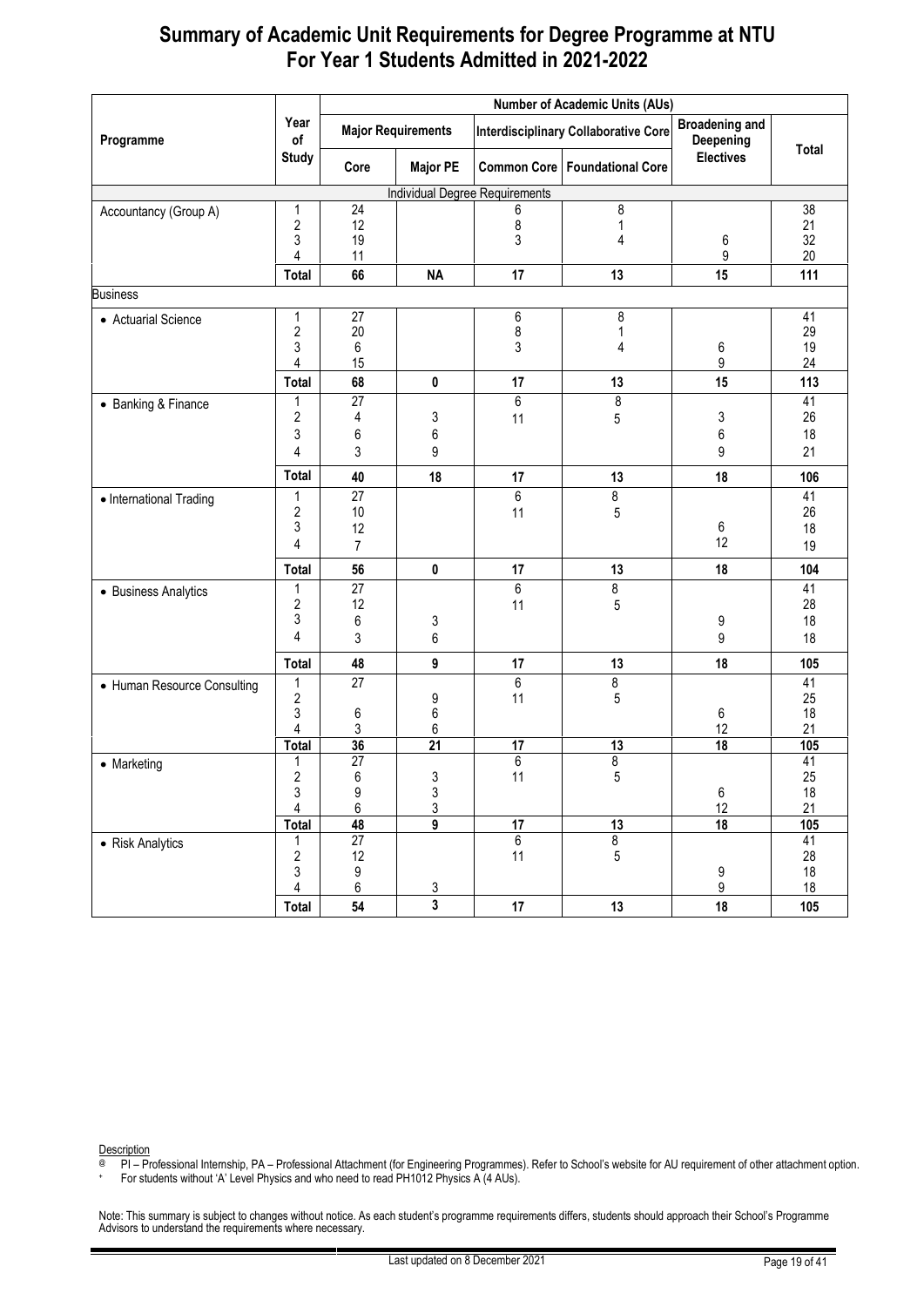|                                                                                           |                                            | <b>Number of Academic Units (AUs)</b>   |                           |                      |                                             |                                    |                                   |  |  |  |
|-------------------------------------------------------------------------------------------|--------------------------------------------|-----------------------------------------|---------------------------|----------------------|---------------------------------------------|------------------------------------|-----------------------------------|--|--|--|
| Programme                                                                                 | Year<br>of                                 |                                         | <b>Major Requirements</b> |                      | <b>Interdisciplinary Collaborative Core</b> | <b>Broadening and</b><br>Deepening |                                   |  |  |  |
|                                                                                           | <b>Study</b>                               | Core                                    | <b>Major PE</b>           |                      | <b>Common Core   Foundational Core</b>      | <b>Electives</b>                   | <b>Total</b>                      |  |  |  |
| Double Degree in Accountancy and Business with Second major in Entrepreneurship (Group A) |                                            |                                         |                           |                      |                                             |                                    |                                   |  |  |  |
| • Actuarial Science                                                                       | 1<br>$\overline{2}$<br>3<br>4              | 27<br>32<br>22<br>23                    |                           | 6<br>8<br>3          | 8<br>1<br>4                                 | $6\,$<br>6<br>9<br>9               | 47<br>47<br>38<br>32              |  |  |  |
|                                                                                           | Total                                      | 104                                     | 0                         | 17                   | 13                                          | 30                                 | 164                               |  |  |  |
| • Banking & Finance                                                                       | 1<br>$\overline{2}$<br>3<br>4              | $\overline{27}$<br>16<br>22<br>11       | 3<br>6<br>9               | $\overline{6}$<br>11 | $\overline{8}$<br>5                         | $\overline{6}$<br>6<br>9<br>9      | 47<br>41<br>37<br>29              |  |  |  |
|                                                                                           | Total                                      | 76<br>$\overline{27}$                   | 18                        | 17<br>$\overline{6}$ | 13<br>$\overline{\mathbf{8}}$               | 30<br>$\overline{6}$               | 154<br>47                         |  |  |  |
| • International Trading                                                                   | 1<br>$\sqrt{2}$<br>3<br>4                  | 22<br>28<br>15                          |                           | 11                   | 5                                           | 6<br>9<br>9                        | 44<br>37<br>24                    |  |  |  |
|                                                                                           | <b>Total</b>                               | 92                                      | 0                         | 17                   | 13                                          | 30                                 | 152                               |  |  |  |
| • Business Analytics                                                                      | 1<br>$\overline{2}$<br>3<br>4              | $\overline{27}$<br>24<br>22<br>11       | 3<br>6                    | 6<br>11              | 8<br>5                                      | $\overline{6}$<br>6<br>9<br>9      | $\overline{47}$<br>46<br>34<br>26 |  |  |  |
|                                                                                           | Total                                      | 84                                      | 9                         | 17                   | 13                                          | 30                                 | 153                               |  |  |  |
| • Human Resource Consulting                                                               | 1<br>$\overline{2}$<br>3<br>$\overline{4}$ | $\overline{27}$<br>12<br>22<br>11       | 9<br>6<br>6               | $\overline{6}$<br>11 | $\overline{8}$<br>5                         | 6<br>6<br>9<br>9                   | 47<br>43<br>37<br>26              |  |  |  |
|                                                                                           | <b>Total</b>                               | 72                                      | 21                        | 17                   | 13                                          | 30                                 | 153                               |  |  |  |
| • Marketing                                                                               | 1<br>$\sqrt{2}$<br>3<br>4                  | $\overline{27}$<br>18<br>25<br>14       | 3<br>3<br>3               | $\overline{6}$<br>11 | 8<br>5                                      | $\overline{6}$<br>6<br>9<br>9      | 47<br>43<br>37<br>26              |  |  |  |
|                                                                                           | Total                                      | 84                                      | 9                         | 17                   | 13                                          | 30                                 | 153                               |  |  |  |
| • Risk Analytics                                                                          | 1<br>$\overline{2}$<br>3<br>4              | $\overline{27}$<br>24<br>25<br>14<br>90 | 3<br>3                    | 6<br>11              | $\overline{8}$<br>5                         | 6<br>6<br>9<br>9<br>30             | 47<br>46<br>34<br>26              |  |  |  |
|                                                                                           | Total                                      |                                         |                           | 17                   | 13                                          |                                    | 153                               |  |  |  |

Description

@ PI – Professional Internship, PA – Professional Attachment (for Engineering Programmes). Refer to School's website for AU requirement of other attachment option.

+ For students without 'A' Level Physics and who need to read PH1012 Physics A (4 AUs).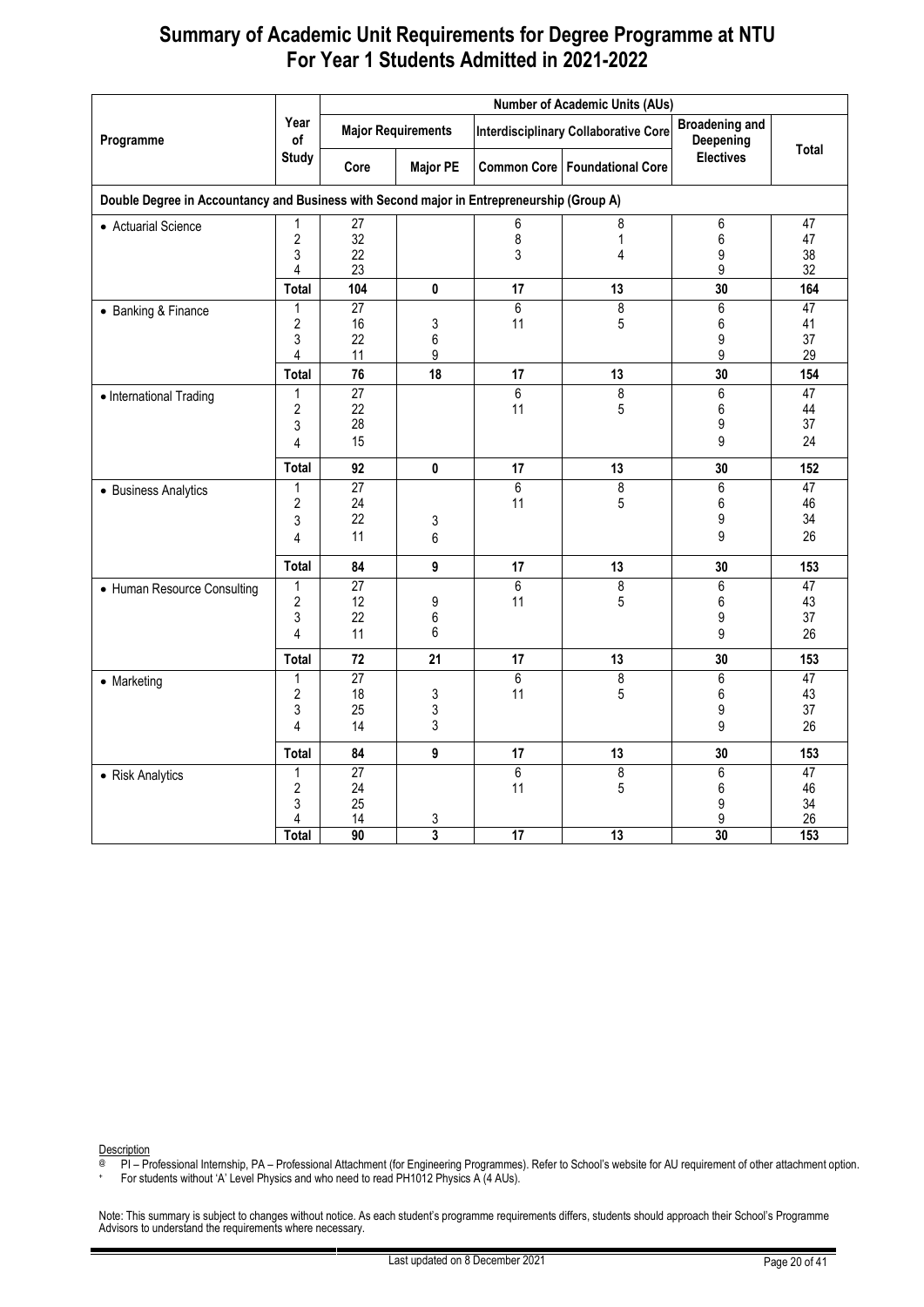|                             |                         |                 |                           |                                       | <b>Number of Academic Units (AUs)</b>       |                                    |                 |
|-----------------------------|-------------------------|-----------------|---------------------------|---------------------------------------|---------------------------------------------|------------------------------------|-----------------|
| Programme                   | Year<br>of              |                 | <b>Major Requirements</b> |                                       | <b>Interdisciplinary Collaborative Core</b> | <b>Broadening and</b><br>Deepening | Total           |
|                             | <b>Study</b>            | Core            | <b>Major PE</b>           |                                       | <b>Common Core   Foundational Core</b>      | <b>Electives</b>                   |                 |
|                             |                         |                 |                           | <b>Individual Degree Requirements</b> |                                             |                                    |                 |
| Accountancy (Group A)       | 1                       | 24              |                           | 6                                     | 8                                           | 6                                  | 44              |
|                             | $\overline{\mathbf{c}}$ | 12              |                           | 8                                     | 1                                           | 6                                  | 27              |
|                             | 3<br>4                  | 19<br>11        |                           | 3                                     | 4                                           | 9<br>9                             | 35<br>20        |
|                             |                         | 66              | <b>NA</b>                 | 17                                    | 13                                          | 30                                 | 126             |
|                             | Total                   |                 |                           |                                       |                                             |                                    |                 |
| <b>Business</b>             |                         |                 |                           |                                       |                                             |                                    |                 |
| • Actuarial Science         | 1                       | 27              |                           | 6                                     | 8                                           | 6                                  | 47              |
|                             | $\overline{\mathbf{c}}$ | 20              |                           | 8                                     | 1                                           | 6                                  | 35              |
|                             | 3                       | 6               |                           | 3                                     | 4                                           | 9                                  | 22<br>24        |
|                             | 4                       | 15              |                           |                                       |                                             | 9                                  |                 |
|                             | Total                   | 68              | 0                         | 17                                    | 13                                          | 30                                 | 128             |
| • Banking & Finance         | 1<br>2                  | 27              | 3                         | 6                                     | 8                                           | 6<br>6                             | 47<br>29        |
|                             | 3                       | 4               |                           | 11                                    | 5                                           | 9                                  | 21              |
|                             | 4                       | 6<br>3          | 6<br>9                    |                                       |                                             | 9                                  | 21              |
|                             |                         |                 |                           |                                       |                                             |                                    |                 |
|                             | <b>Total</b>            | 40              | 18                        | 17                                    | 13                                          | 30                                 | 118             |
| • International Trading     | 1                       | $\overline{27}$ |                           | 6                                     | 8                                           | 6                                  | $\overline{47}$ |
|                             | $\overline{\mathbf{c}}$ | 10              |                           | 11                                    | 5                                           | 6                                  | 32              |
|                             | 3                       | 12              |                           |                                       |                                             | 9                                  | 21              |
|                             | 4                       | $\overline{7}$  |                           |                                       |                                             | 9                                  | 16              |
|                             | Total                   | 56              | $\pmb{0}$                 | 17                                    | 13                                          | 30                                 | 116             |
| • Business Analytics        | 1                       | $\overline{27}$ |                           | 6                                     | $\infty$<br>$\blacksquare$                  | 6                                  | $\overline{47}$ |
|                             | 2                       | 12              |                           | 11                                    | 5                                           | 6                                  | 34              |
|                             | 3                       | 6               | 3                         |                                       |                                             | 9                                  | 18              |
|                             | 4                       | 3               | 6                         |                                       |                                             | 9                                  | 18              |
|                             | Total                   | 48              | 9                         | 17                                    | 13                                          | 30                                 | 117             |
| • Human Resource Consulting | 1                       | 27              |                           | 6                                     | $\bf 8$                                     | 6                                  | $\overline{47}$ |
|                             | $\sqrt{2}$              |                 | 9                         | 11                                    | 5                                           | 6                                  | 31              |
|                             | 3                       | 6               | $\boldsymbol{6}$          |                                       |                                             | 9                                  | 21              |
|                             | 4                       | 3               | 6                         |                                       |                                             | 9                                  | 18              |
|                             | <b>Total</b>            | 36              | $\overline{21}$           | $\overline{17}$                       | 13                                          | 30                                 | 117             |
| • Marketing                 | 1                       | $\overline{27}$ |                           | $\overline{6}$                        | 8                                           | 6                                  | 47              |
|                             | $\overline{c}$          | $\,6\,$         | 3                         | 11                                    | 5                                           | $\,6\,$                            | 31              |
|                             | 3<br>4                  | 9<br>6          | $\frac{3}{3}$             |                                       |                                             | $\boldsymbol{9}$<br>9              | 21<br>18        |
|                             | Total                   | 48              | $\overline{9}$            | $\overline{17}$                       | 13                                          | 30                                 | 117             |
| • Risk Analytics            | 1                       | $\overline{27}$ |                           | $\overline{6}$                        | $\bf 8$                                     | $6\overline{6}$                    | 47              |
|                             | $\sqrt{2}$              | 12              |                           | 11                                    | $\overline{5}$                              | 6                                  | 34              |
|                             | 3                       | 9               |                           |                                       |                                             | 9                                  | 18              |
|                             | 4                       | 6               |                           |                                       |                                             | 9                                  | 18              |
|                             | Total                   | 54              | $\frac{3}{3}$             | $17\,$                                | 13                                          | 30                                 | 117             |

Description

@ PI – Professional Internship, PA – Professional Attachment (for Engineering Programmes). Refer to School's website for AU requirement of other attachment option.

+ For students without 'A' Level Physics and who need to read PH1012 Physics A (4 AUs).

Note: This summary is subject to changes without notice. As each student's programme requirements differs, students should approach their School's Programme<br>Advisors to understand the requirements where necessary.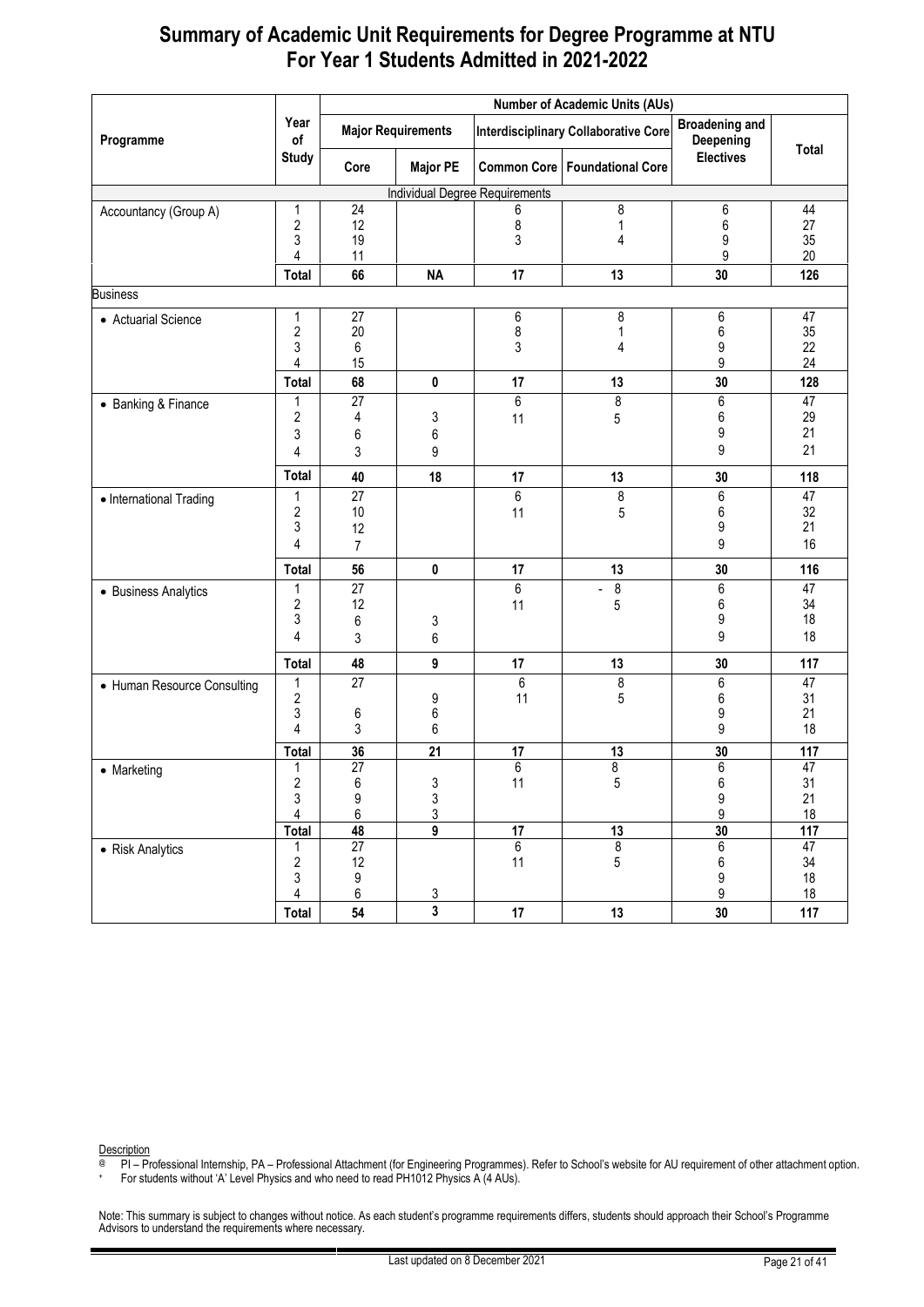| Programme                                           | Year<br>of<br><b>Study</b>                    |                                                      |                                |                                             |                                 |                                    |                                          |
|-----------------------------------------------------|-----------------------------------------------|------------------------------------------------------|--------------------------------|---------------------------------------------|---------------------------------|------------------------------------|------------------------------------------|
|                                                     |                                               | <b>Major Requirements</b>                            |                                | <b>Interdisciplinary Collaborative Core</b> |                                 | <b>Broadening and</b><br>Deepening | Total                                    |
|                                                     |                                               | Core                                                 | <b>Major PE</b>                |                                             | Common Core   Foundational Core | <b>Electives</b>                   |                                          |
| Double Degree in Accountancy and Business (Group B) |                                               |                                                      |                                |                                             |                                 |                                    |                                          |
| • Actuarial Science                                 | 1<br>$\overline{c}$<br>3<br>4                 | $\overline{23}$<br>36<br>18<br>27                    |                                | 9<br>5<br>3                                 | 8<br>1<br>4                     | 9<br>6                             | 40<br>42<br>34<br>33                     |
|                                                     | Total                                         | 104                                                  | 0                              | 17                                          | 13                              | 15                                 | 149                                      |
| • Banking & Finance                                 | 1<br>$\overline{2}$<br>3<br>4<br><b>Total</b> | $\overline{23}$<br>20<br>18<br>15<br>76              | $6\phantom{a}$<br>3<br>9<br>18 | $\overline{9}$<br>8<br>17                   | 8<br>1<br>4<br>13               | 9<br>9<br>18                       | 40<br>35<br>34<br>33<br>142              |
| • International Trading                             | 1<br>2<br>3<br>4                              | $\overline{23}$<br>26<br>24<br>19                    |                                | $\overline{9}$<br>8                         | 8<br>1<br>4                     | 6<br>12                            | 40<br>35<br>34<br>31                     |
|                                                     | Total                                         | 92                                                   | $\mathbf 0$                    | 17                                          | 13                              | 18                                 | 140                                      |
| • Business Analytics                                | 1<br>$\overline{2}$<br>3<br>4                 | $\overline{23}$<br>28<br>18<br>15                    | 3<br>6                         | $\overline{9}$<br>8                         | 8<br>1<br>4                     | 9<br>9                             | 40<br>37<br>34<br>30                     |
|                                                     | Total                                         | 84                                                   | 9                              | 17                                          | 13                              | 18                                 | 141                                      |
| • Human Resource Consulting                         | 1<br>2<br>3<br>4                              | $\overline{23}$<br>16<br>18<br>15                    | 9<br>$6\phantom{a}$<br>6       | $\overline{9}$<br>8                         | 8<br>$\mathbf 1$<br>4           | 6<br>12                            | 40<br>34<br>34<br>33                     |
|                                                     | <b>Total</b>                                  | 72                                                   | 21                             | 17                                          | 13                              | 18                                 | 141                                      |
| • Marketing                                         | 1<br>$\overline{2}$<br>3<br>4                 | 23<br>22<br>21<br>18                                 | 3<br>3<br>3                    | 9<br>8                                      | 8<br>1<br>4                     | 6<br>12                            | 40<br>34<br>34<br>33                     |
|                                                     | Total                                         | 84                                                   | 9                              | 17                                          | 13                              | 18                                 | 141                                      |
| • Risk Analytics                                    | 1<br>$\overline{2}$<br>3<br>4<br><b>Total</b> | $\overline{23}$<br>28<br>24<br>15<br>$\overline{90}$ | 3<br>$\overline{\mathbf{3}}$   | $\overline{9}$<br>8<br>17                   | 8<br>1<br>4<br>13               | 3<br>15<br>18                      | 40<br>37<br>31<br>33<br>$\overline{141}$ |

Description

@ PI – Professional Internship, PA – Professional Attachment (for Engineering Programmes). Refer to School's website for AU requirement of other attachment option.

+ For students without 'A' Level Physics and who need to read PH1012 Physics A (4 AUs).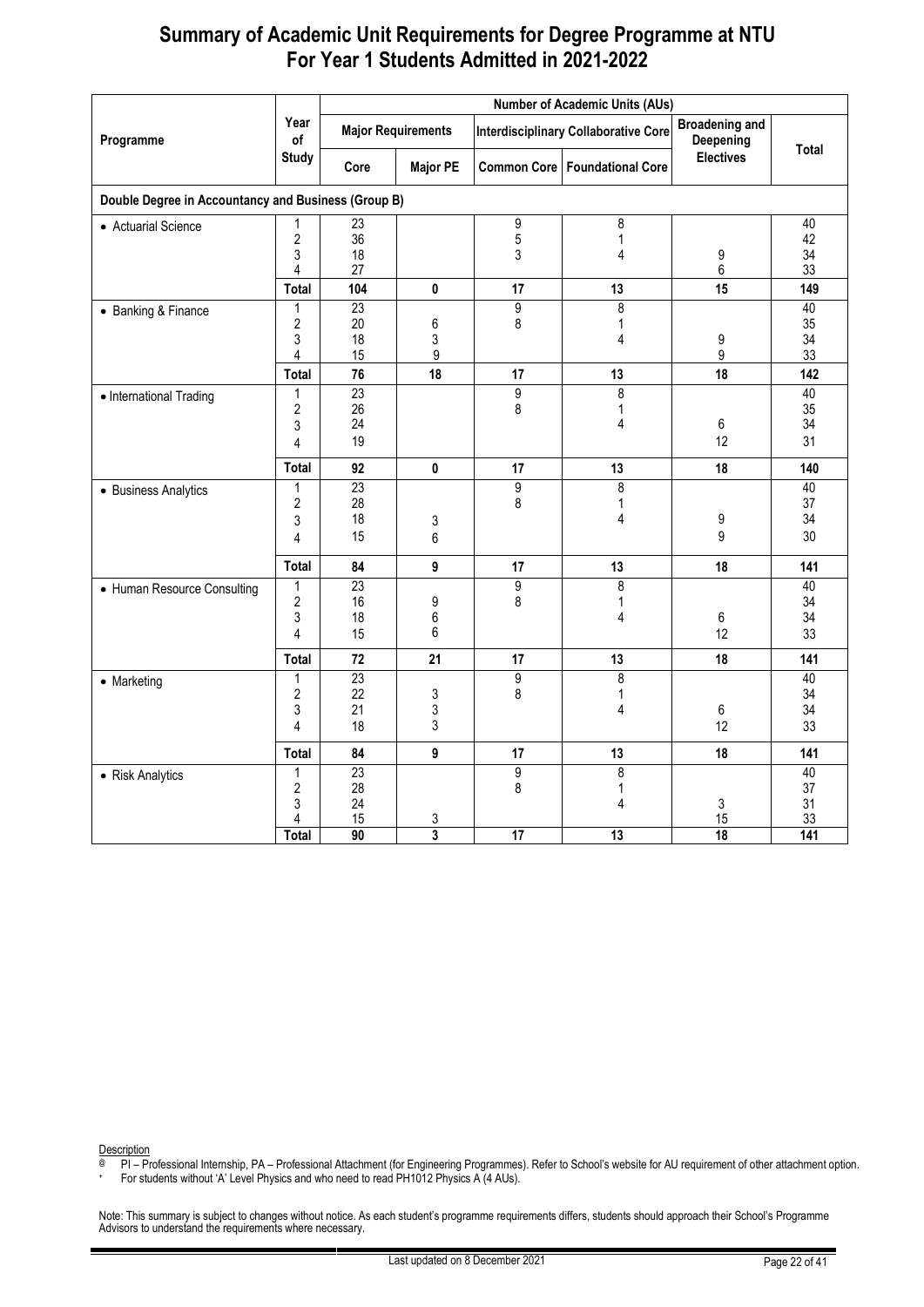|                             |                              | <b>Number of Academic Units (AUs)</b> |                           |                                       |                                             |                                    |              |  |  |
|-----------------------------|------------------------------|---------------------------------------|---------------------------|---------------------------------------|---------------------------------------------|------------------------------------|--------------|--|--|
| Programme                   | Year<br>of                   |                                       | <b>Major Requirements</b> |                                       | <b>Interdisciplinary Collaborative Core</b> | <b>Broadening and</b><br>Deepening |              |  |  |
|                             | <b>Study</b>                 | Core                                  | <b>Major PE</b>           |                                       | <b>Common Core   Foundational Core</b>      | <b>Electives</b>                   | <b>Total</b> |  |  |
|                             |                              |                                       |                           | <b>Individual Degree Requirements</b> |                                             |                                    |              |  |  |
| Accountancy (Group B)       | 1                            | 20                                    |                           | 9                                     | 8                                           |                                    | 37           |  |  |
|                             | $\overline{c}$               | 16                                    |                           | 5                                     | 1                                           |                                    | 22           |  |  |
|                             | 3<br>4                       | 15<br>15                              |                           | 3                                     | 4                                           | 9<br>6                             | 31<br>21     |  |  |
|                             | Total                        | 66                                    | <b>NA</b>                 | 17                                    | 13                                          | 15                                 | 111          |  |  |
| <b>Business</b>             |                              |                                       |                           |                                       |                                             |                                    |              |  |  |
| • Actuarial Science         | 1                            | 23                                    |                           | 9                                     | 8                                           |                                    | 40           |  |  |
|                             | 2                            | 24                                    |                           | 8                                     | 1                                           |                                    | 33           |  |  |
|                             | 3                            | 6                                     |                           |                                       | 4                                           | 9                                  | 19           |  |  |
|                             | 4                            | 15                                    |                           |                                       |                                             | 6                                  | 21           |  |  |
|                             | Total                        | 68                                    | 0                         | 17                                    | 13                                          | 15                                 | 113          |  |  |
| • Banking & Finance         | 1                            | 23                                    |                           | 9                                     | 8                                           |                                    | 40           |  |  |
|                             | 2                            | 8                                     | 6                         | 8                                     | 1                                           |                                    | 23           |  |  |
|                             | 3                            | 6                                     | 3                         |                                       | 4                                           | 9                                  | 22           |  |  |
|                             | 4                            | 3                                     | 9                         |                                       |                                             | 9                                  | 21           |  |  |
|                             | Total                        | 40                                    | 18                        | 17                                    | 13                                          | 18                                 | 106          |  |  |
| • International Trading     | 1                            | $\overline{23}$                       |                           | 9                                     | 8                                           |                                    | 40           |  |  |
|                             | 2                            | 14                                    |                           | 8                                     |                                             |                                    | 23           |  |  |
|                             | 3                            | 12                                    |                           |                                       | 4                                           | 6<br>12                            | 22           |  |  |
|                             | 4                            | $\overline{7}$                        |                           |                                       |                                             |                                    | 19           |  |  |
|                             | <b>Total</b>                 | 56                                    | 0                         | 17                                    | 13                                          | 18                                 | 104          |  |  |
| • Business Analytics        | 1                            | $\overline{23}$                       |                           | 9                                     | 8                                           |                                    | 40           |  |  |
|                             | 2                            | 16                                    |                           | 8                                     |                                             |                                    | 25           |  |  |
|                             | 3                            | 6                                     | 3                         |                                       | 4                                           | 9                                  | 22           |  |  |
|                             | 4                            | 3                                     | 6                         |                                       |                                             | 9                                  | 18           |  |  |
|                             | Total                        | 48                                    | 9                         | 17                                    | 13                                          | 18                                 | 105          |  |  |
| • Human Resource Consulting | 1                            | $\overline{23}$                       |                           | 9                                     | 8                                           |                                    | 40           |  |  |
|                             | 2                            | 4                                     | 9                         | 8                                     |                                             |                                    | 22<br>22     |  |  |
|                             | 3<br>4                       | 6<br>3                                | 6<br>6                    |                                       | 4                                           | 6<br>12                            | 21           |  |  |
|                             | Total                        | 36                                    | $\overline{21}$           | 17                                    | 13                                          | $\overline{18}$                    | 105          |  |  |
| • Marketing                 | 1                            | 23                                    |                           | 9                                     | $\overline{8}$                              |                                    | 40           |  |  |
|                             | 2                            | 10                                    | 3                         | 8                                     | 1                                           |                                    | 22           |  |  |
|                             | 3<br>4                       | $\begin{array}{c} 9 \\ 6 \end{array}$ | $\frac{3}{3}$             |                                       | 4                                           | 6                                  | 22           |  |  |
|                             |                              |                                       |                           |                                       |                                             | 12                                 | 21           |  |  |
|                             | <b>Total</b>                 | 48                                    | $\overline{9}$            | $\overline{17}$                       | 13                                          | 18                                 | 105          |  |  |
| • Risk Analytics            | 1                            | 23                                    |                           | 9                                     | $\overline{\boldsymbol{8}}$                 |                                    | 40           |  |  |
|                             | $\overline{\mathbf{c}}$<br>3 | 16<br>12                              |                           | 8                                     | 1                                           | $\mathsf 3$                        | 25<br>19     |  |  |
|                             | 4                            | $\mathfrak{Z}$                        |                           |                                       | 4                                           | 15                                 | 21           |  |  |
|                             | Total                        | 54                                    | $\frac{3}{3}$             | 17                                    | 13                                          | 18                                 | 105          |  |  |

Description

@ PI – Professional Internship, PA – Professional Attachment (for Engineering Programmes). Refer to School's website for AU requirement of other attachment option.

+ For students without 'A' Level Physics and who need to read PH1012 Physics A (4 AUs).

Note: This summary is subject to changes without notice. As each student's programme requirements differs, students should approach their School's Programme<br>Advisors to understand the requirements where necessary.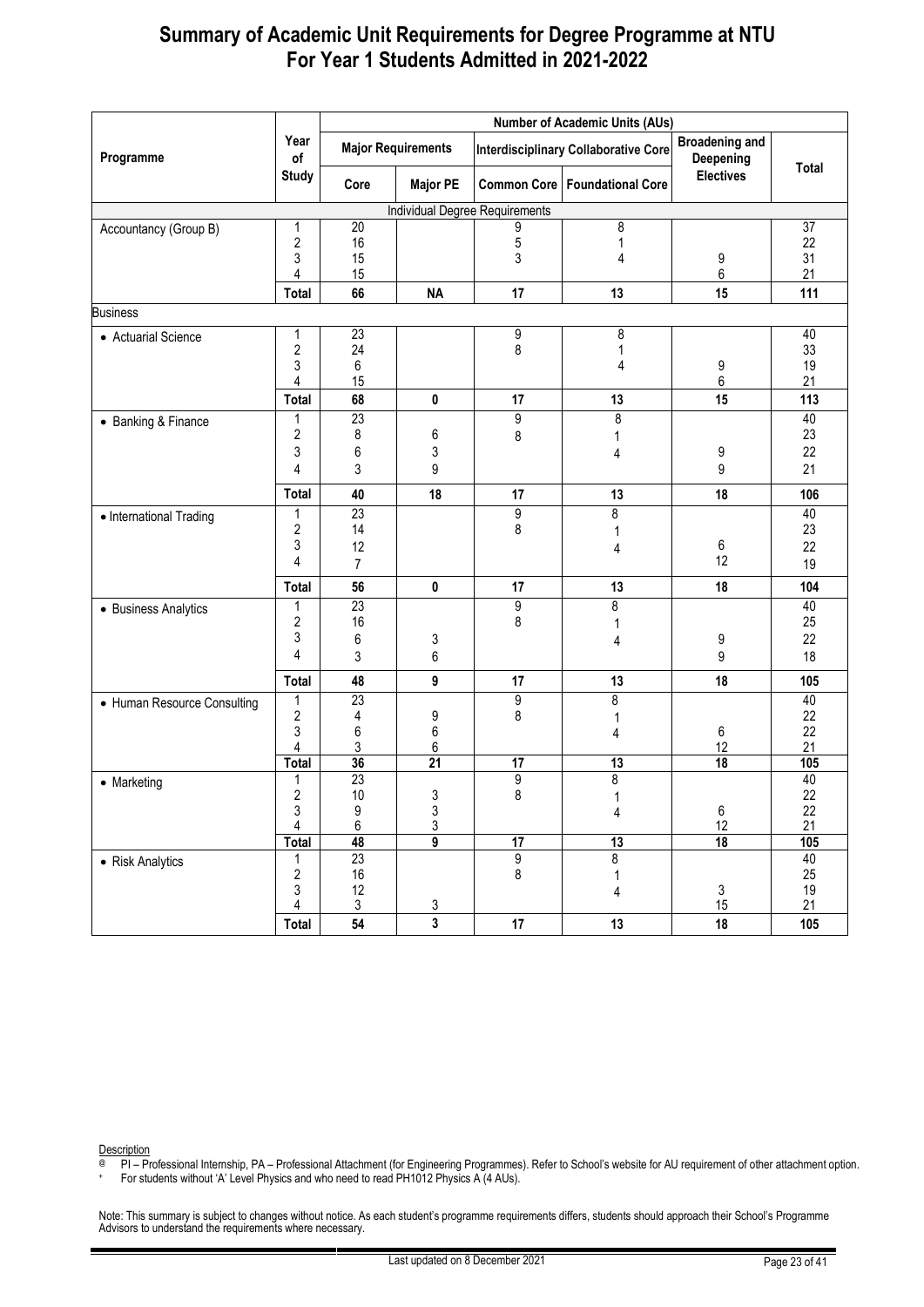|                             |                                                                                           | <b>Number of Academic Units (AUs)</b> |                           |                                |                                             |                                    |                  |  |  |  |  |  |  |
|-----------------------------|-------------------------------------------------------------------------------------------|---------------------------------------|---------------------------|--------------------------------|---------------------------------------------|------------------------------------|------------------|--|--|--|--|--|--|
| Programme                   | Year<br>of                                                                                |                                       | <b>Major Requirements</b> |                                | <b>Interdisciplinary Collaborative Core</b> | <b>Broadening and</b><br>Deepening |                  |  |  |  |  |  |  |
|                             | <b>Study</b>                                                                              | Core                                  | <b>Major PE</b>           |                                | <b>Common Core   Foundational Core</b>      | <b>Electives</b>                   | Total            |  |  |  |  |  |  |
|                             | Double Degree in Accountancy and Business with Second major in Entrepreneurship (Group B) |                                       |                           |                                |                                             |                                    |                  |  |  |  |  |  |  |
| • Actuarial Science         | 1                                                                                         | 23                                    |                           | 9                              | 8                                           | 6                                  | 46               |  |  |  |  |  |  |
|                             | 2<br>3                                                                                    | 36<br>18                              |                           | 5<br>3                         | 1<br>4                                      | 6<br>9                             | 48<br>34         |  |  |  |  |  |  |
|                             | 4                                                                                         | 27                                    |                           |                                |                                             | 9                                  | 36               |  |  |  |  |  |  |
|                             | <b>Total</b>                                                                              | 104                                   | 0                         | 17                             | 13                                          | 30                                 | 164              |  |  |  |  |  |  |
| • Banking & Finance         | 1                                                                                         | 23                                    |                           | 9                              | 8                                           | 6                                  | 46               |  |  |  |  |  |  |
|                             | 2                                                                                         | 20                                    | 6                         | 8                              | 1                                           | $\,6\,$                            | 41               |  |  |  |  |  |  |
|                             | 3<br>4                                                                                    | 18<br>15                              | 3<br>9                    |                                | 4                                           | 9<br>9                             | 34<br>33         |  |  |  |  |  |  |
|                             | Total                                                                                     | 76                                    | 18                        | 17                             | 13                                          | 30                                 | 154              |  |  |  |  |  |  |
| • International Trading     | 1                                                                                         | $\overline{23}$                       |                           | 9                              | 8                                           | $\overline{6}$                     | 46               |  |  |  |  |  |  |
|                             | 2                                                                                         | 26                                    |                           | 8                              | 1                                           | 6                                  | 41               |  |  |  |  |  |  |
|                             | 3                                                                                         | 24                                    |                           |                                | 4                                           | 9                                  | 37               |  |  |  |  |  |  |
|                             | 4                                                                                         | 19                                    |                           |                                |                                             | 9                                  | 28               |  |  |  |  |  |  |
|                             | Total                                                                                     | 92                                    | $\pmb{0}$                 | 17                             | 13                                          | 30                                 | 152              |  |  |  |  |  |  |
| • Business Analytics        | 1                                                                                         | $\overline{23}$                       |                           | 9                              | 8                                           | 6                                  | 46               |  |  |  |  |  |  |
|                             | 2                                                                                         | 28                                    |                           | 8                              | 1                                           | 6                                  | 43               |  |  |  |  |  |  |
|                             | 3                                                                                         | 18                                    | 3                         |                                | 4                                           | 9                                  | 34               |  |  |  |  |  |  |
|                             | 4                                                                                         | 15                                    | 6                         |                                |                                             | 9                                  | 30               |  |  |  |  |  |  |
|                             | Total                                                                                     | 84                                    | 9                         | 17                             | 13                                          | 30                                 | 153              |  |  |  |  |  |  |
| • Human Resource Consulting | 1                                                                                         | 23                                    |                           | 9                              | 8                                           | 6                                  | 46               |  |  |  |  |  |  |
|                             | 2                                                                                         | 16                                    | 9                         | 8                              | 1                                           | 6                                  | 40               |  |  |  |  |  |  |
|                             | 3<br>4                                                                                    | 18<br>15                              | $\boldsymbol{6}$<br>6     |                                | 4                                           | 9<br>9                             | 37<br>30         |  |  |  |  |  |  |
|                             |                                                                                           |                                       |                           |                                |                                             |                                    |                  |  |  |  |  |  |  |
|                             | Total                                                                                     | 72<br>23                              | 21                        | 17                             | 13                                          | 30                                 | 153              |  |  |  |  |  |  |
| • Marketing                 | 1<br>2                                                                                    | 22                                    | 3                         | 9<br>8                         | 8<br>1                                      | 6<br>6                             | 46<br>40         |  |  |  |  |  |  |
|                             | 3                                                                                         | 21                                    | 3                         |                                | 4                                           | 9                                  | 37               |  |  |  |  |  |  |
|                             | 4                                                                                         | 18                                    | 3                         |                                |                                             | 9                                  | 30               |  |  |  |  |  |  |
|                             | Total                                                                                     | 84                                    | 9                         | 17                             | 13                                          | 30                                 | 153              |  |  |  |  |  |  |
| • Risk Analytics            | 1                                                                                         | $\overline{23}$                       |                           | 9                              | $\overline{8}$                              | 6                                  | 46               |  |  |  |  |  |  |
|                             | $\overline{\mathbf{c}}$                                                                   | 28                                    |                           | 8                              | $\mathbf{1}$                                | $\boldsymbol{6}$                   | $43\,$           |  |  |  |  |  |  |
|                             | 3<br>4                                                                                    | 24                                    |                           |                                | 4                                           | $\boldsymbol{9}$<br>9              | $37\,$<br>$27\,$ |  |  |  |  |  |  |
|                             | <b>Total</b>                                                                              | 15<br>90                              | $\frac{3}{3}$             | $\overline{17}$                | 13                                          | 30                                 | 153              |  |  |  |  |  |  |
|                             |                                                                                           |                                       |                           | Individual Degree Requirements |                                             |                                    |                  |  |  |  |  |  |  |
| Accountancy (Group B)       | 1                                                                                         | $\overline{20}$                       |                           | 9                              | 8                                           | 6                                  | 43               |  |  |  |  |  |  |
|                             | $\overline{\mathbf{c}}$                                                                   | 16                                    |                           | 5                              | 1                                           | $\,6$                              | 28               |  |  |  |  |  |  |
|                             | 3                                                                                         | 15                                    |                           | 3                              | 4                                           | 9                                  | 31               |  |  |  |  |  |  |
|                             | 4<br><b>Total</b>                                                                         | 15<br>66                              | <b>NA</b>                 | $\overline{17}$                | 13                                          | 9<br>30                            | 24<br>126        |  |  |  |  |  |  |

Description

@ PI – Professional Internship, PA – Professional Attachment (for Engineering Programmes). Refer to School's website for AU requirement of other attachment option.

+ For students without 'A' Level Physics and who need to read PH1012 Physics A (4 AUs).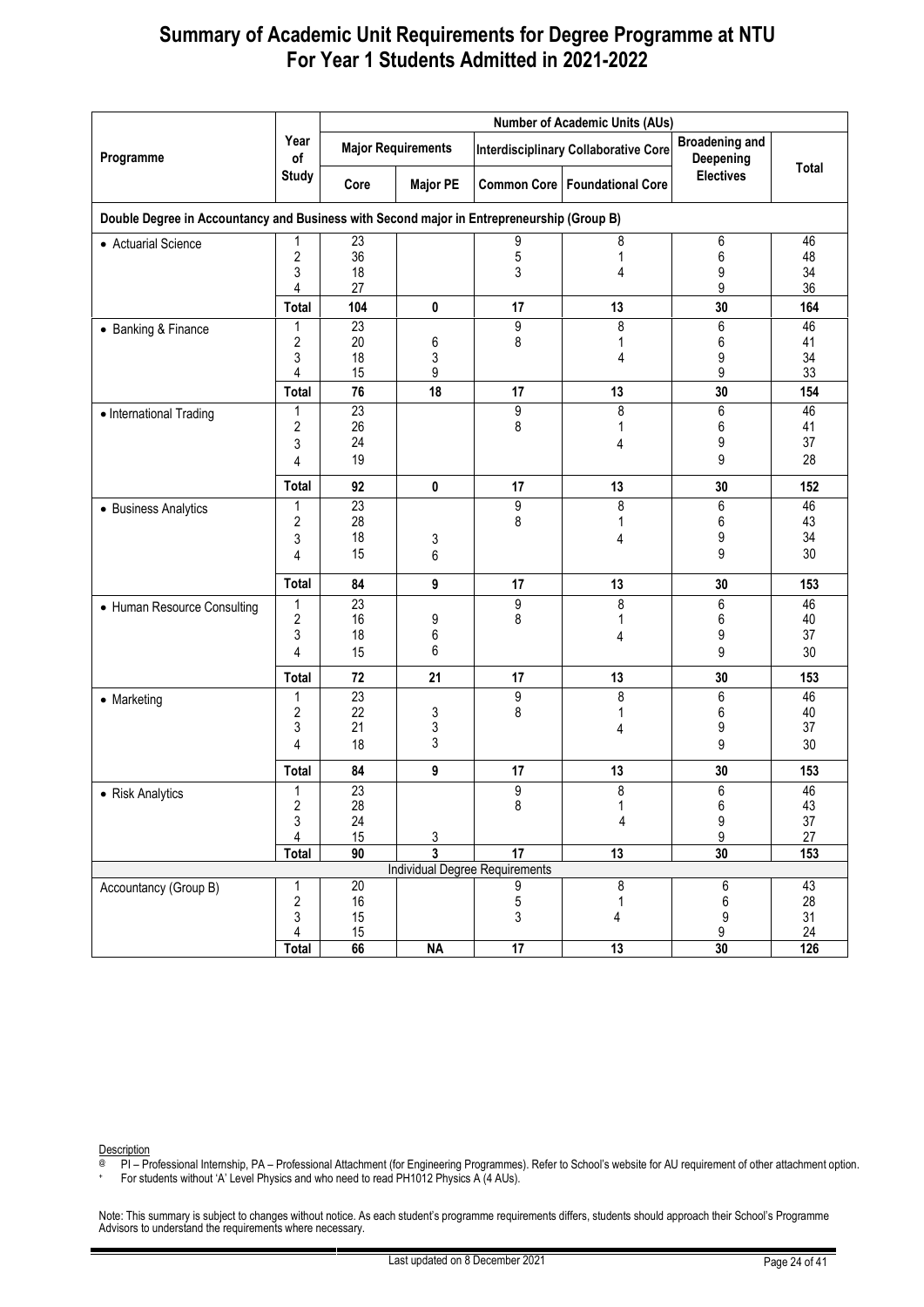|                                                                 |                              |                       |                           |                                   | <b>Number of Academic Units (AUs)</b>       |                               |              |
|-----------------------------------------------------------------|------------------------------|-----------------------|---------------------------|-----------------------------------|---------------------------------------------|-------------------------------|--------------|
| Programme                                                       | Year<br>of                   |                       | <b>Major Requirements</b> |                                   | <b>Interdisciplinary Collaborative Core</b> | <b>Broadening and</b>         |              |
|                                                                 | <b>Study</b>                 | Core                  | <b>Major PE</b>           |                                   | <b>Common Core   Foundational Core</b>      | Deepening<br><b>Electives</b> | <b>Total</b> |
| <b>Business</b>                                                 |                              |                       |                           |                                   |                                             |                               |              |
| • Actuarial Science                                             | 1                            | $\overline{23}$       |                           | 9                                 | 8                                           | 6                             | 46           |
|                                                                 | $\overline{c}$<br>3          | 24<br>6               |                           | 8                                 | 1<br>4                                      | 6<br>9                        | 39<br>19     |
|                                                                 | 4                            | 15                    |                           |                                   |                                             | 9                             | 24           |
|                                                                 | Total                        | 68                    | 0                         | 17                                | 13                                          | 30                            | 128          |
| • Banking & Finance                                             | 1                            | $\overline{23}$       |                           | 9                                 | 8                                           | 6                             | 46           |
|                                                                 | 2                            | 8                     | 3                         | 8                                 | 1                                           | 6                             | 29           |
|                                                                 | 3                            | 6                     | 6                         |                                   | 4                                           | 9                             | 22           |
|                                                                 | 4                            | 3                     | 9                         |                                   |                                             | 9                             | 21           |
|                                                                 | <b>Total</b>                 | 40                    | 18                        | 17                                | 13                                          | 30                            | 118          |
| • International Trading                                         | 1<br>$\overline{c}$          | $\overline{23}$<br>14 |                           | 9                                 | 8                                           | 6<br>6                        | 46<br>29     |
|                                                                 | 3                            | 12                    |                           | 8                                 | 1<br>4                                      | 9                             | 25           |
|                                                                 | 4                            | $\overline{7}$        |                           |                                   |                                             | 9                             | 16           |
|                                                                 | Total                        | 56                    | 0                         | 17                                | 13                                          | 30                            | 116          |
| • Business Analytics                                            | 1                            | $\overline{23}$       |                           | 9                                 | 8<br>٠                                      | 6                             | 46           |
|                                                                 | 2                            | 16                    |                           | 8                                 | 1                                           | 6                             | 31           |
|                                                                 | 3<br>4                       | 6                     | 3                         |                                   | 4                                           | 9<br>9                        | 22<br>18     |
|                                                                 |                              | 3                     | 6                         |                                   |                                             |                               |              |
|                                                                 | Total<br>1                   | 48<br>23              | 9                         | 17<br>9                           | 13<br>$\bf 8$                               | 30<br>$\overline{6}$          | 117<br>46    |
| • Human Resource Consulting                                     | $\overline{c}$               | 4                     | 9                         | 8                                 | 1                                           | 6                             | 28           |
|                                                                 | 3                            | 6                     | 6                         |                                   | 4                                           | 9                             | 25           |
|                                                                 | 4                            | 3                     | 6                         |                                   |                                             | 9                             | 18           |
|                                                                 | <b>Total</b><br>1            | 36<br>23              | $\overline{21}$           | 17<br>9                           | $\overline{13}$<br>8                        | 30<br>6                       | 117<br>46    |
| • Marketing                                                     | $\overline{\mathbf{c}}$      | 10                    | 3                         | 8                                 | 1                                           | 6                             | 28           |
|                                                                 | 3                            | 9                     | 3                         |                                   | 4                                           | 9                             | 25           |
|                                                                 | 4                            | 6                     | 3                         |                                   |                                             | 9                             | 18           |
|                                                                 | <b>Total</b><br>1            | 48<br>23              | 9                         | $\overline{17}$<br>$\overline{9}$ | $\overline{13}$<br>$\bf 8$                  | 30<br>$\overline{6}$          | 117<br>46    |
| • Risk Analytics                                                | $\overline{\mathbf{c}}$      | 16                    |                           | 8                                 | 1                                           | 6                             | 31           |
|                                                                 | 3                            | 12                    |                           |                                   | 4                                           | 9                             | 25           |
|                                                                 | 4                            | 3                     | 3                         |                                   |                                             | 9                             | 15           |
|                                                                 | Total                        | 54                    | 3                         | 17                                | 13                                          | 30                            | 117          |
| Double Degree in Accountancy<br>and Data Science and Artificial | $\mathbf{1}$<br>$\sqrt{2}$   | 29<br>38              |                           | 9<br>$\overline{\mathbf{c}}$      | 3                                           |                               | 41<br>40     |
| Intelligence                                                    | 3                            | 25                    | 3                         | 6                                 | 5                                           |                               | 39           |
|                                                                 | 4                            | 15                    | 3                         |                                   | 10                                          |                               | 28           |
|                                                                 | 5                            | 12                    | $\overline{7}$            |                                   |                                             |                               | 19           |
|                                                                 | <b>Total</b>                 | 119                   | 13                        | 17                                | 18                                          | 0                             | 167          |
|                                                                 |                              |                       |                           | Individual Degree Requirements    |                                             |                               |              |
| Accountancy                                                     | 1                            | 16                    |                           | 9                                 | 3                                           | 3                             | 31           |
|                                                                 | $\overline{\mathbf{c}}$<br>3 | 15<br>16              |                           | $\frac{2}{6}$                     |                                             | 3<br>9                        | 20<br>36     |
|                                                                 | 4                            | 11                    |                           |                                   | 5<br>10                                     |                               | 21           |
|                                                                 | 5                            | $\delta$              |                           |                                   |                                             |                               | 8            |
|                                                                 | <b>Total</b>                 | 66                    | N/A                       | 17                                | 18                                          | 15                            | 116          |
| Data Science and Artificial                                     | 1                            | 16                    |                           | 9                                 | 3                                           | 13                            | 41           |
| Intelligence                                                    | 2<br>3                       | 27<br>9               |                           | $\overline{\mathbf{2}}$<br>6      |                                             |                               | 29<br>30     |
|                                                                 | 4                            | 4                     | 7                         |                                   | 4<br>$10$                                   | 4<br>4                        | 21           |
|                                                                 | 5                            | 4                     | 3                         |                                   |                                             |                               | 15           |
|                                                                 | <b>Total</b>                 | 60                    | 11<br>21                  | 17                                | 17                                          | 21                            | 136          |
|                                                                 |                              |                       |                           |                                   |                                             |                               |              |

Description

@ PI – Professional Internship, PA – Professional Attachment (for Engineering Programmes). Refer to School's website for AU requirement of other attachment option.

+ For students without 'A' Level Physics and who need to read PH1012 Physics A (4 AUs).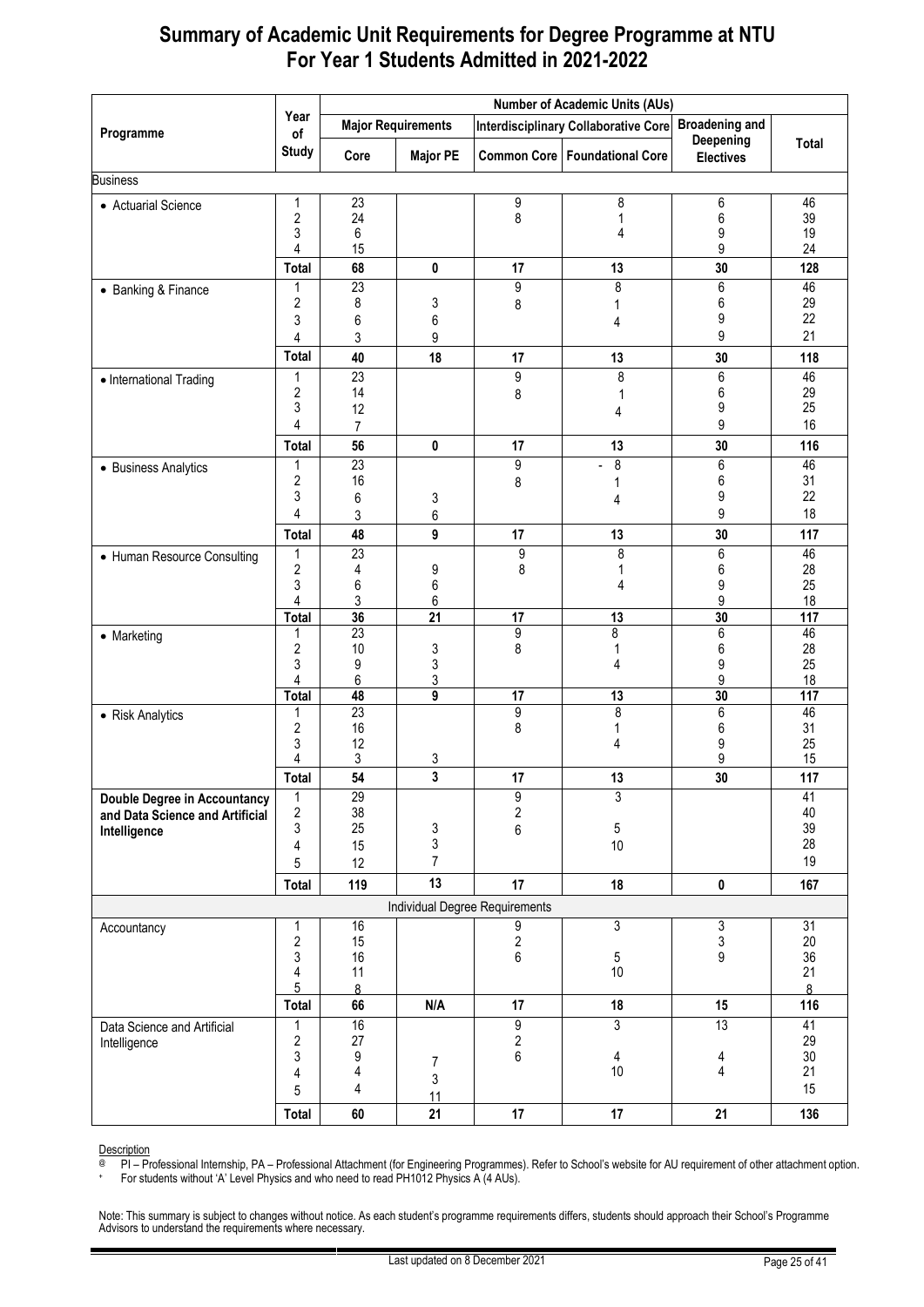|                                                                         |                                                                                   |                                      |                                |                                       | <b>Number of Academic Units (AUs)</b>       |                                    |                                |  |
|-------------------------------------------------------------------------|-----------------------------------------------------------------------------------|--------------------------------------|--------------------------------|---------------------------------------|---------------------------------------------|------------------------------------|--------------------------------|--|
| Programme                                                               | Year<br>of                                                                        |                                      | <b>Major Requirements</b>      |                                       | <b>Interdisciplinary Collaborative Core</b> | <b>Broadening and</b><br>Deepening | <b>Total</b>                   |  |
|                                                                         | <b>Study</b><br><b>Common Core   Foundational Core</b><br><b>Major PE</b><br>Core |                                      |                                | <b>Electives</b>                      |                                             |                                    |                                |  |
| Double Degree in Aerospace<br><b>Engineering and Economics</b><br>(PI@) | 1<br>2<br>3<br>4<br>5                                                             | $36/37+$<br>35<br>21<br>20           | 3<br>10<br>17                  | 9<br>8<br>3<br>10<br>$\overline{2}$   |                                             |                                    | 45/46+<br>46<br>34<br>32<br>17 |  |
|                                                                         | <b>Total</b>                                                                      | $112/113$ <sup>+</sup>               | 30                             | 17                                    | 15                                          | 0                                  | 174/175+                       |  |
|                                                                         |                                                                                   |                                      |                                | <b>Individual Degree Requirements</b> |                                             |                                    |                                |  |
| Aerospace Engineering<br>(PI@)                                          | 1<br>$\overline{\mathbf{c}}$<br>3<br>4<br>5<br>Total                              | $24/25+$<br>29<br>12<br>20<br>85/86+ | $\pmb{0}$                      | 9<br>8<br>17                          | 3<br>10<br>$\overline{2}$<br>15             | 18                                 | 135/136+                       |  |
| Economics                                                               | 1<br>2<br>3<br>4<br>5                                                             | 12<br>3<br>3<br>14                   | 3<br>3<br>$\overline{7}$<br>20 | 9<br>8                                | 3<br>10<br>$\overline{2}$                   |                                    |                                |  |
|                                                                         | Total                                                                             | 32                                   | 33                             | 17                                    | 15                                          | 30                                 | 127                            |  |
| Double Degree in Biomedical<br><b>Sciences &amp; Chinese Medicine</b>   | 1<br>$\overline{\mathbf{c}}$<br>3<br>Inter-<br>sem<br>4<br>5                      | 37<br>35<br>33                       | 15                             | 9<br>8                                | 6<br>6                                      | 3                                  | 46<br>49<br>57                 |  |
|                                                                         | Total                                                                             | 105                                  | 15                             | 17                                    | 12                                          | 3                                  | 152                            |  |

Description

@ PI – Professional Internship, PA – Professional Attachment (for Engineering Programmes). Refer to School's website for AU requirement of other attachment option.

+ For students without 'A' Level Physics and who need to read PH1012 Physics A (4 AUs).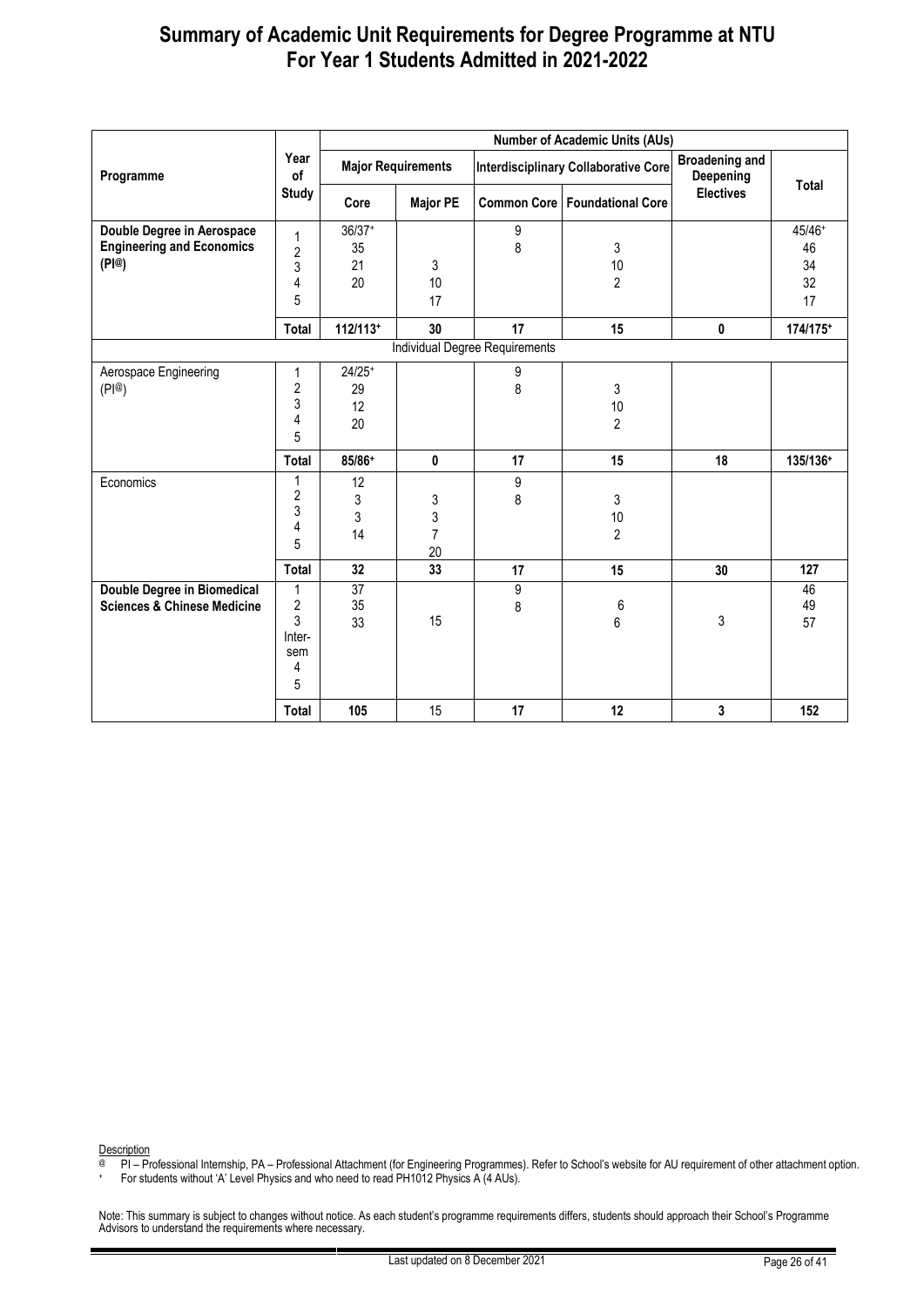|                               |                |                 |                           |                                | <b>Number of Academic Units (AUs)</b>       |                                    |                 |
|-------------------------------|----------------|-----------------|---------------------------|--------------------------------|---------------------------------------------|------------------------------------|-----------------|
| Programme                     | Year<br>of     |                 | <b>Major Requirements</b> |                                | <b>Interdisciplinary Collaborative Core</b> | <b>Broadening and</b><br>Deepening | Total           |
|                               | <b>Study</b>   | Core            | <b>Major PE</b>           |                                | <b>Common Core   Foundational Core</b>      | <b>Electives</b>                   |                 |
| Double Degree in Business and | $\mathbf{1}$   | 28              |                           | 11                             | 8                                           |                                    | 47              |
| <b>Computer Engineering</b>   | $\overline{c}$ | 30              |                           | 6                              | 5                                           |                                    | 41              |
| (with NBS Professional        | 3              | 34              | 3                         |                                |                                             |                                    | 37              |
| Attachment)                   | 4              | 17              | 15                        |                                |                                             |                                    | 32              |
| <b>BCE</b>                    | Total          | 109             | 18                        | 17                             | 13                                          | 0                                  | 157             |
|                               |                |                 |                           | Individual Degree Requirements |                                             |                                    |                 |
| Business (BA)                 | 1              | 12              |                           | 31                             |                                             |                                    |                 |
|                               | 2              | 15              |                           | 11<br>6                        | 8<br>5                                      |                                    | 26              |
|                               | 3              | 6               | 3                         |                                |                                             | 6                                  | 15              |
|                               | 4              | 14              | 6                         |                                |                                             | 12                                 | 32              |
|                               | Total          | 47              | 9                         | 17                             | 13                                          | 18                                 | 104             |
|                               | $\mathbf{1}$   | 16              |                           | 11                             | 8                                           |                                    | 35              |
|                               | 2              | 15              |                           | 6                              | 5                                           | 11                                 | 37              |
| <b>Computer Engineering</b>   | 3              | 28              | 3                         |                                |                                             | 3                                  | 34              |
|                               | 4              | 11              | 9                         |                                | 4                                           | 9                                  | 33              |
|                               | <b>Total</b>   | 70              | 12                        | 17                             | 17                                          | 23                                 | 139             |
| Double Degree in Business and | $\mathbf{1}$   | $\overline{28}$ |                           | 11                             | 8                                           |                                    | $\overline{47}$ |
| <b>Computer Science</b>       | $\overline{2}$ | 33              |                           | 6                              | 5                                           |                                    | 44              |
| (with NBS Professional        | 3              | 19              | 15                        |                                |                                             |                                    | 34              |
| Attachment)                   | 4              | 14              | 18                        |                                |                                             |                                    | 32              |
| <b>BCG</b>                    | Total          | 94              | 33                        | 17                             | 13                                          | 0                                  | 157             |
|                               |                |                 |                           | Individual Degree Requirements |                                             |                                    |                 |
|                               | 1              | $\overline{12}$ |                           | 11                             | 8                                           |                                    | $\overline{31}$ |
| Business (BA)                 | $\overline{2}$ | 15<br>6         |                           | 6                              | 5                                           | 6                                  | 26<br>15        |
|                               | 3              | 14              | 3<br>6                    |                                |                                             | 12                                 | 32              |
|                               | 4              | 47              |                           |                                |                                             |                                    |                 |
|                               | <b>Total</b>   |                 | $\overline{9}$<br>12      | $\overline{17}$<br>11          | 13                                          | 18                                 | 104<br>35       |
| Computer Science              | $\mathbf{1}$   | 16<br>22        | 12                        | 6                              | 8<br>5                                      | 8                                  | 41              |
|                               | $\overline{2}$ | 13              |                           |                                | 4                                           | 6                                  | 31              |
|                               | 3              | 8               |                           |                                |                                             | 9                                  | 33              |
|                               | 4              |                 |                           |                                |                                             |                                    |                 |
|                               | Total          | 59              | 24                        | 17                             | 17                                          | 23                                 | 140             |

Description

@ PI – Professional Internship, PA – Professional Attachment (for Engineering Programmes). Refer to School's website for AU requirement of other attachment option.

+ For students without 'A' Level Physics and who need to read PH1012 Physics A (4 AUs).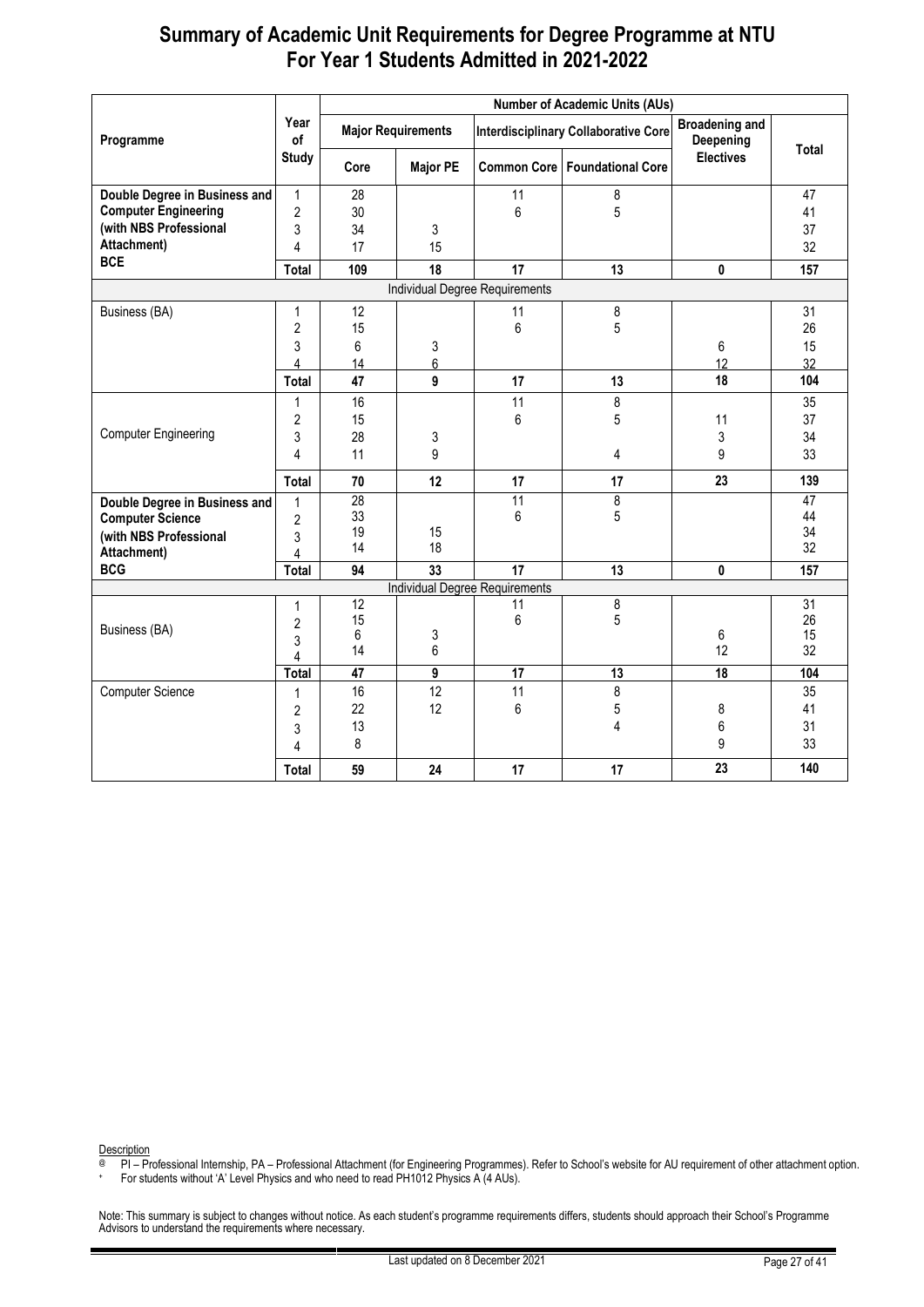|                                                                                                 |                                             |                      | <b>Number of Academic Units (AUs)</b> |                                                 |                                             |                                    |                            |  |  |  |
|-------------------------------------------------------------------------------------------------|---------------------------------------------|----------------------|---------------------------------------|-------------------------------------------------|---------------------------------------------|------------------------------------|----------------------------|--|--|--|
| Programme                                                                                       | Year<br>of                                  |                      | <b>Major Requirements</b>             |                                                 | <b>Interdisciplinary Collaborative Core</b> | <b>Broadening and</b><br>Deepening |                            |  |  |  |
|                                                                                                 | <b>Study</b>                                | Core                 | <b>Major PE</b>                       |                                                 | <b>Common Core   Foundational Core</b>      | <b>Electives</b>                   | <b>Total</b>               |  |  |  |
| Double Degree in<br><b>Bioengineering and Economics</b><br>(PI@)                                | 1<br>2<br>3<br>4<br>5                       | 33<br>32<br>16<br>23 | 3<br>16<br>17                         | 9<br>8                                          | 3<br>12                                     | $\mathsf 3$                        | 42<br>43<br>31<br>39<br>40 |  |  |  |
|                                                                                                 | Total                                       | 104                  | 36                                    | 17                                              | 15                                          | 3                                  | 175                        |  |  |  |
|                                                                                                 |                                             |                      |                                       | Individual Degree Requirements                  |                                             |                                    |                            |  |  |  |
| Bioengineering                                                                                  | 1<br>$\overline{\mathbf{c}}$<br>3<br>4<br>5 | 21<br>26<br>13<br>17 | 3<br>3                                | 9<br>8                                          | 3<br>12                                     |                                    |                            |  |  |  |
|                                                                                                 | Total                                       | 77                   | 6                                     | 17                                              | 15                                          | 21                                 | 136                        |  |  |  |
| Economics                                                                                       | 1<br>$\overline{\mathbf{c}}$<br>3<br>4<br>5 | 12<br>6<br>3<br>14   | 3<br>13<br>14                         | 9<br>8                                          | 3<br>12                                     |                                    |                            |  |  |  |
|                                                                                                 | Total                                       | 35                   | 30                                    | 17                                              | 15                                          | 30                                 | 127                        |  |  |  |
| Double Degree in Chemical &<br><b>Biomolecular Engineering and</b><br><b>Economics</b><br>(PI@) | 1<br>2<br>3<br>4<br>5                       | 36<br>34<br>20<br>14 | 22<br>14                              | $\overline{9}$<br>8                             | 3<br>12                                     | 3                                  | 45<br>45<br>32<br>36<br>17 |  |  |  |
|                                                                                                 | Total                                       | 104                  | 36                                    | $\overline{17}$                                 | 15                                          | 3                                  | 175                        |  |  |  |
| Chemical & Biomolecular<br>Engineering<br>(PI@)                                                 | 1<br>$\overline{2}$<br>3<br>4<br>5          | 24<br>28<br>17<br>8  | 6                                     | <b>Individual Degree Requirements</b><br>9<br>8 | 3<br>12                                     |                                    |                            |  |  |  |
|                                                                                                 | <b>Total</b>                                | 77                   | 6                                     | 17                                              | 15                                          | 21                                 | 136                        |  |  |  |
| Economics                                                                                       | 1<br>$\overline{2}$<br>3<br>4<br>5          | 12<br>6<br>3<br>14   | 16<br>14                              | 9<br>8                                          | 3<br>12                                     |                                    |                            |  |  |  |
|                                                                                                 | Total                                       | 35                   | 30                                    | 17                                              | 15                                          | 30                                 | 127                        |  |  |  |

Description

@ PI – Professional Internship, PA – Professional Attachment (for Engineering Programmes). Refer to School's website for AU requirement of other attachment option.

+ For students without 'A' Level Physics and who need to read PH1012 Physics A (4 AUs).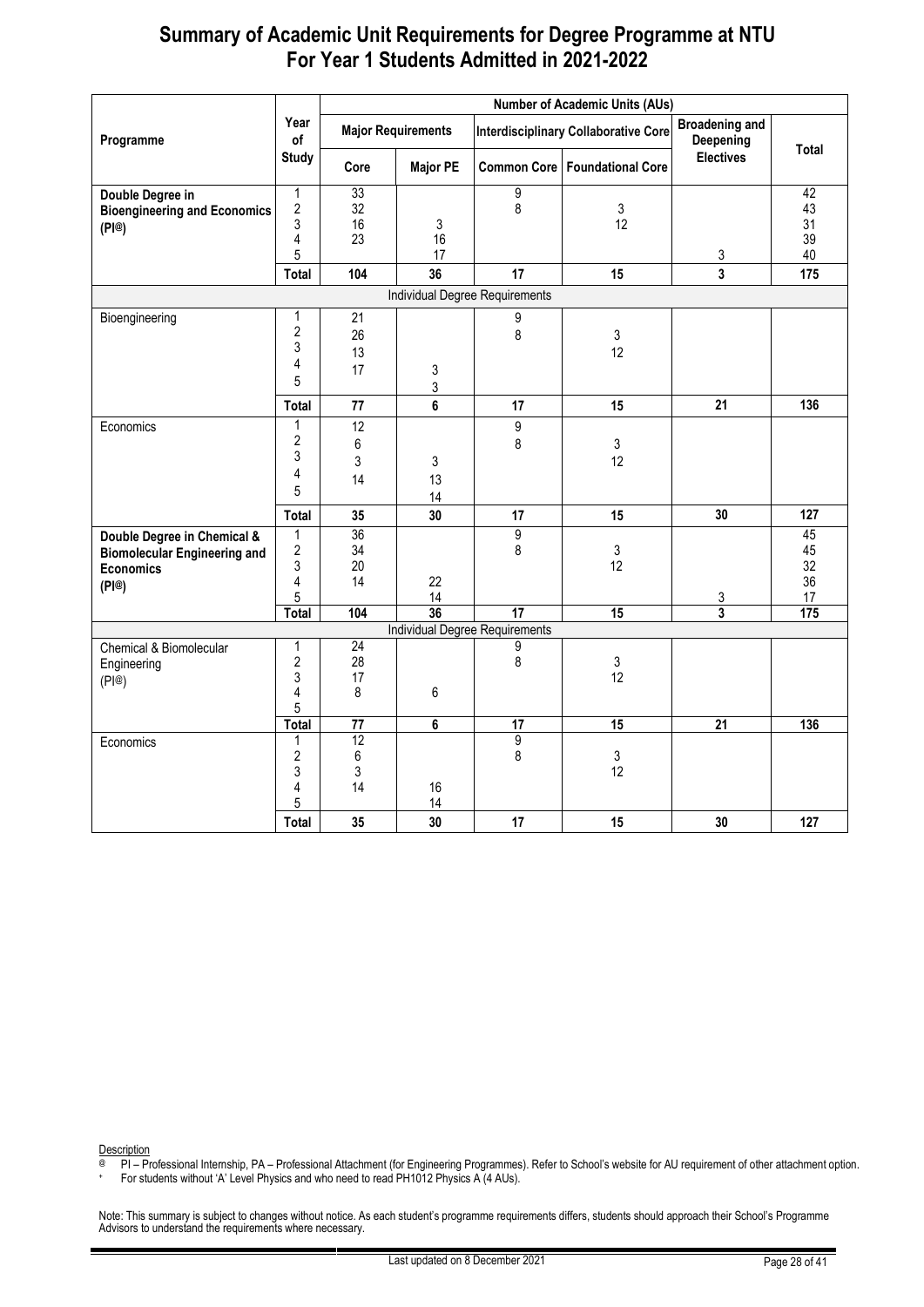|                                  |                         |                      |                           | <b>Number of Academic Units (AUs)</b> |                                             |                                    |                       |
|----------------------------------|-------------------------|----------------------|---------------------------|---------------------------------------|---------------------------------------------|------------------------------------|-----------------------|
| Programme                        | Year<br>of              |                      | <b>Major Requirements</b> |                                       | <b>Interdisciplinary Collaborative Core</b> | <b>Broadening and</b><br>Deepening | Total                 |
|                                  | <b>Study</b>            | Core                 | <b>Major PE</b>           |                                       | Common Core   Foundational Core             | <b>Electives</b>                   |                       |
| Double Degree in Civil           | $\mathbf{1}$            | $\overline{34}$      |                           | 9                                     |                                             |                                    | 43                    |
| <b>Engineering and Economics</b> | $\overline{2}$<br>3     | 24<br>17             | $\mathfrak{Z}$            | 8                                     | $\mathfrak{Z}$<br>12                        |                                    | 38<br>29              |
| (PI@)                            | 4                       | 18                   | 15                        |                                       |                                             |                                    | 33                    |
|                                  | 5                       | 8                    | 18                        |                                       |                                             | 3                                  | 29                    |
|                                  | Total                   | 101                  | 36                        | 17                                    | 15                                          | $\mathbf{3}$                       | 172                   |
|                                  |                         |                      |                           | <b>Individual Degree Requirements</b> |                                             |                                    |                       |
| Civil Engineering                | 1                       | 28                   |                           | 9                                     |                                             | 6                                  | 43                    |
| (PI@)                            | $\sqrt{2}$              | 21                   |                           | 8                                     | 3                                           | 6                                  | 38                    |
|                                  | 3                       | 11                   |                           |                                       | 12                                          | 3                                  | 26                    |
|                                  | 4                       | 12                   | 3                         |                                       |                                             | 3                                  | 18                    |
|                                  | 5                       | 8                    |                           |                                       |                                             | $\mathsf 3$                        | 11                    |
|                                  | Total                   | 80                   | $\mathbf{3}$              | 17                                    | 15                                          | 21                                 | 136                   |
| Economics                        | 1                       | 6                    |                           | 9                                     |                                             | 12                                 | $\overline{27}$<br>38 |
|                                  | $\overline{2}$<br>3     | 6<br>6               | 3                         | 8                                     | 3<br>12                                     | 18                                 | 18                    |
|                                  | 4                       | 6                    | $12 \overline{ }$         |                                       |                                             |                                    | 18                    |
|                                  | 5                       | 8                    | 18                        |                                       |                                             |                                    | 26                    |
|                                  | Total                   | 32                   | 33                        | 17                                    | 15                                          | 30                                 | 127                   |
| <b>Double Degree in Computer</b> | $\mathbf{1}$            | 28                   |                           | $\overline{9}$                        | 3                                           |                                    | 40                    |
| <b>Engineering and Economics</b> | $\overline{\mathbf{c}}$ | 33                   |                           | 8                                     |                                             |                                    | 41                    |
| (PI@)                            | 3                       | 22                   | 9                         |                                       | $\sqrt{2}$                                  |                                    | 33                    |
|                                  | 4                       | 3                    | 12                        |                                       | 10                                          |                                    | 25                    |
|                                  | 5                       | 8                    | 24                        |                                       |                                             | 3                                  | 35                    |
|                                  | Total                   | 94                   | 45                        | 17                                    | 15                                          | $\mathbf{3}$                       | 174                   |
|                                  |                         |                      |                           | Individual Degree Requirements        |                                             |                                    |                       |
| <b>Computer Engineering</b>      | 1                       | 19                   |                           | 9                                     | $\overline{3}$                              | 6                                  | 37                    |
| (PI@)                            | $\overline{2}$          | 21                   |                           | 8                                     |                                             | 9                                  | 38                    |
|                                  | 3<br>4                  | 19<br>3              | 3                         |                                       | $\overline{2}$                              |                                    | 24                    |
|                                  | 5                       | 8                    | 6                         |                                       | 10                                          | 3                                  | 22                    |
|                                  |                         |                      | 3                         |                                       |                                             | 3                                  | 14                    |
|                                  | Total                   | 70                   | 12                        | 17                                    | 15                                          | 21                                 | 135                   |
| Economics                        | $\mathbf{1}$            | $\overline{9}$<br>12 |                           | $\overline{9}$                        |                                             | $\boldsymbol{9}$                   | 27                    |
|                                  | $\overline{2}$<br>3     | 3                    |                           | 8                                     | 3<br>12                                     | 9                                  | 32                    |
|                                  | 4                       |                      | 6                         |                                       |                                             | 12                                 | 33                    |
|                                  | 5                       | 8                    | 6                         |                                       |                                             |                                    | 6                     |
|                                  |                         |                      | 21                        |                                       |                                             |                                    | 29                    |
|                                  | Total                   | 32                   | 33                        | 17                                    | 15                                          | 30                                 | 127                   |

Description

@ PI – Professional Internship, PA – Professional Attachment (for Engineering Programmes). Refer to School's website for AU requirement of other attachment option.

+ For students without 'A' Level Physics and who need to read PH1012 Physics A (4 AUs).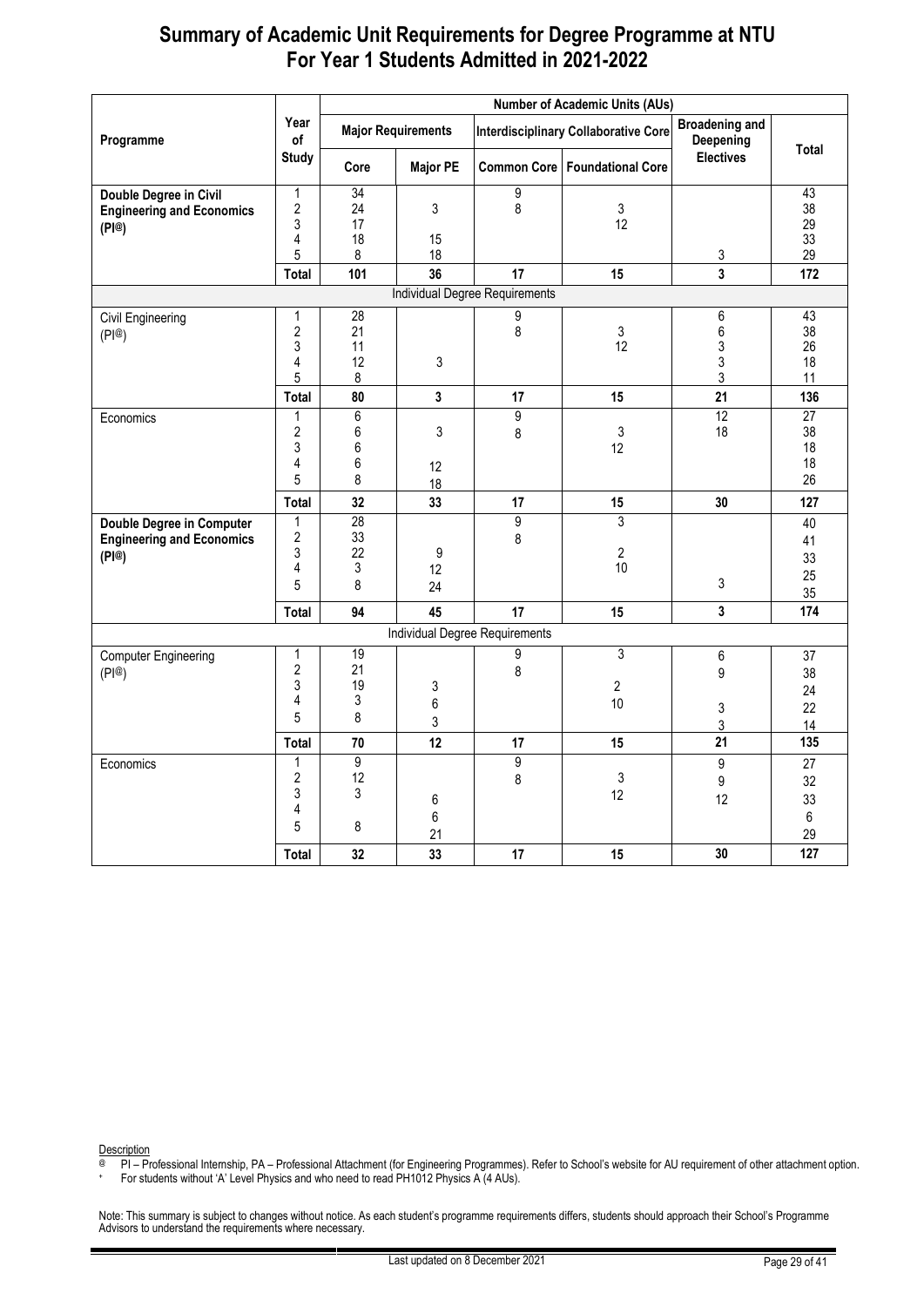|                                                                                                 |                                             |                                 | <b>Number of Academic Units (AUs)</b> |                                       |                                             |                                    |                                         |  |  |  |
|-------------------------------------------------------------------------------------------------|---------------------------------------------|---------------------------------|---------------------------------------|---------------------------------------|---------------------------------------------|------------------------------------|-----------------------------------------|--|--|--|
| Programme                                                                                       | Year<br>of                                  |                                 | <b>Major Requirements</b>             |                                       | <b>Interdisciplinary Collaborative Core</b> | <b>Broadening and</b><br>Deepening |                                         |  |  |  |
|                                                                                                 | <b>Study</b>                                | Core                            | <b>Major PE</b>                       |                                       | Common Core   Foundational Core             | <b>Electives</b>                   | <b>Total</b>                            |  |  |  |
| <b>Double Degree in Computer</b><br><b>Science and Economics</b><br>(PI@)                       | 1<br>2<br>3<br>4<br>5                       | 28<br>33<br>13<br>8             | 18<br>12<br>27                        | 9<br>8                                | 3<br>$\overline{2}$<br>10                   | 3                                  | 40<br>41<br>33<br>22<br>38              |  |  |  |
|                                                                                                 | Total                                       | 82                              | 57                                    | 17                                    | 15                                          | 3                                  | 174                                     |  |  |  |
|                                                                                                 |                                             |                                 |                                       | <b>Individual Degree Requirements</b> |                                             |                                    |                                         |  |  |  |
| <b>Computer Science</b><br>(PI@)                                                                | 1<br>2<br>3<br>4<br>5                       | 19<br>21<br>10<br>8             | 12<br>6<br>6                          | 9<br>8                                | 3<br>2<br>10                                | 6<br>$\boldsymbol{9}$<br>3<br>3    | $\overline{37}$<br>38<br>24<br>19<br>17 |  |  |  |
|                                                                                                 | <b>Total</b>                                | 58                              | $\overline{24}$                       | 17                                    | 15                                          | $\overline{21}$                    | 135                                     |  |  |  |
| Economics                                                                                       | 1<br>2<br>3<br>4<br>5                       | 9<br>12<br>3<br>8               | 6<br>6<br>21                          | 9<br>8                                | 3<br>12                                     | 9<br>9<br>12                       | 27<br>32<br>33<br>6<br>29               |  |  |  |
|                                                                                                 | <b>Total</b>                                | $\overline{32}$                 | 33                                    | 17                                    | 15                                          | 30                                 | 127                                     |  |  |  |
| Double Degree in<br><b>Environmental Engineering and</b><br><b>Economics</b><br>(PI@)           | 1<br>2<br>3<br>4<br>5                       | $32/33+$<br>26<br>18<br>17<br>8 | 3<br>15<br>18                         | 9<br>8                                | 3<br>12                                     | $\overline{3}$                     | $41/42+$<br>40<br>30<br>32<br>29        |  |  |  |
|                                                                                                 | Total                                       | 101/102+                        | 36                                    | 17                                    | 15                                          | 3                                  | 172/173+                                |  |  |  |
|                                                                                                 |                                             |                                 |                                       | Individual Degree Requirements        |                                             |                                    |                                         |  |  |  |
| <b>Environmental Engineering</b><br>(PI@)                                                       | 1<br>2<br>3<br>4<br>5                       | $26/27+$<br>23<br>12<br>11<br>8 | 3                                     | 9<br>8                                | 3<br>12                                     | 6<br>6<br>3<br>3<br>3              | $41/42+$<br>40<br>27<br>17<br>11        |  |  |  |
|                                                                                                 | Total                                       | $80/81+$                        | 3                                     | 17                                    | 15                                          | 21                                 | 136/137+                                |  |  |  |
| Economics                                                                                       | 1<br>2<br>3<br>4<br>5                       | 6<br>6<br>6<br>6<br>8           | 3<br>12<br>18                         | 9<br>8                                | 3<br>12                                     | 12<br>18                           | 27<br>38<br>18<br>18<br>26              |  |  |  |
|                                                                                                 | Total                                       | 32                              | 33                                    | 17                                    | 15                                          | 30                                 | 127                                     |  |  |  |
| Double Degree in Electrical &<br><b>Electronic Engineering and</b><br><b>Economics</b><br>(PI@) | 1<br>2<br>3<br>4<br>5                       | 28<br>30<br>17<br>3<br>8        | 3<br>16<br>13<br>22                   | 9<br>8                                | 3<br>12                                     | $\overline{3}$                     | 40<br>38<br>36<br>28<br>33              |  |  |  |
|                                                                                                 | Total                                       | 86                              | 54                                    | 17                                    | 15                                          | 3                                  | 175                                     |  |  |  |
|                                                                                                 |                                             |                                 |                                       | Individual Degree Requirements        |                                             |                                    |                                         |  |  |  |
| <b>Electrical &amp; Electronic Engineering</b><br>(PI@)                                         | 1<br>$\overline{\mathbf{c}}$<br>3<br>4<br>5 | 16<br>18<br>17<br>3<br>8        | 6<br>3<br>12                          | 9<br>8                                | 3<br>12                                     |                                    |                                         |  |  |  |
|                                                                                                 | Total                                       | 62                              | 21                                    | 17                                    | 15                                          | 21                                 | 136                                     |  |  |  |

Description

@ PI – Professional Internship, PA – Professional Attachment (for Engineering Programmes). Refer to School's website for AU requirement of other attachment option.

+ For students without 'A' Level Physics and who need to read PH1012 Physics A (4 AUs).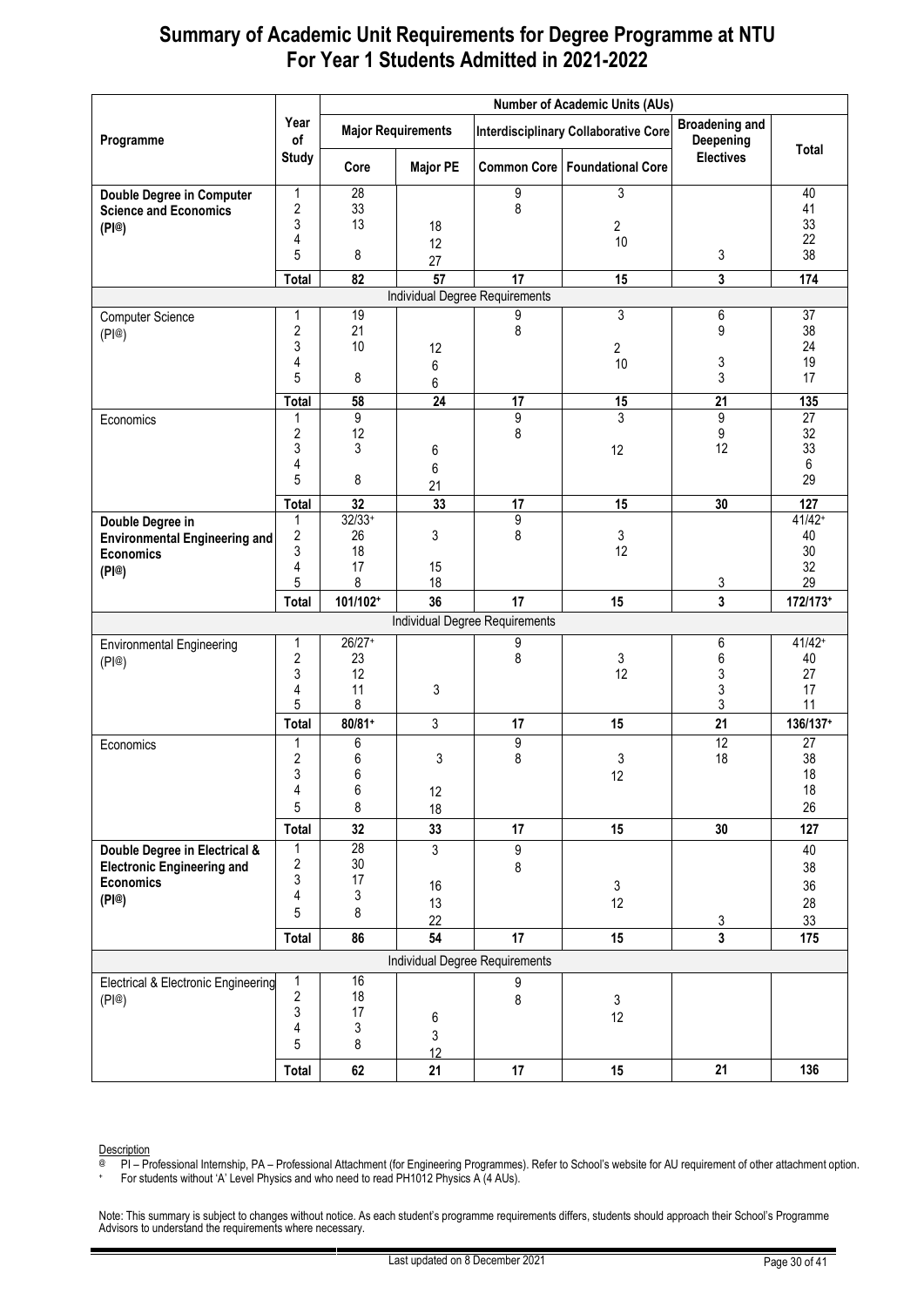|                                    |                                |                  |                           |                                       | <b>Number of Academic Units (AUs)</b>       |                                    |          |
|------------------------------------|--------------------------------|------------------|---------------------------|---------------------------------------|---------------------------------------------|------------------------------------|----------|
| Programme                          | Year<br>of                     |                  | <b>Major Requirements</b> |                                       | <b>Interdisciplinary Collaborative Core</b> | <b>Broadening and</b><br>Deepening |          |
|                                    | <b>Study</b>                   | Core             | <b>Major PE</b>           | <b>Common Core</b>                    | <b>Foundational Core</b>                    | <b>Electives</b>                   | Total    |
| Economics                          | 1                              | $\overline{12}$  | 3                         | 9                                     |                                             |                                    |          |
|                                    | $\boldsymbol{2}$               | 12               |                           | 8                                     | 3                                           |                                    |          |
|                                    | 3                              |                  | 10                        |                                       | 12                                          |                                    |          |
|                                    | 4                              |                  | 10                        |                                       |                                             |                                    |          |
|                                    | 5                              | 8                | 10                        |                                       |                                             |                                    |          |
|                                    | <b>Total</b>                   | 32               | 33                        | $\overline{17}$                       | 15                                          | 30                                 | 127      |
| Double Degree in Information       | 1                              | 29               | 3                         | 9                                     |                                             |                                    | 41       |
| <b>Engineering &amp; Media and</b> | $\boldsymbol{2}$               | 29               |                           | 8                                     | 3                                           |                                    | 40       |
| <b>Economics</b>                   | 3                              | 18               | 19                        |                                       |                                             |                                    | 37       |
| (PI@)                              | 4<br>5                         | 3<br>8           | 13<br>22                  |                                       | 12                                          |                                    | 28<br>30 |
|                                    | Total                          | 87               | 57                        | 17                                    | 15                                          | 0                                  | 176      |
|                                    |                                |                  |                           | <b>Individual Degree Requirements</b> |                                             |                                    |          |
|                                    |                                | 17               |                           |                                       |                                             |                                    |          |
| Information Engineering & Media    | $\mathbf{1}$<br>$\overline{2}$ | 17               |                           | 9<br>8                                | 3                                           |                                    |          |
| (PI@)                              | 3                              | 18               | 9                         |                                       |                                             |                                    |          |
|                                    | 4                              | 3                | 3                         |                                       | 12                                          |                                    |          |
|                                    | 5                              | 8                | 12                        |                                       |                                             |                                    |          |
|                                    | Total                          | 63               | 24                        | 17                                    | 15                                          | 18                                 | 137      |
| Economics                          | 1                              | 15               |                           | 9                                     |                                             |                                    |          |
|                                    | $\sqrt{2}$                     | 12               |                           | 8                                     | 3                                           |                                    |          |
|                                    | 3                              |                  | 10                        |                                       |                                             |                                    |          |
|                                    | 4                              |                  | 10                        |                                       | 12                                          |                                    |          |
|                                    | 5                              | 8                | 10                        |                                       |                                             |                                    |          |
|                                    | Total                          | 35               | 30                        | 17                                    | 15                                          | 30                                 | 127      |
| <b>Double Degree in Materials</b>  | 1                              | 28/29+           | 3                         | 9                                     |                                             |                                    | $40/41+$ |
| <b>Engineering and Economics</b>   | $\sqrt{2}$                     | 25               |                           | 8                                     | 3                                           |                                    | 36       |
| (PI@)                              | 3                              | 34               | 3                         |                                       | $\overline{c}$                              |                                    | 39       |
|                                    | 4                              | 4                | 15                        |                                       | 10                                          |                                    | 29       |
|                                    | 5                              | 8                | 23                        |                                       |                                             |                                    | 31       |
|                                    | Total                          | 99/100+          | 44                        | 17                                    | 15                                          | 0                                  | 175/176+ |
|                                    |                                |                  |                           | Individual Degree Requirements        |                                             |                                    |          |
| Materials Engineering              | 1                              | $16/17+$         |                           | 9                                     |                                             | 6                                  | $31/32+$ |
| (P @)                              | $\sqrt{2}$                     | 16               |                           | 8                                     | 3                                           | 3                                  | 30       |
|                                    | 3                              | 31               |                           |                                       | $\overline{2}$                              | 3                                  | 36       |
|                                    | 4                              | 4                | 3                         |                                       | $10$                                        | 3                                  | $20\,$   |
|                                    | 5                              | 8                | 8                         |                                       |                                             | 3                                  | 19       |
|                                    | Total                          | 75/76+           | 11                        | 17                                    | 15                                          | 18                                 | 136/137+ |
| Economics                          | $\mathbf{1}$                   | 12               | $\mathbf{3}$              | 9                                     |                                             | 9                                  | 33       |
|                                    | $\boldsymbol{2}$               | $\boldsymbol{9}$ |                           | 8                                     | $\mathfrak{S}$                              | $10$                               | $30\,$   |
|                                    | 3                              | 3                | 3                         |                                       | $\overline{2}$                              | 11                                 | 19       |
|                                    | 4                              |                  | 12                        |                                       | $10$                                        |                                    | 22       |
|                                    | 5                              | 8                | 15                        |                                       |                                             |                                    | 23       |
|                                    | Total                          | $32\,$           | 33                        | $17\,$                                | 15                                          | 30                                 | 127      |

Description

@ PI – Professional Internship, PA – Professional Attachment (for Engineering Programmes). Refer to School's website for AU requirement of other attachment option.

+ For students without 'A' Level Physics and who need to read PH1012 Physics A (4 AUs).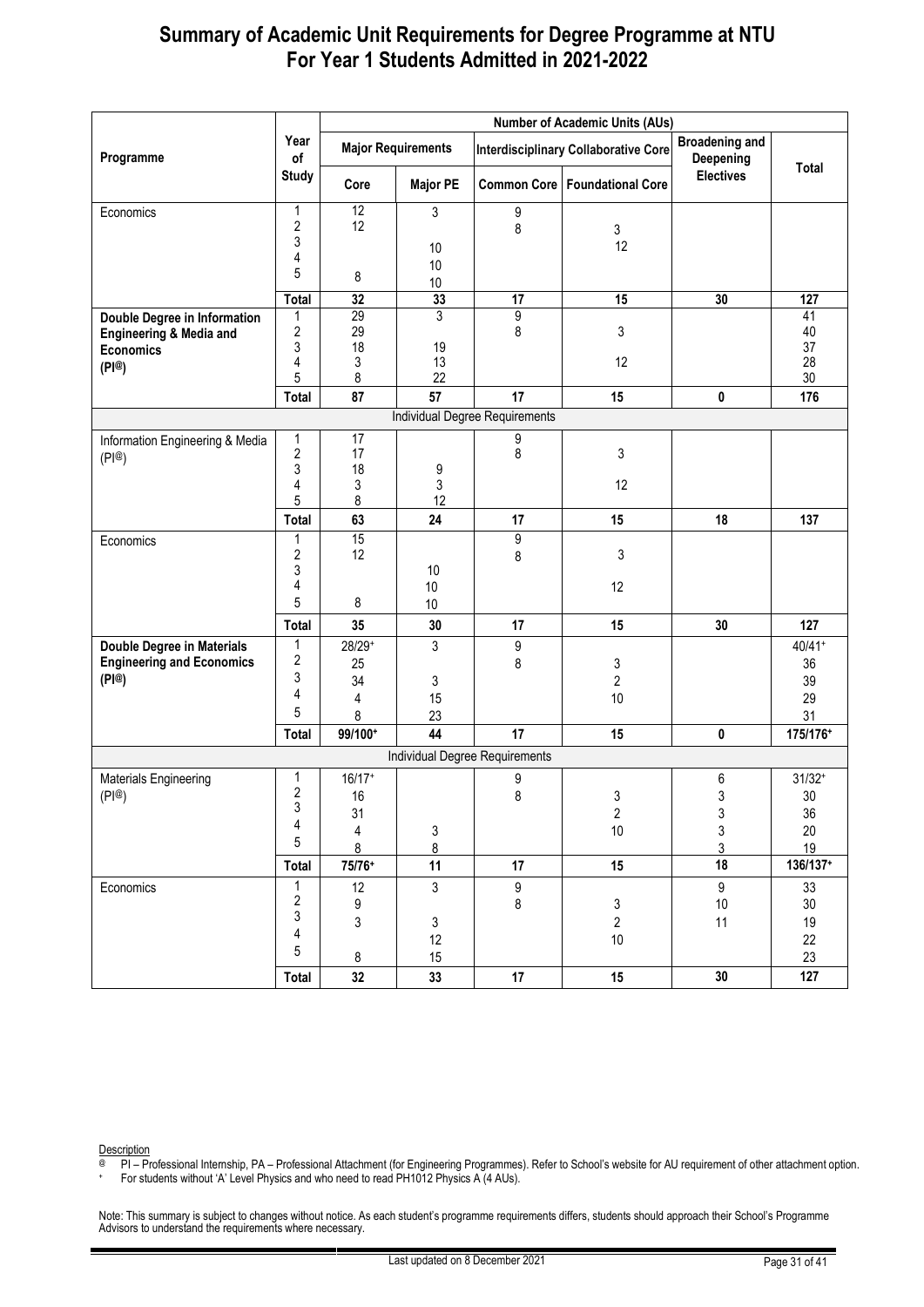|                                                                          |                                             |                            |                                |        | <b>Number of Academic Units (AUs)</b>       |                                    |                    |
|--------------------------------------------------------------------------|---------------------------------------------|----------------------------|--------------------------------|--------|---------------------------------------------|------------------------------------|--------------------|
| Programme                                                                | Year<br>of                                  |                            | <b>Major Requirements</b>      |        | <b>Interdisciplinary Collaborative Core</b> | <b>Broadening and</b><br>Deepening | Total              |
|                                                                          | <b>Study</b>                                | Core                       | <b>Major PE</b>                |        | <b>Common Core   Foundational Core</b>      | <b>Electives</b>                   |                    |
| Double Degree in Mechanical<br><b>Engineering and Economics</b><br>(PI@) | 1<br>$\overline{\mathbf{c}}$<br>3           | $36/37+$<br>33<br>19       | 3                              | 9<br>8 | 3<br>10                                     |                                    | 45/46+<br>44<br>32 |
|                                                                          | 4<br>5                                      | 18                         | 13<br>20                       |        | $\overline{c}$                              |                                    | 33<br>20           |
|                                                                          | Total                                       | 106/107+                   | 36                             | 17     | 15                                          | 0                                  | 174/175+           |
|                                                                          |                                             |                            | Individual Degree Requirements |        |                                             |                                    |                    |
| Mechanical Engineering<br>(Mainstream)<br>(PI@)                          | 1<br>$\overline{\mathbf{c}}$<br>3<br>4<br>5 | $24/25+$<br>27<br>16<br>12 | 6                              | 9<br>8 | 3<br>10<br>$\overline{2}$                   |                                    |                    |
|                                                                          | Total                                       | 79/80+                     | 6                              | 17     | 15                                          | 18                                 | 135/136+           |
| Economics                                                                | 2<br>3<br>4<br>5                            | 12<br>3<br>3<br>14         | 3<br>3<br>7<br>20              | 9<br>8 | 3<br>10<br>$\overline{2}$                   |                                    |                    |
|                                                                          | Total                                       | 32                         | 33                             | 17     | 15                                          | 30                                 | 127                |

Description

@ PI – Professional Internship, PA – Professional Attachment (for Engineering Programmes). Refer to School's website for AU requirement of other attachment option.

+ For students without 'A' Level Physics and who need to read PH1012 Physics A (4 AUs).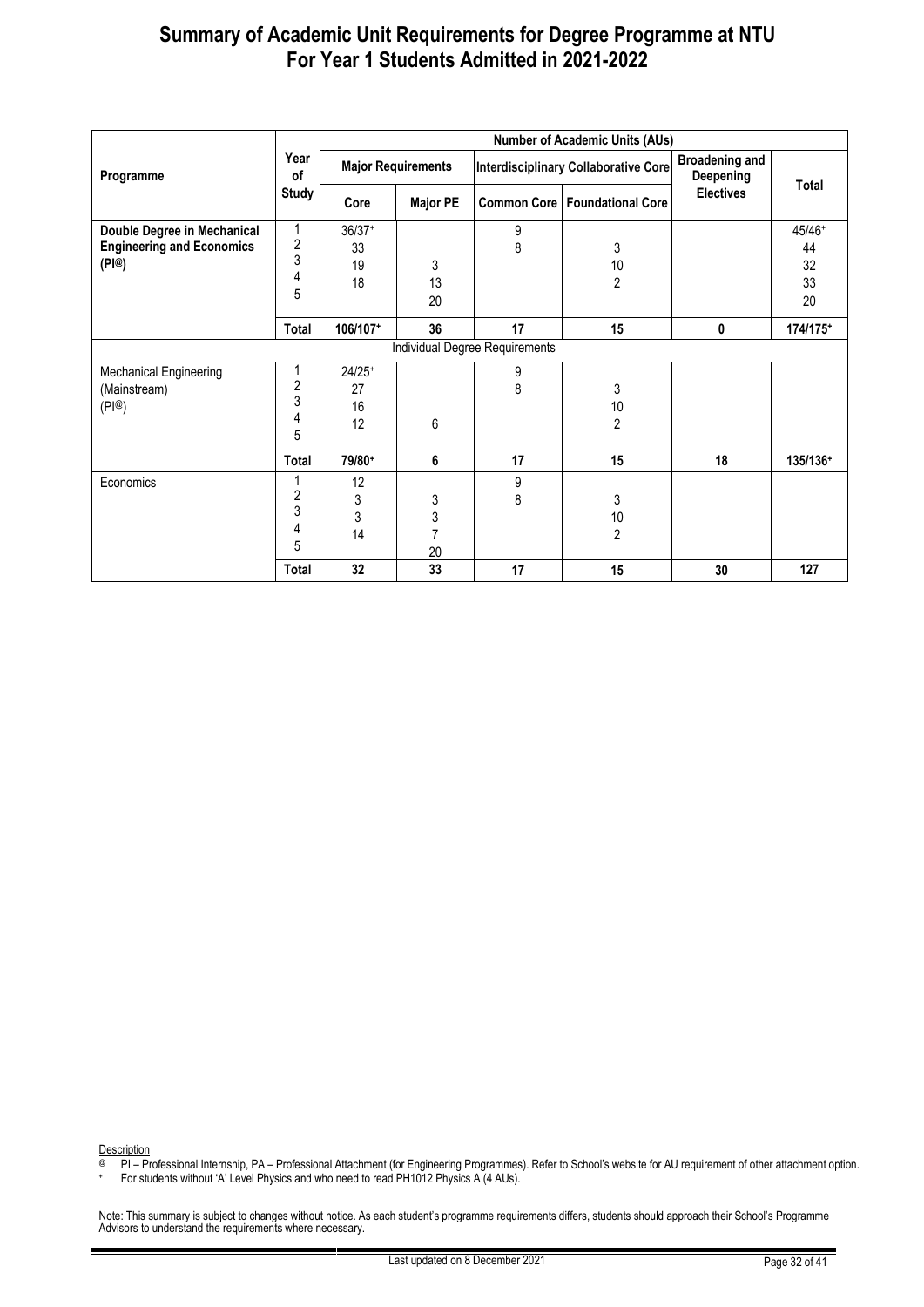#### <span id="page-32-0"></span>**Integrated Programme**

|                                           |            | <b>Number of Academic Units (AUs)</b> |                           |    |                                        |                                    |          |  |  |
|-------------------------------------------|------------|---------------------------------------|---------------------------|----|----------------------------------------|------------------------------------|----------|--|--|
| Programme                                 | Year<br>οf |                                       | <b>Major Requirements</b> |    | Interdisciplinary Collaborative Core   | <b>Broadening and</b><br>Deepening |          |  |  |
|                                           | Study      | Core                                  | <b>Major PE</b>           |    | <b>Common Core   Foundational Core</b> | <b>Electives</b>                   | Total    |  |  |
| Renaissance Engineering<br>Programme (UG) |            | 31<br>11                              | 18                        | 10 |                                        |                                    | 41<br>43 |  |  |
|                                           |            | 14                                    | 12                        |    |                                        | 15                                 | 32<br>20 |  |  |
|                                           | Total      | 56                                    | 33                        | 18 |                                        | 18                                 | 136      |  |  |

Note:

UG – Undergraduate Component

**Description** 

@ PI – Professional Internship, PA – Professional Attachment (for Engineering Programmes). Refer to School's website for AU requirement of other attachment option.

+ For students without 'A' Level Physics and who need to read PH1012 Physics A (4 AUs).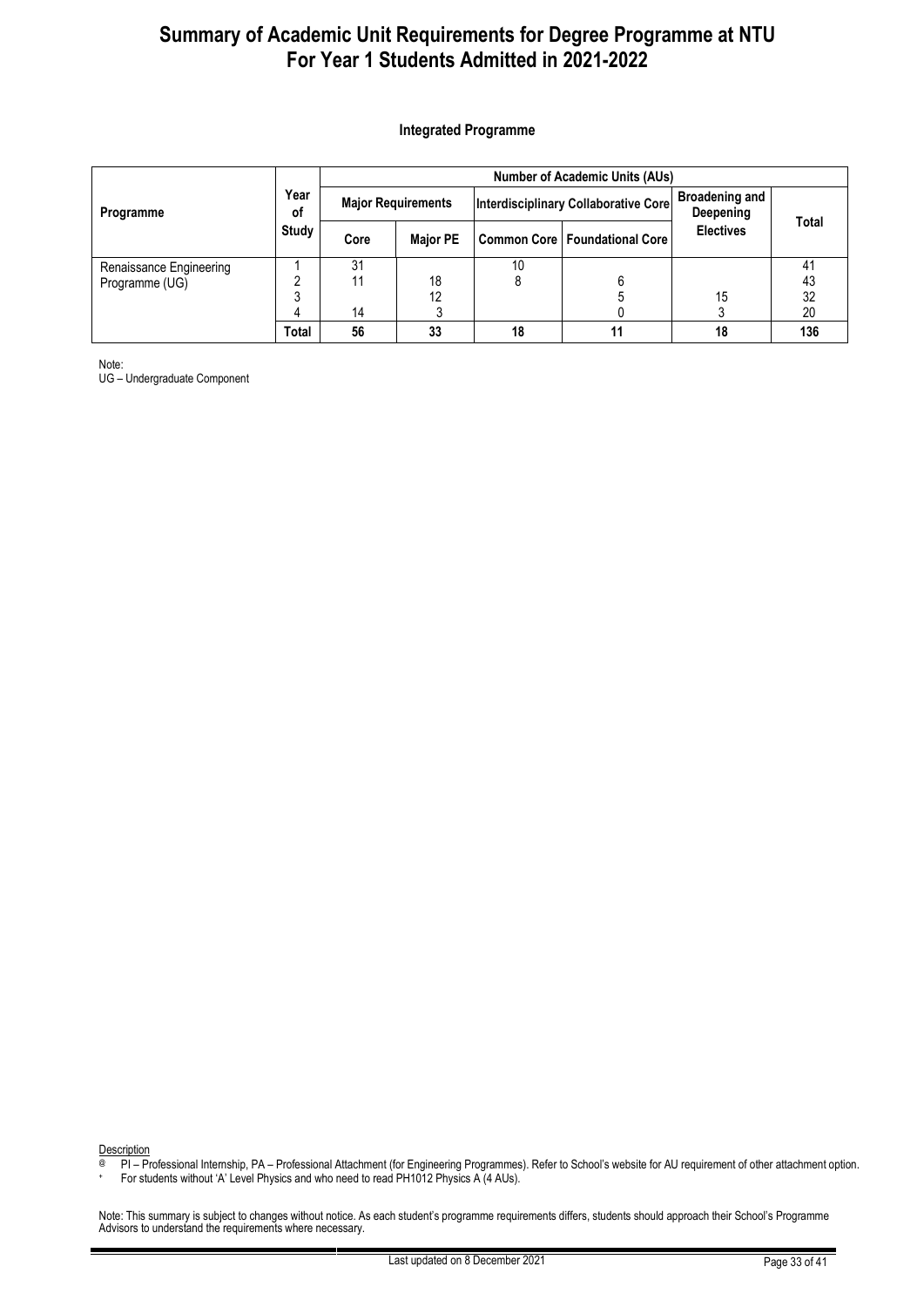|                            |                         | <b>Number of Academic Units (AUs)</b> |                           |                    |                        |                                        |                                                |                                   |              |  |
|----------------------------|-------------------------|---------------------------------------|---------------------------|--------------------|------------------------|----------------------------------------|------------------------------------------------|-----------------------------------|--------------|--|
| Programme                  | Year<br>of              |                                       | <b>Major Requirements</b> |                    | <b>USP Requirement</b> |                                        | <b>Interdisciplinary Collaborative</b><br>Core | <b>Broadening</b>                 |              |  |
|                            | <b>Study</b>            | Core                                  | <b>Major PE</b>           | <b>USP</b><br>Core | <b>USP</b><br>PE       | Common<br>Core                         | Foundational<br>Core                           | and Deepening<br><b>Electives</b> | <b>Total</b> |  |
| Accountancy                | 1                       | $\overline{24}$                       |                           | $\overline{12}$    |                        | 4                                      | 8                                              |                                   | 48           |  |
| (Group A)                  | 2<br>3                  | 23<br>19                              |                           |                    | 6                      | 3                                      | 5                                              | $\boldsymbol{7}$                  | 37<br>26     |  |
|                            | <b>Total</b>            | 66                                    | N/A                       | 12                 | 6                      | $\overline{7}$                         | 13                                             | $\overline{7}$                    | 111          |  |
| Accountancy                | 1                       | $\overline{20}$                       |                           | $\overline{12}$    |                        | $\overline{\mathbf{4}}$                | $\overline{8}$                                 |                                   | 44           |  |
| (Group B)                  | $\overline{\mathbf{c}}$ | 23                                    |                           |                    | 6                      | 3                                      | 5                                              |                                   | 37           |  |
|                            | 3                       | 23                                    |                           |                    |                        |                                        |                                                | 7                                 | 30           |  |
|                            | <b>Total</b>            | 66                                    | N/A                       | 12                 | 6                      | $\overline{7}$                         | 13                                             | $\overline{7}$                    | 111          |  |
| Aerospace Engineering      | 1<br>2                  | $24/25+$                              |                           | 12                 |                        | $\sqrt{2}$                             |                                                |                                   | 38/39+       |  |
| (PI@)                      | 3                       | 29<br>18                              |                           |                    | 12                     | 5                                      | 3<br>10                                        |                                   | 49<br>28     |  |
|                            | 4                       | 14                                    |                           |                    |                        |                                        |                                                | 6                                 | 20           |  |
|                            | <b>Total</b>            | 85/86+                                | $\mathbf 0$               | 12                 | 12                     | $\overline{7}$                         | 13                                             | 6                                 | 135/136+     |  |
| Art, Design & Media        | <b>Total</b>            | 39                                    | 36                        | 12                 | 12                     | $\overline{7}$                         | 8                                              | 16                                | 130          |  |
| Art, Design & Media        | <b>Total</b>            | 39                                    | 36                        | 12                 | 12                     | $\bf 7$                                | 8                                              | 16                                | 130          |  |
| Bioengineering (PI@)       | 1                       | 21                                    |                           | 12                 |                        | $\overline{2}$                         |                                                | 9                                 | 44           |  |
|                            | $\overline{\mathbf{c}}$ | 26                                    |                           |                    |                        | 5                                      | 3                                              |                                   | 34           |  |
|                            | 3<br>4                  | 13<br>17                              | 6                         |                    | 3<br>9                 |                                        | 10                                             |                                   | 26<br>32     |  |
|                            | <b>Total</b>            | 77                                    | 6                         | 12                 | 12                     | $\overline{7}$                         | 13                                             | 9                                 | 136          |  |
| <b>Biological Sciences</b> | <b>Total</b>            | 33                                    | 39                        | 12                 | 12                     | $\overline{7}$                         | 13                                             | 15                                | 131          |  |
| <b>Business</b>            |                         |                                       |                           |                    |                        |                                        |                                                |                                   |              |  |
| • Actuarial Science        | 1                       | $\overline{22}$                       |                           |                    |                        | 4                                      | 8                                              |                                   | 46           |  |
|                            | $\overline{2}$          | 26                                    |                           | 12                 | 6                      | 3                                      | 5                                              |                                   | 40           |  |
|                            | 3<br><b>Total</b>       | 18<br>66                              | 0                         | 12                 | 6                      | $\overline{7}$                         | 13                                             | $\overline{7}$<br>$\overline{7}$  | 25<br>111    |  |
| • Banking & Finance        | 1                       | 22                                    |                           |                    |                        |                                        |                                                |                                   | 46           |  |
|                            | $\overline{\mathbf{c}}$ | 13                                    | 9                         | 12                 |                        | 4                                      | 8                                              |                                   | 36           |  |
|                            | 3                       | 3                                     | 9                         |                    | 6                      | 3                                      | 5                                              | 10                                | 22           |  |
|                            | <b>Total</b>            | 38                                    | 18                        | 12                 | 6                      | $\overline{7}$                         | 13                                             | 10                                | 104          |  |
| • International Trading    | 1                       | 22                                    |                           |                    |                        | 4                                      | 8                                              |                                   | 46           |  |
|                            | $\overline{2}$          | 19                                    |                           | 12                 | 6                      | 3                                      | 5                                              |                                   | 33           |  |
|                            | 3<br><b>Total</b>       | 13<br>54                              | 0                         | 12                 | 6                      | $\overline{7}$                         | 13                                             | 10<br>10                          | 23<br>102    |  |
|                            | 1                       | 22                                    |                           |                    |                        |                                        |                                                |                                   | 46           |  |
| • Business Analytics       | $\overline{c}$          | 21                                    | 3                         | 12                 |                        | 4                                      | 8                                              |                                   | 38           |  |
|                            | 3                       | 3                                     | 6                         |                    | 6                      | 3                                      | 5                                              | 10                                | 19           |  |
|                            | <b>Total</b>            | 46                                    | 9                         | 12                 | 6                      | $\overline{7}$                         | 13                                             | 10                                | 103          |  |
| • Human Resource           | 1                       | 22                                    |                           |                    |                        |                                        |                                                |                                   | 46           |  |
| Consulting                 | $\overline{c}$<br>3     | 9                                     | 12                        | 12                 | 6                      | $\overline{\mathbf{r}}$<br>$\mathsf 3$ | $\bf 8$<br>5                                   |                                   | 35           |  |
|                            |                         | 3                                     | 9                         |                    |                        |                                        |                                                | 10                                | 22           |  |
|                            | <b>Total</b>            | 34                                    | 21                        | 12                 | 6                      | $\overline{7}$                         | 13                                             | 10                                | 103          |  |
| • Marketing                | 1                       | 22<br>21                              |                           |                    |                        | 4                                      | 8                                              |                                   | 46<br>35     |  |
|                            | $\overline{2}$<br>3     | $\mathfrak{Z}$                        | 9                         | 12                 | 6                      | $\mathfrak{Z}$                         | 5                                              | 10                                | 22           |  |
|                            | <b>Total</b>            | 46                                    | $\boldsymbol{9}$          | 12                 | 6                      | $\overline{7}$                         | 13                                             | 10                                | 103          |  |

#### <span id="page-33-0"></span>**[University Scholars Programme \(USP\)](#page-33-0)**

**Description** 

@ PI – Professional Internship, PA – Professional Attachment (for Engineering Programmes). Refer to School's website for AU requirement of other attachment option.

+ For students without 'A' Level Physics and who need to read PH1012 Physics A (4 AUs).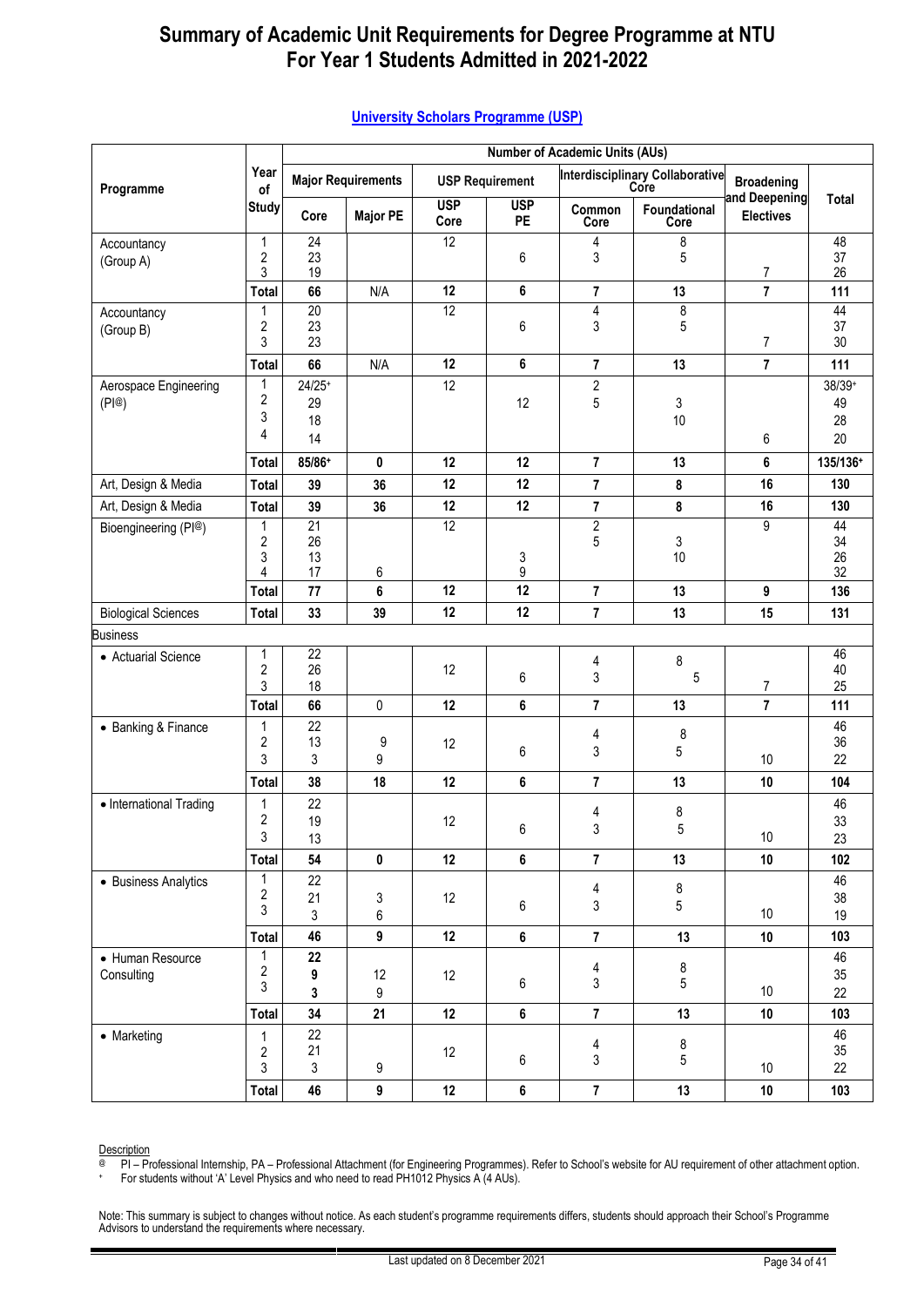|                                                                       |                                |                       | <b>Number of Academic Units (AUs)</b> |                    |                         |                |                                                |                               |          |  |
|-----------------------------------------------------------------------|--------------------------------|-----------------------|---------------------------------------|--------------------|-------------------------|----------------|------------------------------------------------|-------------------------------|----------|--|
| Programme                                                             | Year<br>of                     |                       | <b>Major Requirements</b>             |                    | <b>USP Requirement</b>  |                | Interdisciplinary<br><b>Collaborative Core</b> | <b>Broadening</b><br>and      | Total    |  |
|                                                                       | <b>Study</b>                   | Core                  | <b>Major PE</b>                       | <b>USP</b><br>Core | <b>USP</b><br><b>PE</b> | Common<br>Core | Foundational<br>Core                           | Deepening<br><b>Electives</b> |          |  |
| • Risk Analytics                                                      | $\mathbf{1}$<br>$\overline{2}$ | $\overline{22}$<br>21 |                                       | 12                 |                         | 4              | 8                                              |                               | 52<br>29 |  |
|                                                                       | 3                              | 9                     | 3                                     |                    | 6                       | 3              | 5                                              | 10                            | 22       |  |
|                                                                       | <b>Total</b>                   | $\overline{52}$       | $\overline{\mathbf{3}}$               | 12                 | 6                       | $\overline{7}$ | 13                                             | 10                            | 103      |  |
| Chemical & Bio molecular                                              | 1<br>$\overline{2}$            | $\overline{24}$<br>28 |                                       |                    |                         | $\overline{c}$ |                                                | 3                             | 41<br>36 |  |
| Engineering (PI@)                                                     | 3                              | 17                    |                                       | 12                 | 3                       | $\sqrt{5}$     | 3                                              |                               | 30       |  |
|                                                                       | 4                              | 8                     | 6                                     |                    | 9                       |                | 10                                             | 6                             | 29       |  |
|                                                                       | <b>Total</b>                   | 77/78+                | 6                                     | 12                 | 12                      | $\overline{7}$ | 13                                             | 9                             | 136/137+ |  |
| Chemistry & Biological<br>Chemistry                                   | <b>Total</b>                   | 63                    | 22                                    | 12                 | 12                      | $\overline{7}$ | 8                                              | 15                            | 139      |  |
| Chinese                                                               | Total                          | 27                    | 42                                    | 12                 | 12                      | $\overline{7}$ | 8                                              | 20                            | 128      |  |
| Civil Engineering (PI@)                                               | 1                              | 28/29+                |                                       |                    |                         |                |                                                |                               | $42/43+$ |  |
|                                                                       | 2<br>3                         | 24<br>11              |                                       | 12                 | 3<br>3                  | 2              | 3                                              |                               | 35<br>27 |  |
|                                                                       | 4                              | 17                    | 3                                     |                    | 6                       | 5              | 10                                             | 3<br>6                        | 32       |  |
|                                                                       | <b>Total</b>                   | $80/81+$              | 3                                     | 12                 | 12                      | $\overline{7}$ | 13                                             | 9                             | 136/137+ |  |
| <b>Communication Studies</b>                                          | 1                              | 12                    |                                       |                    |                         |                |                                                |                               | 32       |  |
|                                                                       | 2                              |                       | 16                                    | 12                 | 6                       | $\mathbf 5$    | 3<br>3                                         | 6                             | 33       |  |
|                                                                       | 3                              |                       | 13                                    |                    | 3                       | $\overline{2}$ | 11                                             | 4                             | 31       |  |
|                                                                       | 4                              | 8                     | 12                                    |                    | 3                       |                |                                                | 8                             | 31       |  |
|                                                                       | <b>Total</b>                   | 20                    | 41                                    | 12                 | 12                      | $\overline{7}$ | 17                                             | 18                            | 127      |  |
| <b>Computer Engineering</b><br>(P @)                                  | 1                              | 23<br>23              |                                       | 12                 |                         | $\overline{2}$ | 3                                              |                               | 40<br>34 |  |
|                                                                       | $\overline{2}$<br>3            | 13                    |                                       |                    | 6<br>6                  | 5              | 10                                             |                               | 29       |  |
|                                                                       | 4                              | 11                    | 12                                    |                    |                         |                |                                                | 9                             | 32       |  |
|                                                                       | <b>Total</b>                   | 70                    | 12                                    | 12                 | 12                      | $\overline{7}$ | 13                                             | 9                             | 135      |  |
| Computer Science (PI@)                                                |                                | 23                    |                                       | 12                 |                         | $\overline{c}$ | 3                                              |                               | 40       |  |
|                                                                       | $\mathbf 1$<br>$\overline{c}$  | 23                    |                                       |                    | 6                       | 5              | 10                                             |                               | 34       |  |
|                                                                       | 3                              | 4                     | 9                                     |                    | 6                       |                |                                                |                               | 29       |  |
|                                                                       | 4                              | 8                     | 15                                    |                    |                         |                |                                                | 9                             | 32       |  |
|                                                                       | <b>Total</b>                   | 58                    | 24                                    | 12                 | 12                      | 7              | 13                                             | 9                             | 135      |  |
| Data Science and Artificial<br>Intelligence                           | Total                          | 60                    | 18                                    | 12                 | 12                      | $\overline{7}$ | 13                                             | 9                             | 131      |  |
| Economics                                                             | <b>Total</b>                   | 27                    | 41                                    | 12                 | 12                      | $\overline{7}$ | 8                                              | 18                            | 125      |  |
| <b>Electrical and Electronic</b>                                      | 1                              | $\overline{22}$       |                                       | 12                 |                         | $\overline{2}$ |                                                | 3                             | 39       |  |
| Engineering (PI@)                                                     | 2                              | 23                    |                                       |                    | 6                       | $\,$ 5 $\,$    | 3                                              | 3                             | 40       |  |
|                                                                       | 3<br>4                         | 9<br>8                | 6<br>15                               |                    | 3<br>3                  |                | 10                                             | 3                             | 28<br>29 |  |
|                                                                       | <b>Total</b>                   | 62                    | 21                                    | 12                 | 12                      | $\overline{7}$ | 13                                             | 9                             | 136      |  |
| English                                                               | <b>Total</b>                   | 18                    | 51                                    | 12                 | 12                      | $\overline{7}$ | 8                                              | 17                            | 125      |  |
|                                                                       |                                |                       |                                       |                    |                         |                |                                                |                               |          |  |
| <b>Environmental Earth</b><br><b>Systems Science</b><br>(Ecology)     | Total                          | 63                    | 21                                    | 12                 | 12                      | 7              | 8                                              | 12                            | 135      |  |
| <b>Environmental Earth</b><br><b>Systems Science</b><br>(Geosciences) | Total                          | 55                    | 29                                    | 12                 | 12                      | 7              | 8                                              | 12                            | 135      |  |

Description

@ PI – Professional Internship, PA – Professional Attachment (for Engineering Programmes). Refer to School's website for AU requirement of other attachment option.

+ For students without 'A' Level Physics and who need to read PH1012 Physics A (4 AUs).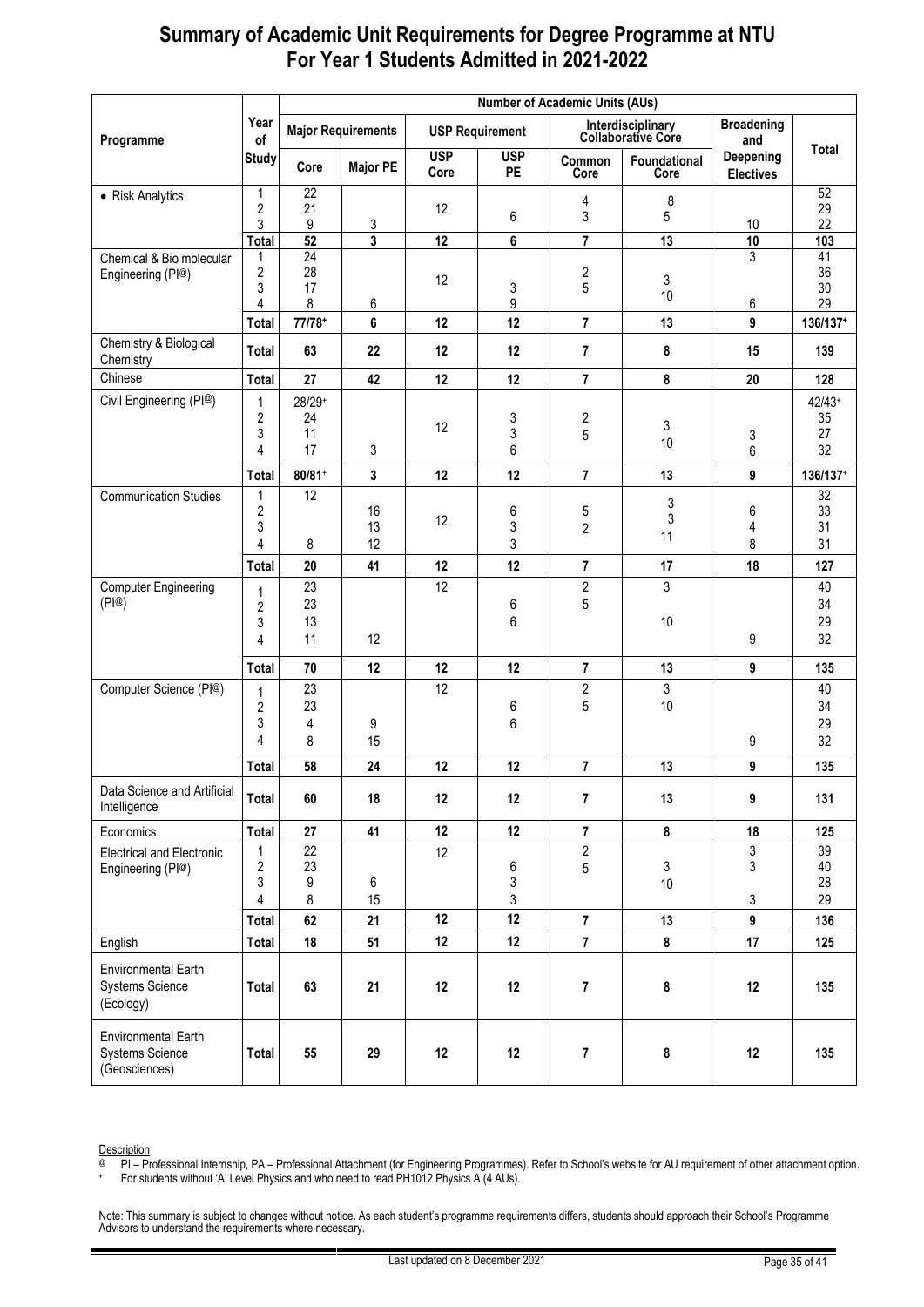|                                                                                           |                               |                            | <b>Number of Academic Units (AUs)</b> |                    |                        |                              |                                                |                                    |                          |  |  |
|-------------------------------------------------------------------------------------------|-------------------------------|----------------------------|---------------------------------------|--------------------|------------------------|------------------------------|------------------------------------------------|------------------------------------|--------------------------|--|--|
| Programme                                                                                 | Year<br>of                    |                            | <b>Major Requirements</b>             |                    | <b>USP Requirement</b> |                              | <b>Interdisciplinary Collaborative</b><br>Core | <b>Broadening</b><br>and Deepening | Total                    |  |  |
|                                                                                           | <b>Study</b>                  | Core                       | <b>Major PE</b>                       | <b>USP</b><br>Core | <b>USP</b><br>PE       | Common<br>Core               | Foundational<br>Core                           | <b>Electives</b>                   |                          |  |  |
| <b>Environmental Earth</b><br><b>Systems Science</b><br>(Society and the Earth<br>System) | Total                         | 57                         | 27                                    | 12                 | 12                     | 7                            | 8                                              | 12                                 | 135                      |  |  |
| <b>Environmental Engineering</b><br>(PI@)                                                 | $\mathbf{1}$<br>2<br>3<br>4   | $26/27+$<br>23<br>12<br>19 | 3                                     | 12                 | 3<br>3<br>6            | $\overline{\mathbf{c}}$<br>5 | 3<br>10                                        | 3<br>3<br>3                        | 40/41+<br>37<br>28<br>31 |  |  |
|                                                                                           | <b>Total</b>                  | $80/81+$                   | 3                                     | 12                 | 12                     | 7                            | 13                                             | 9                                  | 136/137+                 |  |  |
| History                                                                                   | <b>Total</b>                  | 15                         | 54                                    | 12                 | 12                     | 7                            | 8                                              | 17                                 | 125                      |  |  |
| Information Engineering &<br>Media<br>(PI@)                                               | 1<br>2<br>3<br>4              | 23<br>23<br>9<br>8         | 3<br>6<br>15                          | 12                 | 6<br>3<br>3            | $\overline{2}$<br>5          | 3<br>10                                        | 3<br>3                             | 40<br>40<br>28<br>29     |  |  |
|                                                                                           | <b>Total</b>                  | 63                         | 24                                    | 12                 | 12                     | $\overline{7}$               | 13                                             | 6                                  | 137                      |  |  |
| Linguistics & Multilingual<br>Studies                                                     | Total                         | 21                         | 48                                    | 12                 | 12                     | $\overline{7}$               | 8                                              | 20                                 | 128                      |  |  |
| <b>Maritime Studies</b>                                                                   | $\mathbf 1$<br>2<br>3<br>4    | 28<br>23<br>12<br>14       | 3<br>3                                | 12                 | 6<br>6                 | $\overline{2}$<br>5          | 3<br>10                                        | 9                                  | 42<br>37<br>25<br>32     |  |  |
|                                                                                           | <b>Total</b>                  | $\overline{77}$            | 6                                     | $\overline{12}$    | $\overline{12}$        | 7                            | 13                                             | 9                                  | 136                      |  |  |
| Materials Engineering<br>(PI@)                                                            | 1<br>2<br>3<br>4              | 25<br>20<br>15<br>15       | 11                                    | 12                 | 9<br>3                 | $\overline{\mathbf{c}}$<br>5 | 3<br>10                                        | 6                                  | 39<br>37<br>31<br>29     |  |  |
|                                                                                           | <b>Total</b>                  | 75                         | 11                                    | 12                 | 12                     | 7                            | 13                                             | 6                                  | 136                      |  |  |
| Mathematical Sciences-<br><b>Applied Mathematics</b>                                      | Total                         | 52                         | 24                                    | 12                 | 12                     | 7                            | 8                                              | 14                                 | 129                      |  |  |
| Mathematical Sciences-<br><b>Business Analytics</b>                                       | Total                         | 50                         | 26                                    | 12                 | 12                     | $\overline{7}$               | 8                                              | 14                                 | 129                      |  |  |
| Mathematical Sciences-<br><b>Pure Mathematics</b>                                         | Total                         | 52                         | 24                                    | 12                 | 12                     | 7                            | 8                                              | 14                                 | 129                      |  |  |
| Mathematical Sciences-<br>Statistics                                                      | Total                         | 53                         | 23                                    | 12                 | 12                     | $\overline{7}$               | 8                                              | 14                                 | 129                      |  |  |
| Mechanical Engineering<br>(PI@)                                                           | 1<br>$\overline{c}$<br>3<br>4 | $24/25+$<br>24<br>16<br>15 | 6                                     | 12                 | 12                     | $\overline{2}$<br>5          | 13                                             | 6                                  | 38/39+<br>41<br>29<br>27 |  |  |
|                                                                                           | <b>Total</b>                  | 79/80+                     | 6                                     | 12                 | 12                     | $\overline{7}$               | 13                                             | 6                                  | 135/136+                 |  |  |
| Philosophy<br>Physics & Applied Physics                                                   | Total                         | 21                         | 45                                    | 12                 | 12                     | $\overline{7}$               | 8                                              | 23                                 | 128                      |  |  |
| Physics                                                                                   | Total                         | 61                         | 13                                    | 12                 | 12                     | $\bf 7$                      | 8                                              | 18                                 | 131                      |  |  |
| Physics & Applied Physics<br><b>Applied Physics</b>                                       | <b>Total</b>                  | 61                         | 13                                    | 12                 | 12                     | 7                            | 8                                              | 18                                 | 131                      |  |  |
| Psychology                                                                                | Total                         | $27\,$                     | 42                                    | 12                 | 12                     | $\bf 7$                      | 8                                              | $20\,$                             | 128                      |  |  |

Description

@ PI – Professional Internship, PA – Professional Attachment (for Engineering Programmes). Refer to School's website for AU requirement of other attachment option.

+ For students without 'A' Level Physics and who need to read PH1012 Physics A (4 AUs).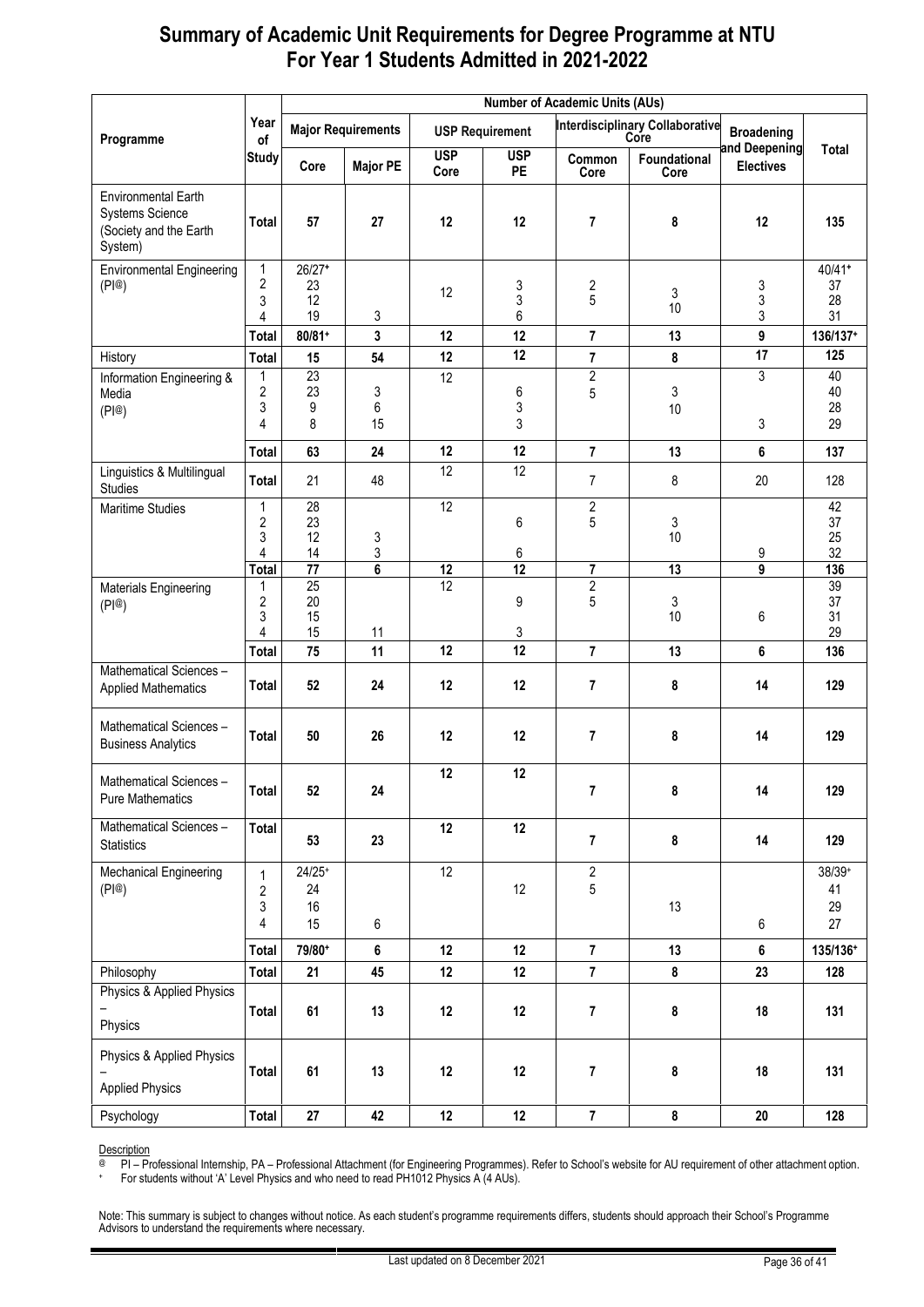| Programme                                              |              | <b>Number of Academic Units (AUs)</b> |                 |                        |                         |                |                                                |                                   |       |  |  |
|--------------------------------------------------------|--------------|---------------------------------------|-----------------|------------------------|-------------------------|----------------|------------------------------------------------|-----------------------------------|-------|--|--|
|                                                        | Year<br>0f   | <b>Major Requirements</b>             |                 | <b>USP Requirement</b> |                         |                | <b>Interdisciplinary Collaborative</b><br>Core | <b>Broadening</b>                 |       |  |  |
|                                                        | Study        | Core                                  | <b>Major PE</b> | <b>USP</b><br>Core     | <b>USP</b><br><b>PE</b> | Common<br>Core | <b>Foundational</b><br>Core                    | and Deepening<br><b>Electives</b> | Total |  |  |
| Psychology with Second<br>Major<br>(Offered by CoHass) | Total        | 27                                    | 42              | 12                     | 12                      | 7              | 8                                              | 36                                | 144   |  |  |
| Psychology with Second<br>Major in Biological Sciences | Total        | 27                                    | 36              | 12                     | 12                      | 7              | 8                                              | 36                                | 138   |  |  |
| Public Policy and Global<br>Affairs                    | <b>Total</b> | 15                                    | 45              | 12                     | 12                      | 7              | 8                                              | 26                                | 125   |  |  |
| Sociology                                              | Total        | 19                                    | 50              | 12                     | 12                      | 7              | 8                                              | 17                                | 125   |  |  |
| Sociology with Second<br>Major<br>(Offered by CoHass)  | Total        | 19                                    | 50              | 12                     | 12                      | 7              | 8                                              | 33                                | 141   |  |  |

Description

@ PI – Professional Internship, PA – Professional Attachment (for Engineering Programmes). Refer to School's website for AU requirement of other attachment option.

+ For students without 'A' Level Physics and who need to read PH1012 Physics A (4 AUs).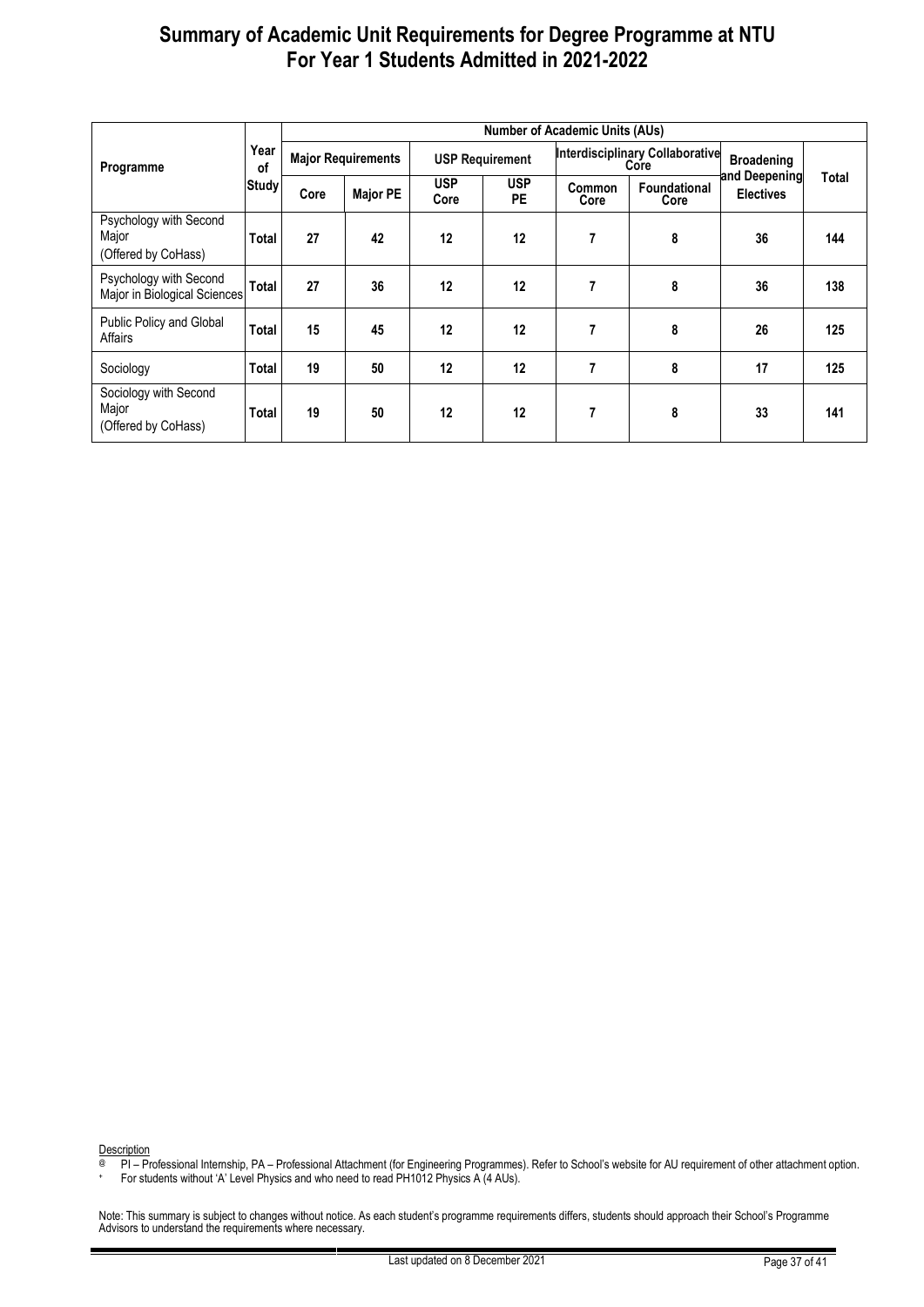|                                                             | <b>Number of Academic Units (AUs)</b> |                                              |                    |                        |                    |                         |                   |       |  |  |
|-------------------------------------------------------------|---------------------------------------|----------------------------------------------|--------------------|------------------------|--------------------|-------------------------|-------------------|-------|--|--|
| Programme                                                   | Major                                 |                                              |                    | <b>USP Requirement</b> | Interdisciplina    |                         | <b>Broadening</b> |       |  |  |
|                                                             | Core                                  | <b>Major PE</b>                              | <b>USP</b><br>Core | <b>USP</b><br>PE       | <b>Common Core</b> | Foundational<br>Core    | and<br>Deepening  | Total |  |  |
| Chinese and English                                         | 24                                    | 68                                           | 12                 | 6                      | $\overline{7}$     | 8                       | 13                | 138   |  |  |
| Chinese and Linguistics &<br><b>Multilingual Studies</b>    | 24                                    | 68                                           | $\overline{12}$    | 6                      | $\overline{7}$     | 8                       | 13                | 138   |  |  |
| Economics and Media<br>Analytics                            | 24                                    | 68                                           | $\overline{12}$    | 6                      | $\overline{7}$     | 8                       | 13                | 138   |  |  |
| Economics and Psychology                                    | $\overline{24}$                       | $\overline{7}$<br>$\overline{12}$<br>6<br>68 |                    |                        | 8                  | $\overline{13}$         | 138               |       |  |  |
| Economics and Public Policy<br>& Global Affairs             | $\overline{24}$                       | 68                                           | $\overline{12}$    | 6                      | $\overline{7}$     | 8                       | $\overline{13}$   | 138   |  |  |
| English and History                                         | $\overline{24}$                       | 68                                           | $\overline{12}$    | 6                      | $\overline{7}$     | $\overline{\mathbf{8}}$ | $\overline{13}$   | 138   |  |  |
| English and Philosophy                                      | 24                                    | 68                                           | 12                 | 6                      | $\overline{7}$     | 8                       | 13                | 138   |  |  |
| English Literature and Art<br>History                       | 24                                    | 68                                           | 12                 | 6                      | $\overline{7}$     | 8                       | 13                | 138   |  |  |
| History and Chinese                                         | 24                                    | 68                                           | 12                 | 6                      | $\overline{7}$     | 8                       | 13                | 138   |  |  |
| History and Linguistics &<br><b>Multilingual Studies</b>    | 24                                    | 68                                           | 12                 | 6                      | $\overline{7}$     | 8                       | 13                | 138   |  |  |
| Linguistics & Multilingual<br>Studies and English           | 24                                    | 68                                           | 12                 | 6                      | $\overline{7}$     | 8                       | 13                | 138   |  |  |
| Linguistics & Multilingual<br>Studies and Philosophy        | 24                                    | 68                                           | 12                 | 6                      | $\overline{7}$     | 8                       | 13                | 138   |  |  |
| Philosophy and Chinese                                      | 24                                    | 68                                           | 12                 | 6                      | $\overline{7}$     | 8                       | 13                | 138   |  |  |
| Philosophy and History                                      | 24                                    | 68                                           | 12                 | 6                      | 7                  | 8                       | 13                | 138   |  |  |
| Psychology and Linguistics &<br><b>Multilingual Studies</b> | 24                                    | 68                                           | 12                 | 6                      | $\overline{7}$     | 8                       | 13                | 138   |  |  |
| Psychology and Media<br>Analytics                           | 24                                    | 68                                           | 12                 | 6                      | 7                  | 8                       | 13                | 138   |  |  |

#### **Double Major-USP Programme**

Description

PI – Professional Internship, PA – Professional Attachment (for Engineering Programmes). Refer to School's website for AU requirement of other attachment option.

+ For students without 'A' Level Physics and who need to read PH1012 Physics A (4 AUs).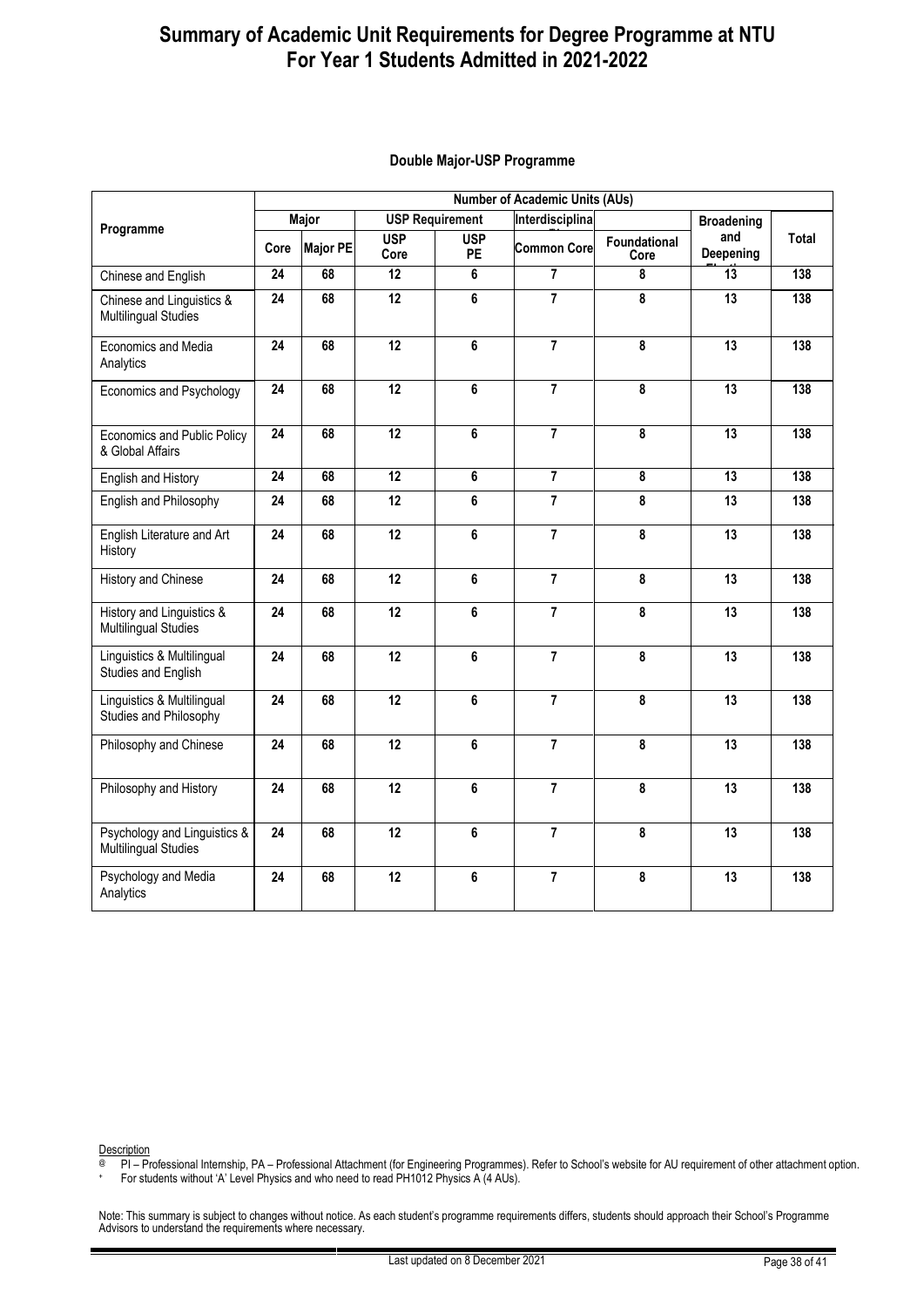|                                                     |                                                          | <b>Number of Academic Units (AUs)</b> |                 |                                    |                        |                                                |                                         |                               |                             |  |  |
|-----------------------------------------------------|----------------------------------------------------------|---------------------------------------|-----------------|------------------------------------|------------------------|------------------------------------------------|-----------------------------------------|-------------------------------|-----------------------------|--|--|
| Programme                                           | Year<br>of                                               | <b>Major Requirements</b>             |                 |                                    | <b>USP Requirement</b> |                                                | Interdisciplinary<br>Collaborative Core | <b>Broadening</b><br>and      |                             |  |  |
|                                                     | <b>Study</b>                                             | Core                                  | <b>Major PE</b> | <b>USP</b><br>Core                 | <b>USP</b><br>PE       | Common<br>Core                                 | Foundational<br>Core                    | Deepening<br><b>Electives</b> | <b>Total</b>                |  |  |
| Double Degree in Accountancy and Business (Group A) |                                                          |                                       |                 |                                    |                        |                                                |                                         |                               |                             |  |  |
| • Actuarial Science                                 | 1<br>$\overline{2}$<br>3<br>4                            | $\overline{27}$<br>32<br>22<br>23     |                 | 12                                 | 3<br>3                 | $\overline{4}$<br>3                            | 8<br>$\mathbf{1}$<br>4                  | 7                             | 51<br>36<br>32<br>30        |  |  |
|                                                     | Total                                                    | 104                                   | 0               | 12                                 | 6                      | $\overline{\mathbf{r}}$                        | 13                                      | $\overline{7}$                | 149                         |  |  |
| • Banking & Finance                                 | 1<br>$\overline{2}$<br>3<br>4                            | $\overline{27}$<br>16<br>22<br>11     | 3<br>6<br>9     | $\overline{12}$                    | 3<br>3                 | $\overline{4}$<br>3                            | $\overline{8}$<br>5                     | 10                            | 51<br>30<br>31<br>30        |  |  |
|                                                     | Total                                                    | 76                                    | 18              | 12                                 | 6                      | $\overline{7}$                                 | 13                                      | 10                            | 142                         |  |  |
| • International Trading                             | 1<br>$\overline{2}$<br>3<br>4                            | $\overline{27}$<br>22<br>28<br>15     |                 | $\overline{12}$                    | 3<br>3                 | $\overline{4}$<br>3                            | 8<br>5                                  | 10 <sup>°</sup>               | 51<br>33<br>31<br>25        |  |  |
|                                                     | <b>Total</b>                                             | 92                                    | $\pmb{0}$       | 12                                 | 6                      | $\overline{7}$                                 | 13                                      | 10                            | 140                         |  |  |
| • Business Analytics                                | $\mathbf{1}$<br>2<br>3<br>4                              | $\overline{27}$<br>24<br>22<br>11     | 3<br>6          | 12                                 | 3<br>3                 | $\overline{4}$<br>3                            | 8<br>5                                  | 10                            | 51<br>35<br>28<br>27        |  |  |
|                                                     | Total                                                    | 84                                    | 9               | 12                                 | 6                      | $\overline{7}$                                 | 13                                      | 10                            | 141                         |  |  |
| • Human Resource<br>Consulting                      | 1<br>$\sqrt{2}$<br>3<br>4                                | $\overline{27}$<br>12<br>22<br>11     | 9<br>6<br>6     | $\overline{12}$                    | 3<br>3                 | 4<br>3                                         | $\overline{\mathbf{8}}$<br>5            | 10                            | 51<br>32<br>31<br>27        |  |  |
|                                                     | <b>Total</b>                                             | 72                                    | 21              | 12                                 | 6                      | $\overline{7}$                                 | 13                                      | 10                            | 141                         |  |  |
| • Marketing                                         | 1<br>$\overline{2}$<br>3<br>4                            | 27<br>18<br>25<br>14                  | 3<br>3<br>3     | $\overline{12}$                    | 3<br>3                 | 4<br>3                                         | $\overline{8}$<br>5                     | 10                            | 51<br>32<br>31<br>27        |  |  |
|                                                     | Total                                                    | 84                                    | 9               | 12                                 | 6                      | $\overline{\mathbf{r}}$                        | 13                                      | 10                            | 141                         |  |  |
| • Risk Analytics                                    | $\mathbf{1}$<br>$\overline{2}$<br>3<br>4<br><b>Total</b> | 27<br>24<br>25<br>14<br>90            | 3<br>3          | $\overline{12}$<br>$\overline{12}$ | 3<br>3<br>6            | $\overline{4}$<br>3<br>$\overline{\mathbf{r}}$ | 8<br>5<br>13                            | 10<br>10                      | 51<br>35<br>31<br>24<br>141 |  |  |
|                                                     |                                                          |                                       |                 |                                    |                        |                                                |                                         |                               |                             |  |  |

#### **Double Degree-USP Programme**

Description

@ PI – Professional Internship, PA – Professional Attachment (for Engineering Programmes). Refer to School's website for AU requirement of other attachment option.

+ For students without 'A' Level Physics and who need to read PH1012 Physics A (4 AUs).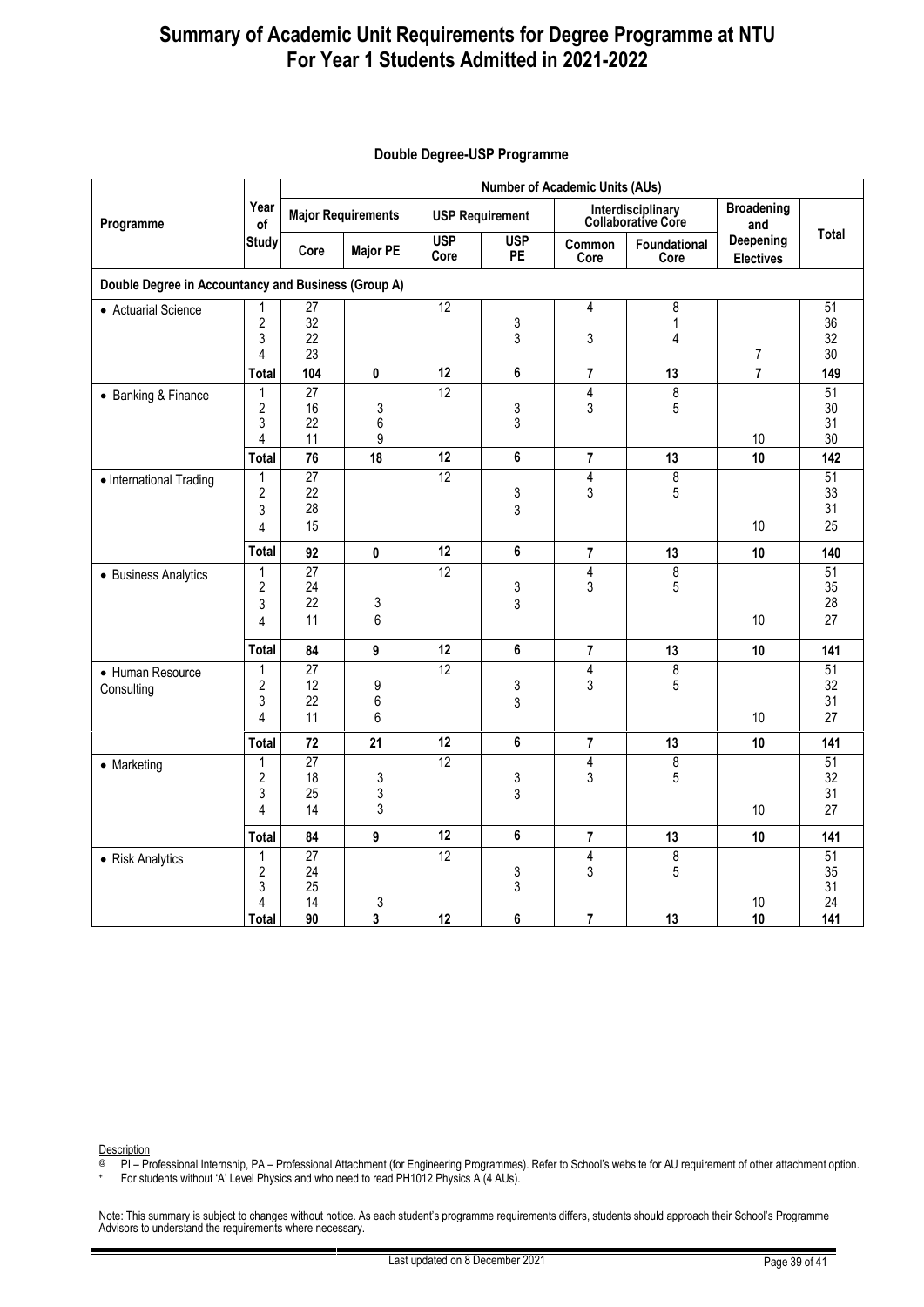|                                                     |                                                     | <b>Number of Academic Units (AUs)</b> |                              |                                    |                        |                                   |                                         |                               |                                   |  |  |
|-----------------------------------------------------|-----------------------------------------------------|---------------------------------------|------------------------------|------------------------------------|------------------------|-----------------------------------|-----------------------------------------|-------------------------------|-----------------------------------|--|--|
| Programme                                           | Year<br>of                                          | <b>Major Requirements</b>             |                              |                                    | <b>USP Requirement</b> |                                   | Interdisciplinary<br>Collaborative Core | <b>Broadening</b><br>and      |                                   |  |  |
|                                                     | <b>Study</b>                                        | Core                                  | <b>Major PE</b>              | <b>USP</b><br>Core                 | <b>USP</b><br>PE       | Common<br>Core                    | Foundational<br>Core                    | Deepening<br><b>Electives</b> | <b>Total</b>                      |  |  |
| Double Degree in Accountancy and Business (Group B) |                                                     |                                       |                              |                                    |                        |                                   |                                         |                               |                                   |  |  |
| • Actuarial Science                                 | 1<br>$\overline{2}$<br>3<br>4                       | 23<br>36<br>18<br>27                  |                              | $\overline{12}$                    | 3<br>3                 | 4<br>3                            | 8<br>$\mathbf{1}$<br>4                  | 3<br>4                        | 47<br>40<br>31<br>31              |  |  |
|                                                     | <b>Total</b>                                        | 104                                   | $\bf{0}$                     | 12                                 | 6                      | $\overline{7}$                    | 13                                      | $\overline{7}$                | 149                               |  |  |
| • Banking & Finance                                 | 1<br>$\overline{2}$<br>3<br>4                       | 23<br>20<br>18<br>15                  | 3<br>6<br>9                  | 12                                 | 3<br>3                 | $\overline{4}$<br>3               | $\overline{8}$<br>1<br>4                | 3<br>$\overline{7}$           | 47<br>33<br>31<br>31              |  |  |
|                                                     | <b>Total</b>                                        | 76                                    | 18                           | 12                                 | 6                      | $\overline{\mathbf{r}}$           | 13                                      | 10                            | 142                               |  |  |
| • International Trading                             | 1<br>$\overline{2}$<br>3<br>4                       | $\overline{23}$<br>26<br>24<br>19     |                              | $\overline{12}$                    | 3<br>3                 | 4<br>3                            | 8<br>1<br>4                             | 10                            | 47<br>33<br>31<br>29              |  |  |
|                                                     | <b>Total</b>                                        | 92                                    | 0                            | 12                                 | 6                      | 7                                 | 13                                      | 10                            | 140                               |  |  |
| • Business Analytics                                | $\mathbf{1}$<br>2<br>3<br>$\overline{4}$            | 23<br>28<br>18<br>15                  | 3<br>6                       | 12                                 | 3<br>3                 | $\overline{4}$<br>3               | $\overline{8}$<br>$\mathbf{1}$<br>4     | 3<br>$\overline{7}$           | 47<br>35<br>31<br>28              |  |  |
|                                                     | <b>Total</b>                                        | 84                                    | 9                            | 12                                 | 6                      | $\overline{\mathbf{r}}$           | 13                                      | 10                            | 141                               |  |  |
| • Human Resource<br>Consulting                      | 1<br>$\overline{\mathbf{c}}$<br>3<br>$\overline{4}$ | 23<br>16<br>18<br>15                  | 9<br>6<br>6                  | 12                                 | 3<br>3                 | 4<br>3                            | $\overline{8}$<br>$\mathbf{1}$<br>4     | 10                            | $\overline{47}$<br>32<br>31<br>31 |  |  |
|                                                     | <b>Total</b>                                        | 72                                    | 21                           | 12                                 | 6                      | 7                                 | 13                                      | 10                            | 141                               |  |  |
| • Marketing                                         | $\mathbf{1}$<br>$\overline{2}$<br>3<br>4            | 23<br>22<br>21<br>18                  | 3<br>3<br>3                  | 12                                 | 3<br>3                 | $\overline{4}$<br>3               | $\overline{8}$<br>$\mathbf{1}$<br>4     | 10                            | $\overline{47}$<br>32<br>31<br>31 |  |  |
|                                                     | <b>Total</b>                                        | 84                                    | 9                            | 12                                 | 6                      | 7                                 | 13                                      | 10                            | 141                               |  |  |
| • Risk Analytics                                    | 1<br>$\overline{2}$<br>3<br>4<br><b>Total</b>       | 90<br>28<br>24<br>15<br>90            | 3<br>$\overline{\mathbf{3}}$ | $\overline{12}$<br>$\overline{12}$ | 3<br>3<br>6            | 4<br>3<br>$\overline{\mathbf{7}}$ | 8<br>1<br>4<br>$\overline{13}$          | 10<br>10                      | 47<br>35<br>34<br>25<br>141       |  |  |

Description

@ PI – Professional Internship, PA – Professional Attachment (for Engineering Programmes). Refer to School's website for AU requirement of other attachment option.

+ For students without 'A' Level Physics and who need to read PH1012 Physics A (4 AUs).